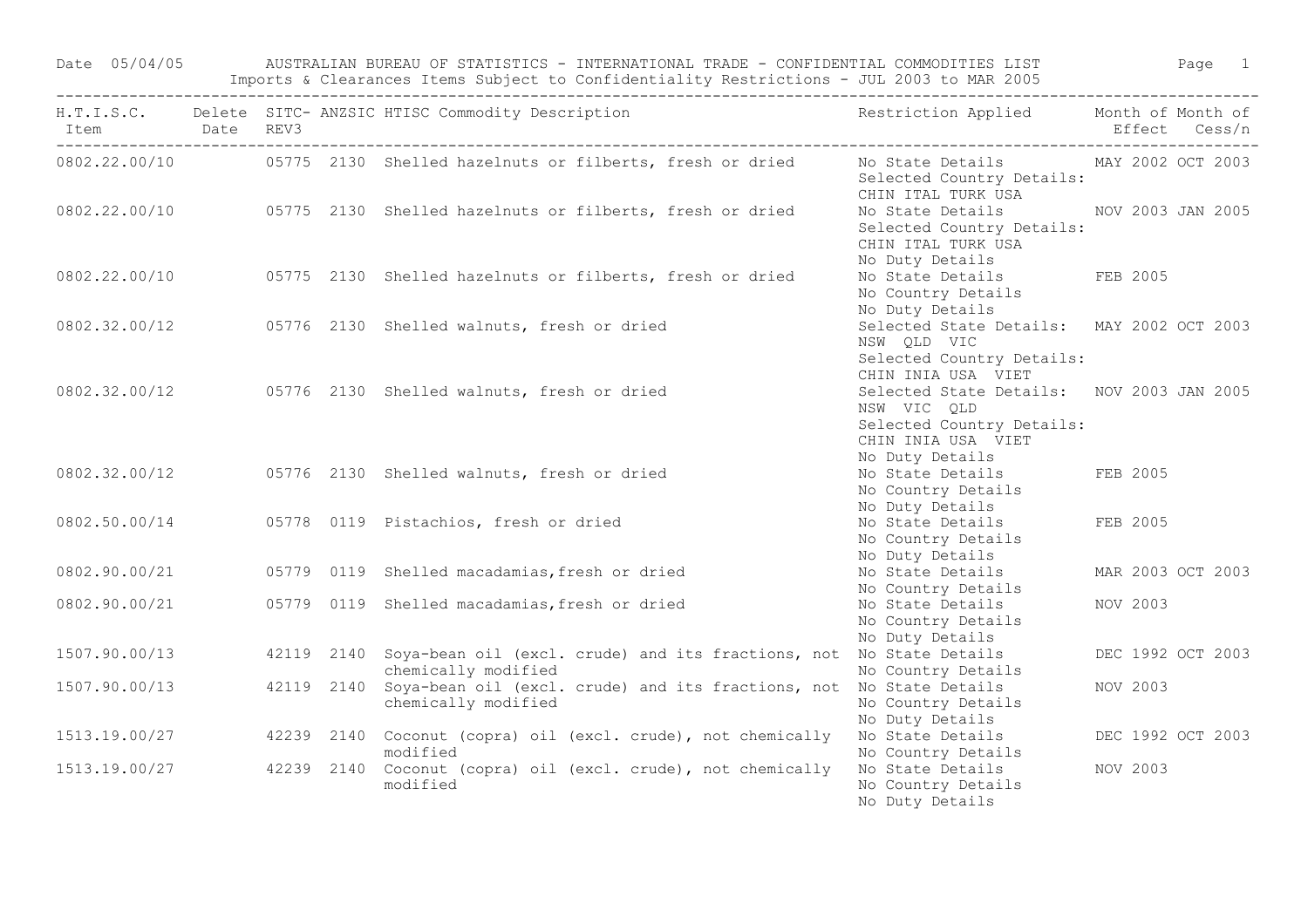Date 05/04/05 AUSTRALIAN BUREAU OF STATISTICS - INTERNATIONAL TRADE - CONFIDENTIAL COMMODITIES LIST Page 2 Imports & Clearances Items Subject to Confidentiality Restrictions - JUL 2003 to MAR 2005

| Item Date REV3 |  | H.T.I.S.C. Delete SITC- ANZSIC HTISC Commodity Description                                                                                                                                                                                                          | Restriction Applied Month of Month of                                                                                 |          | Effect Cess/n |
|----------------|--|---------------------------------------------------------------------------------------------------------------------------------------------------------------------------------------------------------------------------------------------------------------------|-----------------------------------------------------------------------------------------------------------------------|----------|---------------|
|                |  | 2008.19.00/48 05892 2130 Nuts and other seeds (incl mixtures) prepared or Selected Country Details: FEB 2005<br>preserved, whether or not containing added sugar<br>or other sweetening matter or spirit (excl. tahini VIET<br>(sesame seed paste) and ground-nuts) | EGYP MLAY PHIL PSIA THAI<br>No Duty Details                                                                           |          |               |
|                |  | 2101.11.00/36 07131 2179 Extracts, essences and concentrates of<br>decaffeinated coffee in packs not exceeding 30 kg                                                                                                                                                | Selected State Details: FEB 2003 OCT 2003<br>NSW VIC<br>No Country Details                                            |          |               |
|                |  | 2101.11.00/36 07131 2179 Extracts, essences and concentrates of<br>decaffeinated coffee in packs not exceeding 30 kg                                                                                                                                                | Selected State Details: NOV 2003<br>NSW VIC<br>No Country Details<br>No Duty Details                                  |          |               |
| 2101.11.00/37  |  | 07131 2179 Extracts, essences and concentrates of coffee<br>(excluding decaffeinated) in packs not exceeding<br>30 kg                                                                                                                                               | Selected State Details: FEB 2003 OCT 2003<br>NSW VIC WA<br>Selected Country Details:<br>CHIN NETH BRAZ COMB           |          |               |
|                |  | 2101.11.00/37 07131 2179 Extracts, essences and concentrates of coffee<br>(excluding decaffeinated) in packs not exceeding<br>30 kg                                                                                                                                 | Selected State Details: NOV 2003<br>NSW VIC WA<br>Selected Country Details:<br>CHIN NETH BRAZ COMB<br>No Duty Details |          |               |
| 2101.11.00/48  |  | 07131 2179 Extracts, essences and concentrates, in packs exc.<br>30 kg                                                                                                                                                                                              | No Quantity Details                                                                                                   | JUL 1999 |               |
| 2207.10.00/07  |  | 51215 2534 Undenatured ethyl alcohol of an alcoholic strength No State Details<br>by volume of 80% vol or higher                                                                                                                                                    | No Country Details<br>No Duty Details                                                                                 | FEB 2004 |               |
| 2207.20.90/42  |  | 51216 2534 Ethyl alcohol and other spirits, denatured, of any No State Details FEB 2004<br>strength (excl. for use in an internal combustion<br>engine)                                                                                                             | No Country Details<br>No Duty Details                                                                                 |          |               |
| 2309.90.00/26  |  | 08199 2543 Feed supplements of a kind used in animal feeding                                                                                                                                                                                                        | No State Details JUL 2003 OCT 2003<br>Selected Country Details:<br>BELG LUX CHIN FRAN NETH<br>UK                      |          |               |
| 2309.90.00/26  |  | 08199 2543 Feed supplements of a kind used in animal feeding                                                                                                                                                                                                        | No State Details MOV 2003 APR 2004<br>Selected Country Details:<br>BELG LUX CHIN FRAN NETH<br>UK<br>No Duty Details   |          |               |
| 2309.90.00/26  |  | 08199 2543 Feed supplements of a kind used in animal feeding                                                                                                                                                                                                        | No State Details<br>Selected Country Details:<br>BELG CHIN FRAN NETH<br>No Duty Details                               | MAY 2004 |               |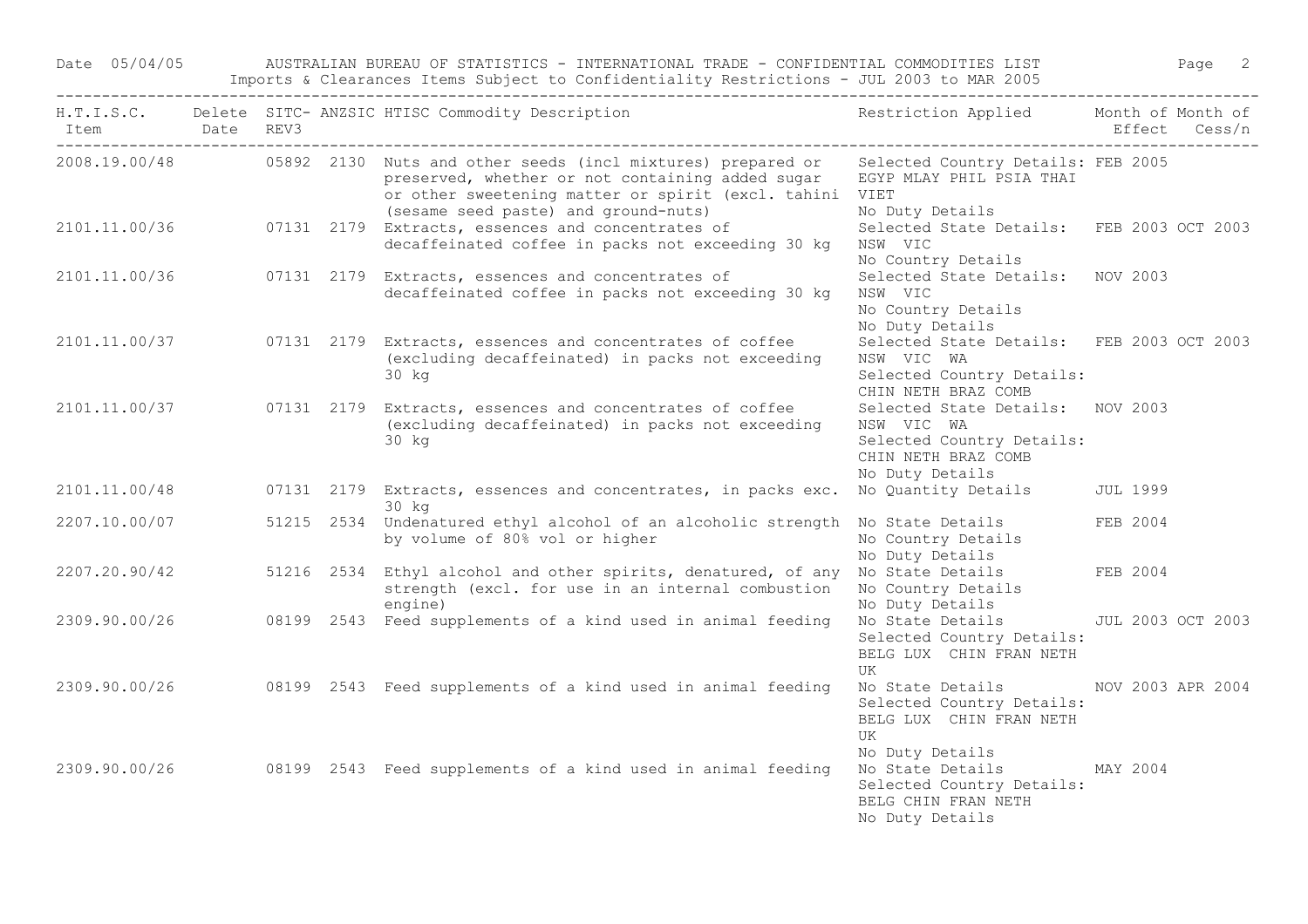## Date 05/04/05 AUSTRALIAN BUREAU OF STATISTICS - INTERNATIONAL TRADE - CONFIDENTIAL COMMODITIES LIST Page 3

Imports & Clearances Items Subject to Confidentiality Restrictions - JUL 2003 to MAR 2005 ------------------------------------------------------------------------------------------------------------------------------------

| Item Date REV3<br>--------------------------------- |                  |            | H.T.I.S.C. Delete SITC- ANZSIC HTISC Commodity Description                                               | Restriction Applied Month of Month of                                                                        |                          | Effect Cess/n |
|-----------------------------------------------------|------------------|------------|----------------------------------------------------------------------------------------------------------|--------------------------------------------------------------------------------------------------------------|--------------------------|---------------|
|                                                     |                  |            | 2401.10.00/26 12110 0169 Flue cured virginia type unmanufactured tobacco,<br>not stemmed/stripped.       | No State Details                                                                                             | MAY 1998 MAY 2004        |               |
| 2401.10.00/27                                       |                  |            | 12110 0169 Unmanufactured tobacco, not stemmed/stripped<br>(excl. flue cured virginia type).             | No State Details                                                                                             | MAY 1998                 |               |
| 2401.20.00/28                                       |                  |            | 12120 0169 Flue cured virginia type unmanufactured tobacco,<br>partly or wholly stemmed/stripped.        | No State Details                                                                                             | <b>JUL 1996</b>          |               |
| 2401.20.00/29                                       |                  |            | 12120 0169 Unmanufactured tobacco, partly or wholly<br>stemmed/stripped (excl. flue cured virginia type) | No State Details                                                                                             | MAY 1998                 |               |
| 2707.10.00/84                                       |                  |            | 33522 2510 Benzole                                                                                       | No Commodity Details                                                                                         | APR 2001                 |               |
| 2708.10.00/20                                       | 33531 2520 Pitch |            |                                                                                                          | No Value Details                                                                                             | <b>JUL 2002</b>          |               |
| 2710.19.50/53                                       |                  |            | 33440 2510 Fuel oil having the characteristics as defined in<br>Additional Note 1 to this Chapter        | No State Details<br>No Country Details                                                                       | JAN 2003 OCT 2003        |               |
| 2710.19.50/53                                       |                  | 33440 2510 | Fuel oil having the characteristics as defined in<br>Additional Note 1 to this Chapter                   | No State Details<br>No Country Details<br>No Duty Details                                                    | NOV 2003                 |               |
| 2804.70.00/15                                       |                  |            | 52222 2535 Phosphorus                                                                                    | No Commodity Details                                                                                         | JAN 1995                 |               |
| 2806.10.00/24                                       |                  | 52231 2535 | Hydrogen chloride (hydrochloric acid)                                                                    | No State Details<br>No Country Details                                                                       | OCT 2002 OCT 2003        |               |
| 2806.10.00/24                                       | 52231 2535       |            | Hydrogen chloride (hydrochloric acid)                                                                    | No State Details<br>No Country Details<br>No Duty Details                                                    | NOV 2003                 |               |
| 2808.00.00/27                                       |                  |            | 52233 2535 Nitric acid; sulphonitric acids                                                               | No Commodity Details                                                                                         | OCT 2002                 |               |
| 2815.12.00/31                                       | 52263 2535       |            | Sodium hydroxide (caustic soda) in aqueous<br>solution (soda lye or liquid soda)                         | No State Details<br>No Country Details                                                                       | FEB 2002 OCT 2003        |               |
| 2815.12.00/31                                       |                  | 52263 2535 | Sodium hydroxide (caustic soda) in aqueous<br>solution (soda lye or liquid soda)                         | No State Details<br>No Country Details<br>No Duty Details                                                    | NOV 2003                 |               |
| 2815.20.00/17                                       |                  |            | 52264 2535 Potassium hydroxide (caustic potash)                                                          | No State Details<br>Selected Country Details:<br>INIA ITAL FRAN RKOR SPAI<br>SWED UK TAIW                    | <b>JUL 2000 OCT 2003</b> |               |
| 2815.20.00/17                                       |                  |            | 52264 2535 Potassium hydroxide (caustic potash)                                                          | No State Details<br>Selected Country Details:<br>INIA ITAL FRAN RKOR SPAI<br>SWED UK TAIW<br>No Duty Details | NOV 2003 MAY 2004        |               |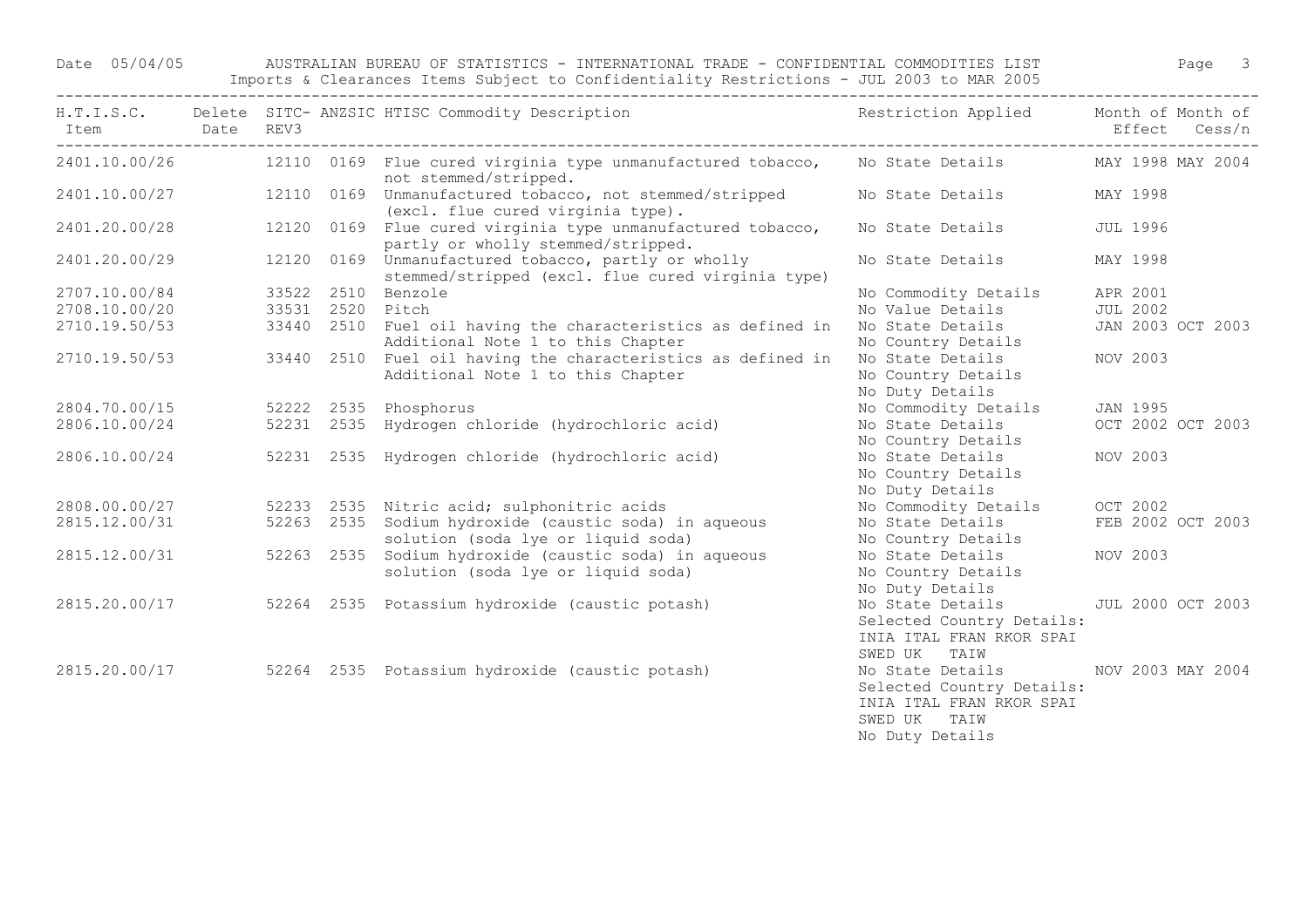| Item Date REV3                         |  | H.T.I.S.C. Delete SITC-ANZSIC HTISC Commodity Description The Sestriction Applied Month of Month of |                                                                                                                               |                   | Effect Cess/n |
|----------------------------------------|--|-----------------------------------------------------------------------------------------------------|-------------------------------------------------------------------------------------------------------------------------------|-------------------|---------------|
|                                        |  |                                                                                                     |                                                                                                                               |                   |               |
|                                        |  | 2815.20.00/17 52264 2535 Potassium hydroxide (caustic potash)                                       | No State Details 5000 JUN 2004 AUG 2004<br>Selected Country Details:<br>SPAI CHIN RKOR UK FRAN<br>USA FGMY<br>No Duty Details |                   |               |
|                                        |  | 2815.20.00/17 52264 2535 Potassium hydroxide (caustic potash)                                       | No State Details SEP 2004<br>No Country Details<br>No Duty Details                                                            |                   |               |
| 2819.10.00/26                          |  | 52252 2535 Chromium trioxide                                                                        | Selected State Details: OCT 2002 OCT 2003<br>NSW VIC QLD<br>No Country Details                                                |                   |               |
|                                        |  | 2819.10.00/26 52252 2535 Chromium trioxide                                                          | Selected State Details: NOV 2003 APR 2004<br>NSW VIC QLD<br>No Country Details<br>No Duty Details                             |                   |               |
|                                        |  | 2825.50.00/17 52269 2535 Copper oxides and hydroxides                                               | No State Details<br>No Country Details                                                                                        | MAR 2003 OCT 2003 |               |
| 2825.50.00/17                          |  | 52269 2535 Copper oxides and hydroxides                                                             | No State Details<br>No Country Details<br>No Duty Details                                                                     | NOV 2003          |               |
| 2826.12.00/23                          |  |                                                                                                     |                                                                                                                               |                   |               |
| 2827.41.00/08                          |  | 52310  2535  Aluminium fluoride<br>52329  2535  Chloride oxides and chloride hydroxides of copper   | No Value Details 5000 JUL 2002<br>No Commodity Details 60CT 2002 APR 2004                                                     |                   |               |
| 2832.10.00/25                          |  | 52344 2535 Sodium sulphites                                                                         | No State Details<br>No Country Details                                                                                        | MAY 2002 OCT 2003 |               |
|                                        |  | 2832.10.00/25 52344 2535 Sodium sulphites                                                           | No State Details<br>No Country Details<br>No Duty Details                                                                     | NOV 2003          |               |
| 2832.30.00/27 52344 2535 Thiosulphates |  |                                                                                                     | No State Details OCT 2003 OCT 2003<br>No Country Details                                                                      |                   |               |
| 2832.30.00/27                          |  | 52344 2535 Thiosulphates                                                                            | No State Details<br>No Country Details<br>No Duty Details                                                                     | NOV 2003          |               |
|                                        |  | 2833.25.00/04 52349 2535 Copper sulphates                                                           | No Commodity Details MAY 2002                                                                                                 |                   |               |
| 2835.22.00/16                          |  | 52363 2535 Monosodium or disodium phosphate                                                         | No State Details OCT 2002 OCT 2003<br>Selected Country Details:<br>CHIN FGMY THAI UK USA                                      |                   |               |
|                                        |  | 2835.22.00/16 52363 2535 Monosodium or disodium phosphate                                           | No State Details<br>Selected Country Details:<br>CHIN FGMY THAI UK USA<br>No Duty Details                                     | NOV 2003 MAY 2004 |               |

Date 05/04/05 AUSTRALIAN BUREAU OF STATISTICS - INTERNATIONAL TRADE - CONFIDENTIAL COMMODITIES LIST Page 4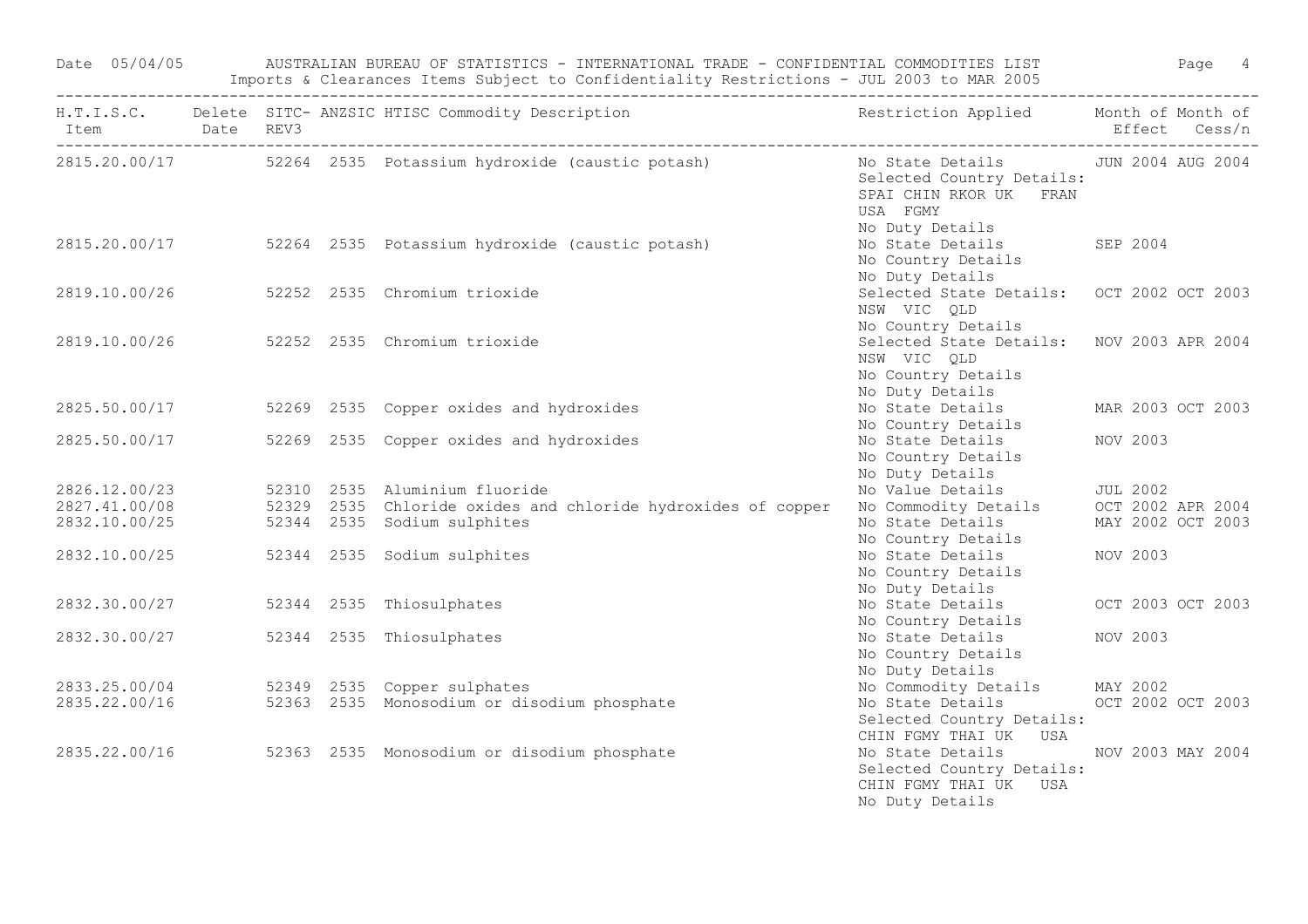Date 05/04/05 AUSTRALIAN BUREAU OF STATISTICS - INTERNATIONAL TRADE - CONFIDENTIAL COMMODITIES LIST Page 5 Imports & Clearances Items Subject to Confidentiality Restrictions - JUL 2003 to MAR 2005

| Item Date REV3 |  | H.T.I.S.C. Delete SITC- ANZSIC HTISC Commodity Description Nestriction Applied Month of Month of                       |                                                                                                                           | Effect Cess/n     |  |
|----------------|--|------------------------------------------------------------------------------------------------------------------------|---------------------------------------------------------------------------------------------------------------------------|-------------------|--|
|                |  | 2835.22.00/16 52363 2535 Monosodium or disodium phosphate                                                              | No State Details 5000 JUN 2004<br>Selected Country Details:<br>THAI FGMY CHIN USA<br>No Duty Details                      |                   |  |
| 2835.25.00/19  |  | 52363 2535 Calcium hydrogenorthophosphate (dicalcium<br>phosphate)                                                     | No State Details JUL 2003 OCT 2003<br>Selected Country Details:<br>BELG LUX CHIN NETH PHIL<br>RKOR SAFR SWED TURK         |                   |  |
|                |  | 2835.25.00/19 52363 2535 Calcium hydrogenorthophosphate (dicalcium<br>phosphate)                                       | No State Details<br>Selected Country Details:<br>BELG LUX CHIN NETH PHIL<br>RKOR SAFR SWED TURK<br>No Duty Details        | NOV 2003 APR 2004 |  |
| 2835.25.00/19  |  | 52363 2535 Calcium hydrogenorthophosphate (dicalcium<br>phosphate)                                                     | No State Details MAY 2004 NOV 2004<br>Selected Country Details:<br>CHIN USA<br>No Duty Details                            |                   |  |
| 2835.31.00/22  |  | 52364 2535 Sodium triphosphate (sodium tripolyphosphate)                                                               | Selected State Details: OCT 2003 OCT 2003<br>QLD WA NSW<br>Selected Country Details:<br>INDO BELG ISRA                    |                   |  |
| 2835.31.00/22  |  | 52364 2535 Sodium triphosphate (sodium tripolyphosphate)                                                               | Selected State Details: NOV 2003 NOV 2003<br>QLD WA NSW<br>Selected Country Details:<br>INDO BELG ISRA<br>No Duty Details |                   |  |
| 2847.00.00/14  |  | 52491 2535 Hydrogen peroxide, solidified or not solidified<br>with urea                                                | No State Details OCT 2002 OCT 2003<br>No Country Details                                                                  |                   |  |
| 2847.00.00/14  |  | 52491 2535 Hydrogen peroxide, solidified or not solidified<br>with urea                                                | No State Details<br>No Country Details<br>No Duty Details                                                                 | NOV 2003 MAY 2004 |  |
| 2847.00.00/14  |  | 52491 2535 Hydrogen peroxide, solidified or not solidified<br>with urea                                                | No Commodity Details                                                                                                      | <b>JUN 2004</b>   |  |
| 2902.20.90/21  |  | 51122 2534 Benzene cyclic hydrocarbons, (excl. in packages<br>not exceeding 210L, for use otherwise than as a<br>fuel) | Broad Commodity Details<br>See Item 2999888899                                                                            | APR 2001          |  |
| 2903.21.00/27  |  | 51131 2534 Unsaturated vinyl chloride (chloroethylene)                                                                 | Broad Commodity Details<br>See Item 2999888899                                                                            | <b>JUL 1999</b>   |  |
| 2903.23.00/29  |  | 51133 2534 Unsaturated tetrachloroethylene<br>(perchloroethylene)                                                      | No State Details<br>No Country Details                                                                                    | JUL 2002 OCT 2003 |  |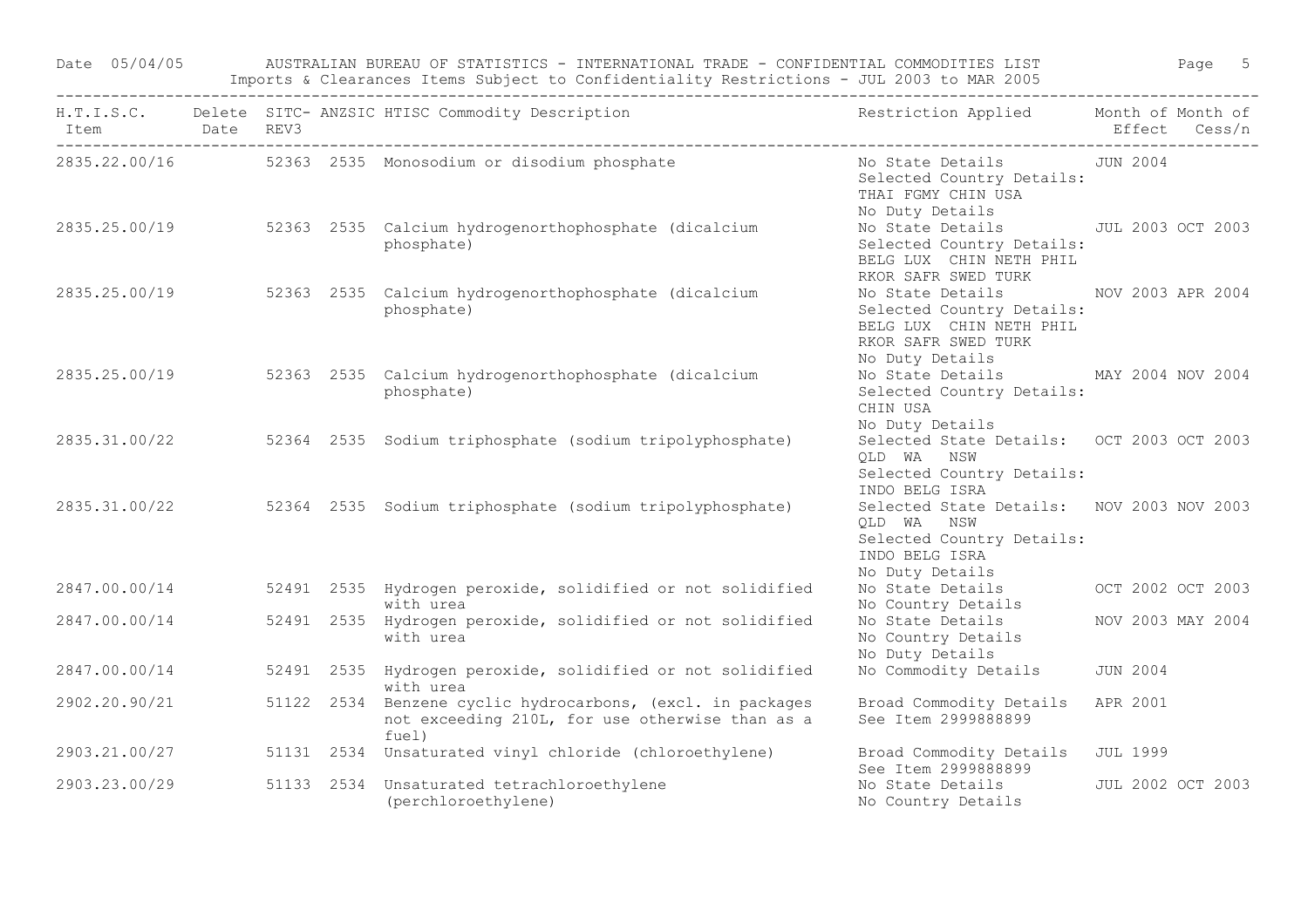Date 05/04/05 AUSTRALIAN BUREAU OF STATISTICS - INTERNATIONAL TRADE - CONFIDENTIAL COMMODITIES LIST Page 6 Imports & Clearances Items Subject to Confidentiality Restrictions - JUL 2003 to MAR 2005

| Item Date REV3                    |  | H.T.I.S.C. Delete SITC- ANZSIC HTISC Commodity Description                                                                                                                                         | Restriction Applied Month of Month of                                                         | Effect Cess/n     |  |
|-----------------------------------|--|----------------------------------------------------------------------------------------------------------------------------------------------------------------------------------------------------|-----------------------------------------------------------------------------------------------|-------------------|--|
|                                   |  | 2903.23.00/29 51133 2534 Unsaturated tetrachloroethylene<br>(perchloroethylene)                                                                                                                    | No State Details MOV 2003<br>No Country Details<br>No Duty Details                            |                   |  |
| 2903.30.00/67                     |  | 51137 2534 1, 1, 1, 2-tetrafluoroethane (HFC 134a) (CAS<br>$811 - 97 - 2)$                                                                                                                         | No State Details 5 JAN 1998 OCT 2003<br>No Country Details                                    |                   |  |
| 2903.30.00/67                     |  | 51137 2534 1, 1, 1, 2-tetrafluoroethane (HFC 134a) (CAS<br>$811 - 97 - 2)$                                                                                                                         | No State Details<br>No Country Details<br>No Duty Details                                     | NOV 2003 APR 2004 |  |
| 2903.30.00/67                     |  | 51137 2534 1, 1, 1, 2-tetrafluoroethane (HFC 134a) (CAS<br>$811 - 97 - 2$                                                                                                                          | No State Details MAY 2004 FEB 2005<br>Selected Country Details:<br>JAP USA<br>No Duty Details |                   |  |
| 2903.30.00/67                     |  | 51137 2534 1, 1, 1, 2-tetrafluoroethane (HFC 134a) (CAS<br>$811 - 97 - 2)$                                                                                                                         | No State Details<br>No Country Details<br>No Duty Details                                     | MAR 2005          |  |
| 2903.61.00/06                     |  | 51139 2534 Halogenated chlorobenzene, o-dichlorobenzene and<br>p-dichlorobenzene                                                                                                                   | Broad Commodity Details JUL 1991<br>See Item 2999888899                                       |                   |  |
| 2905.32.00/26                     |  | 51229 2534 Propylene glycol (propane-1,2-diol)                                                                                                                                                     | No State Details APR 2003 OCT 2003<br>Selected Country Details:<br>JAP SING USA INIA          |                   |  |
| 2905.32.00/26                     |  | 51229 2534 Propylene glycol (propane-1,2-diol)                                                                                                                                                     | No State Details<br>Selected Country Details:<br>JAP SING USA INIA<br>No Duty Details         | NOV 2003 APR 2004 |  |
|                                   |  | 2905.32.00/26 51229 2534 Propylene glycol (propane-1,2-diol)                                                                                                                                       | No State Details MAY 2004<br>Selected Country Details:<br>SING USA<br>No Duty Details         |                   |  |
| 2905.45.00/51 51222 2545 Glycerol |  |                                                                                                                                                                                                    | No State Details JUL 2004<br>Selected Country Details:<br>MLAY PHIL<br>No Duty Details        |                   |  |
| 2907.11.00/08                     |  | 51241 2534 Phenol (hydroxybenzene) and its salts                                                                                                                                                   | Broad Commodity Details JUL 2004<br>See Item 2999888899                                       |                   |  |
| 2909.43.00/47                     |  | 51617 2534 Monobutyl ethers of ethylene glycol or of<br>diethylene glycol                                                                                                                          | No Value Details SEP 2002                                                                     |                   |  |
| 2909.60.10/36                     |  | 51617 2534 Ethylene oxide derivatives, di-t-butyl peroxide,<br>ethyl methyl ketone peroxide and t-butyl<br>hydroperoxide and their halogenated, sulphonated,<br>nitrated or nitrosated derivatives | No State Details OCT 2002 OCT 2003<br>Selected Country Details:<br>FGMY NETH SWED CHIN        |                   |  |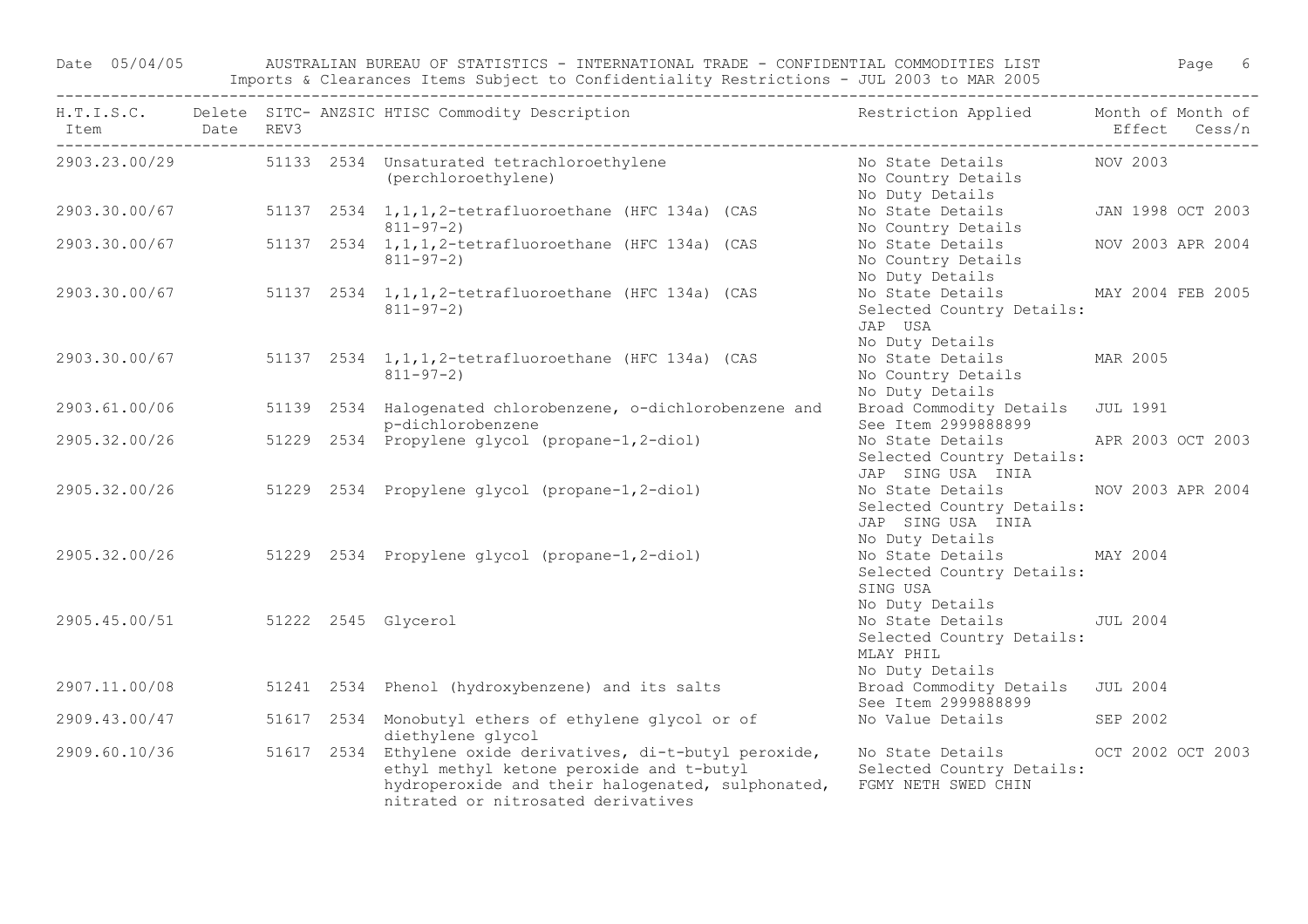Date 05/04/05 AUSTRALIAN BUREAU OF STATISTICS - INTERNATIONAL TRADE - CONFIDENTIAL COMMODITIES LIST Page 7 Imports & Clearances Items Subject to Confidentiality Restrictions - JUL 2003 to MAR 2005

| Item          | <b>Date</b> | REV3 | H.T.I.S.C. Delete SITC- ANZSIC HTISC Commodity Description                                                                                                                                         | Restriction Applied Month of Month of                                                                       |                 | Effect Cess/n     |
|---------------|-------------|------|----------------------------------------------------------------------------------------------------------------------------------------------------------------------------------------------------|-------------------------------------------------------------------------------------------------------------|-----------------|-------------------|
| 2909.60.10/36 |             |      | 51617 2534 Ethylene oxide derivatives, di-t-butyl peroxide,<br>ethyl methyl ketone peroxide and t-butyl<br>hydroperoxide and their halogenated, sulphonated,<br>nitrated or nitrosated derivatives | No State Details MOV 2003 JUL 2004<br>Selected Country Details:<br>FGMY NETH SWED CHIN<br>No Duty Details   |                 |                   |
| 2909.60.10/36 |             |      | 51617 2534 Ethylene oxide derivatives, di-t-butyl peroxide,<br>ethyl methyl ketone peroxide and t-butyl<br>hydroperoxide and their halogenated, sulphonated,<br>nitrated or nitrosated derivatives | No State Details<br>No Country Details<br>No Duty Details                                                   | AUG 2004        |                   |
| 2910.20.00/02 |             |      | 51614 2534 Methyloxirane (propylene oxide)                                                                                                                                                         | Broad Commodity Details<br>See Item 2999888899                                                              | <b>JUL 1991</b> |                   |
| 2914.40.10/58 |             |      | 51629 2534 4-Hydroxy-4-methylpentan-2-one (diacetone alcohol)                                                                                                                                      | No State Details<br>No Country Details                                                                      |                 | OCT 2002 OCT 2003 |
| 2914.40.10/58 |             |      | 51629 2534 4-Hydroxy-4-methylpentan-2-one (diacetone alcohol)                                                                                                                                      | No State Details<br>No Country Details<br>No Duty Details                                                   |                 | NOV 2003 MAY 2004 |
| 2915.21.00/04 |             |      | 51371 2534 Acetic acid                                                                                                                                                                             | No State Details<br>No Country Details                                                                      |                 | SEP 1996 OCT 2003 |
| 2915.21.00/04 |             |      | 51371 2534 Acetic acid                                                                                                                                                                             | No State Details<br>No Country Details<br>No Duty Details                                                   | NOV 2003        |                   |
| 2916.12.00/22 |             |      | 51379 2534 Butyl acrylate                                                                                                                                                                          | Broad Commodity Details<br>See Item 2999888899                                                              | OCT 2000        |                   |
| 2916.14.00/27 |             |      | 51373 2534 Methyl methacrylate                                                                                                                                                                     | Broad Commodity Details<br>See Item 2999888899                                                              |                 | OCT 2000 SEP 2004 |
| 2916.14.00/27 |             |      | 51373 2534 Methyl methacrylate                                                                                                                                                                     | No State Details<br>No Country Details<br>No Duty Details                                                   | OCT 2004        |                   |
| 2917.12.00/08 |             |      | 51389 2534 Adipic acid and its salts                                                                                                                                                               | Selected State Details: MAY 2002 OCT 2003<br>NSW VIC<br>Selected Country Details:<br>FGMY ITAL JAP SING USA |                 |                   |
| 2917.32.00/17 |             |      | 51383 2534 Dioctyl orthophthalates                                                                                                                                                                 | No State Details<br>Selected Country Details:<br>MLAY SING TAIW RKOR                                        |                 | JAN 2003 OCT 2003 |
| 2917.32.00/17 |             |      | 51383 2534 Dioctyl orthophthalates                                                                                                                                                                 | No State Details<br>Selected Country Details:<br>MLAY SING TAIW RKOR<br>No Duty Details                     | NOV 2003        |                   |
| 2917.34.00/19 |             |      | 51389 2534 Esters of orthophthalic acid (excl. dibutyl,<br>dioctyl, dinonyl, didecyl orthophthalates)                                                                                              | Broad Commodity Details MAY 2003<br>See Item 2999888899                                                     |                 |                   |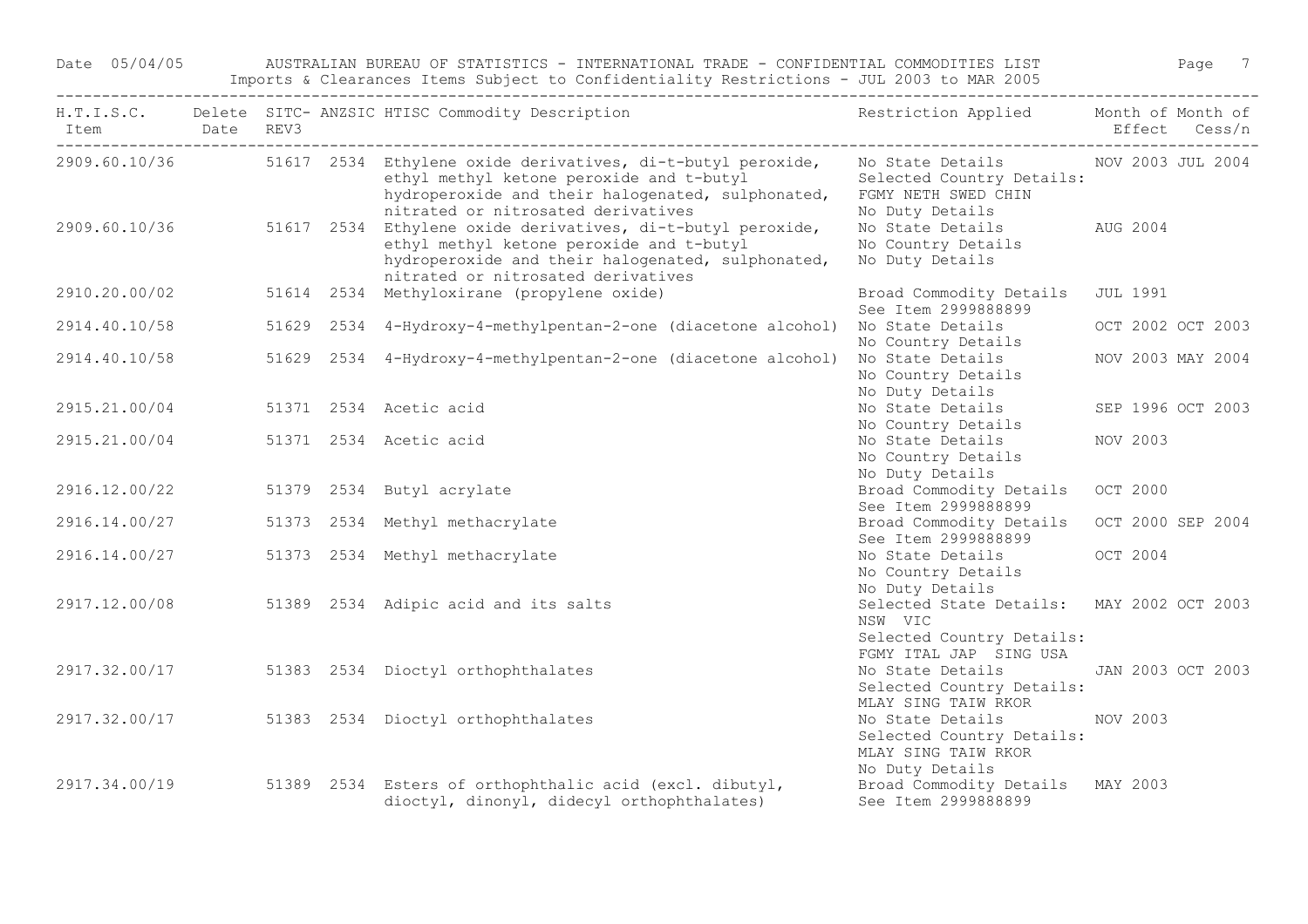Date 05/04/05 AUSTRALIAN BUREAU OF STATISTICS - INTERNATIONAL TRADE - CONFIDENTIAL COMMODITIES LIST Page 8 Imports & Clearances Items Subject to Confidentiality Restrictions - JUL 2003 to MAR 2005

| Item Date REV3<br>-------- |  | H.T.I.S.C. Delete SITC- ANZSIC HTISC Commodity Description                                                                                                            | Restriction Applied Month of Month of                                                                                          | Effect Cess/n     |  |
|----------------------------|--|-----------------------------------------------------------------------------------------------------------------------------------------------------------------------|--------------------------------------------------------------------------------------------------------------------------------|-------------------|--|
|                            |  | 2917.36.00/21 51389 2534 Terephthalic acid and its salts                                                                                                              | Broad Commodity Details MAR 2003<br>See Item 2999888899                                                                        |                   |  |
| 2918.12.00/26              |  | 51391 2534 Tartaric acid                                                                                                                                              | Broad Commodity Details DEC 2000 APR 2004<br>See Item 2999888899                                                               |                   |  |
| 2918.12.00/26              |  | 51391 2534 Tartaric acid                                                                                                                                              | No State Details<br>No Country Details<br>No Duty Details                                                                      | MAY 2004          |  |
| 2926.10.00/20              |  | 51483 2534 Acrylonitrile                                                                                                                                              | Broad Commodity Details<br>See Item 2999888899                                                                                 | OCT 1999 JUN 2004 |  |
| 2930.40.00/33              |  | 51544 2534 Methionine                                                                                                                                                 | No State Details<br>No Country Details<br>No Duty Details                                                                      | FEB 2005          |  |
| 2933.61.00/19              |  | 51576 2534 Melamine                                                                                                                                                   | No State Details                                                                                                               | MAY 2002          |  |
| 2999.88.88/99              |  | 51099 2534 Sum of HS Ch 29 codes confidentialised with Broad<br>Commodity Details restrictions                                                                        | No State Details<br>No Country Details<br>No Duty Details                                                                      | <b>JUL 1991</b>   |  |
| 3104.30.00/18              |  | 56232 2531 Potassium sulphate (excl. tablets and similar<br>forms), in packages of a gross weight exc 10 kg                                                           | No State Details JUL 2003 OCT 2003<br>Selected Country Details:<br>RKOR FRAN BELG LUX                                          |                   |  |
| 3104.30.00/18              |  | 56232 2531 Potassium sulphate (excl. tablets and similar<br>forms), in packages of a gross weight exc 10 kg                                                           | No State Details NOV 2003 MAR 2004<br>Selected Country Details:<br>RKOR FRAN BELG LUX<br>No Duty Details                       |                   |  |
| 3104.30.00/18              |  | 56232 2531 Potassium sulphate (excl. tablets and similar<br>forms), in packages of a gross weight exc 10 kg                                                           | No State Details APR 2004<br>Selected Country Details:<br>RKOR CHIN<br>No Duty Details                                         |                   |  |
| 3206.11.00/48              |  | 53311 2535 Pigments and preparations based on titanium<br>dioxide, containing 80% or more by weight of<br>titanium dioxide calculated on the dry weight               | Selected State Details: DEC 2002 OCT 2003<br>VIC QLD NSW<br>Selected Country Details:<br>FGMY FRAN TAIW USA                    |                   |  |
| 3206.11.00/48              |  | 53311 2535 Pigments and preparations based on titanium<br>dioxide, containing 80% or more by weight of<br>titanium dioxide calculated on the dry weight               | Selected State Details: NOV 2003 FEB 2004<br>VIC QLD NSW<br>Selected Country Details:<br>FGMY FRAN TAIW USA<br>No Duty Details |                   |  |
|                            |  | 3206.11.00/48 53311 2535 Pigments and preparations based on titanium<br>dioxide, containing 80% or more by weight of<br>titanium dioxide calculated on the dry weight | Selected State Details: MAR 2004<br>NSW VIC QLD<br>Selected Country Details:<br>MLAY TAIW USA NZ JAP<br>No Duty Details        |                   |  |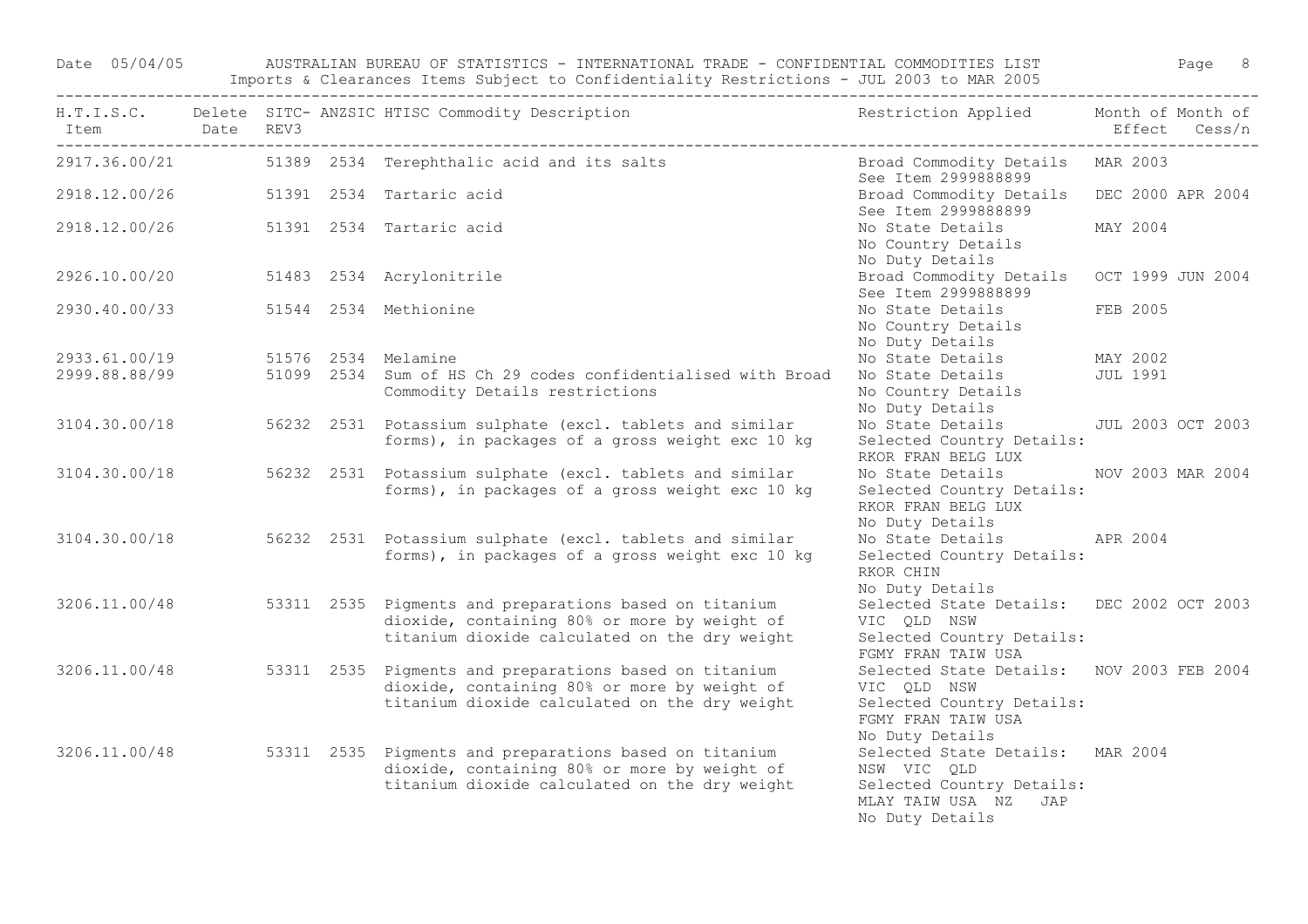Date 05/04/05 AUSTRALIAN BUREAU OF STATISTICS - INTERNATIONAL TRADE - CONFIDENTIAL COMMODITIES LIST Page 9 Imports & Clearances Items Subject to Confidentiality Restrictions - JUL 2003 to MAR 2005

| Item Date REV3 |  | H.T.I.S.C. Delete SITC- ANZSIC HTISC Commodity Description                                                                                                                                                                                                         | Restriction Applied Month of Month of                                                                                                            |          | Effect Cess/n     |
|----------------|--|--------------------------------------------------------------------------------------------------------------------------------------------------------------------------------------------------------------------------------------------------------------------|--------------------------------------------------------------------------------------------------------------------------------------------------|----------|-------------------|
|                |  | 3401.20.00/05 55419 2545 Soap, other than those in the form of bars, cakes, No State Details JUL 2004<br>moulded pieces or shapes                                                                                                                                  | Selected Country Details:<br>MLAY NETH JAP<br>No Duty Details                                                                                    |          |                   |
|                |  | 3402.11.00/44 55421 2534 Anionic alkylbenzene sulphonic acids and their<br>salts, whether or not put up for retail sale<br>(excl. those in liquid form in packs not exc 10 L<br>or in other forms in packs not exc 7 kg)                                           | No State Details FEB 1999 OCT 2003<br>No Country Details                                                                                         |          |                   |
|                |  | 3402.11.00/44 55421 2534 Anionic alkylbenzene sulphonic acids and their<br>salts, whether or not put up for retail sale<br>(excl. those in liquid form in packs not exc 10 L<br>or in other forms in packs not exc 7 kg)                                           | No State Details<br>No Country Details<br>No Duty Details                                                                                        | NOV 2003 |                   |
| 3402.13.00/51  |  | 55421 2534 Non-ionic primary alcohol ethoxylates, whether or<br>not put up for retail sale (excl. in liquid form<br>in packs not exc 10 L or in other forms in packs<br>not exc 7 kg)                                                                              | No State Details<br>No Country Details                                                                                                           |          | FEB 2000 AUG 2003 |
| 3402.13.00/51  |  | 55421 2534 Non-ionic primary alcohol ethoxylates, whether or<br>not put up for retail sale (excl. in liquid form<br>in packs not exc 10 L or in other forms in packs<br>not exc 7 kg)                                                                              | No State Details SEP 2003<br>No Country Details<br>No Duty Details                                                                               |          |                   |
|                |  | 3402.13.00/53 55421 2534 Non-ionic organic surface-active agents, whether<br>or not put up for retail sale (excl. primary<br>alcohol ethoxylates, alkylphenol ethoxylates and<br>in liquid forms in packs not exc 10 L or in other<br>forms in packs not exc 7 kg) | Selected Country Details: APR 2004<br>SING USA JAP<br>No Duty Details                                                                            |          |                   |
| 3406.00.00/34  |  | 89931 2545 Candles, tapers and the like                                                                                                                                                                                                                            | Selected State Details: NOV 2002 OCT 2003<br>VIC WA<br>Selected Country Details:<br>FGMY HONG MLAY THAI USA<br>CHIN ITAL VIET                    |          |                   |
|                |  | 3406.00.00/34 89931 2545 Candles, tapers and the like                                                                                                                                                                                                              | Selected State Details: NOV 2003 SEP 2004<br>VIC WA<br>Selected Country Details:<br>FGMY HONG MLAY THAI USA<br>CHIN ITAL VIET<br>No Duty Details |          |                   |
| 3406.00.00/34  |  | 89931 2545 Candles, tapers and the like                                                                                                                                                                                                                            | No State Details OCT 2004<br>Selected Country Details:<br>VIET MLAY ITAL HONG UK<br>No Duty Details                                              |          |                   |
| 3703.10.90/28  |  | 88240 2831 Colour photographic paper, sensitised, unexposed,<br>in rolls of a width exc 610 mm (excl. papers of a<br>kind used in the production of heliographic<br>prints, blue-prints and like prints)                                                           | No Commodity Details SEP 1999 JAN 2005                                                                                                           |          |                   |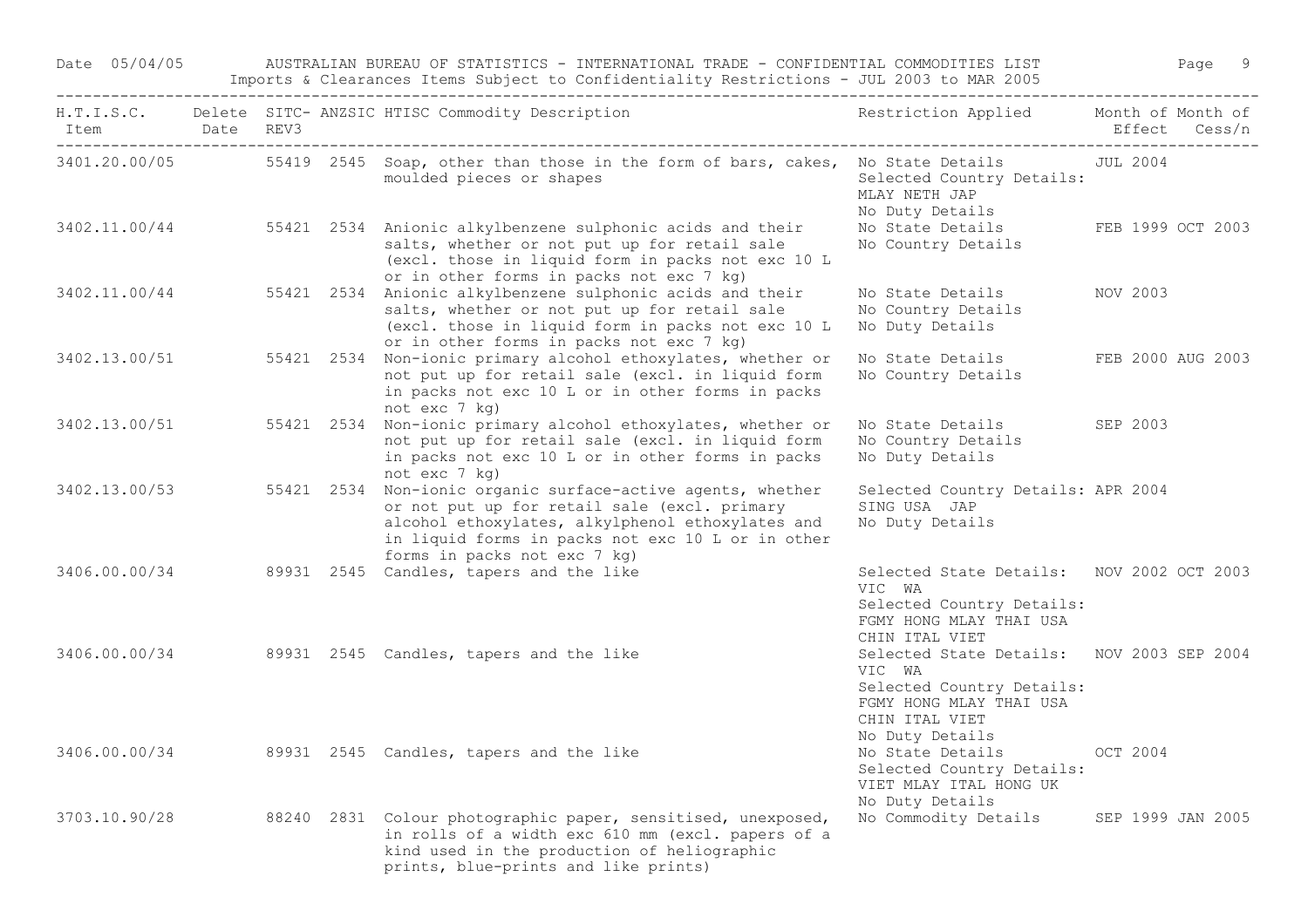Date 05/04/05 AUSTRALIAN BUREAU OF STATISTICS - INTERNATIONAL TRADE - CONFIDENTIAL COMMODITIES LIST Page 10 Imports & Clearances Items Subject to Confidentiality Restrictions - JUL 2003 to MAR 2005

| Item Date REV3<br>-------------------------------------- |  | ---------------------------<br>H.T.I.S.C. Delete SITC- ANZSIC HTISC Commodity Description                                                                                | Restriction Applied Month of Month of                                                                                            | Effect Cess/n     |
|----------------------------------------------------------|--|--------------------------------------------------------------------------------------------------------------------------------------------------------------------------|----------------------------------------------------------------------------------------------------------------------------------|-------------------|
|                                                          |  | 3703.20.00/09 88240 2831 Photographic paper, paperboard and textiles,<br>sensitised, unexposed, for colour photography<br>(polychrome) (excl. rolls exc 610 mm width)    | No State Details MAR 2002 OCT 2003<br>No Country Details                                                                         |                   |
|                                                          |  | 3703.20.00/09 88240 2831 Photographic paper, paperboard and textiles,<br>sensitised, unexposed, for colour photography<br>(polychrome) (excl. rolls exc 610 mm width)    | No State Details NOV 2003<br>No Country Details<br>No Duty Details                                                               |                   |
| 3806.30.00/17<br>3815.90.00/20                           |  | 59814 2533 Ester gums<br>59889 2549 Reaction initiators, reaction accelerators and<br>catalytic preparations (excl. supported<br>catalysts)                              | No Commodity Details APR 2002<br>No State Details MUG 2002 OCT 2003<br>No Country Details                                        |                   |
| 3815.90.00/20                                            |  | 59889 2549 Reaction initiators, reaction accelerators and<br>catalytic preparations (excl. supported<br>catalysts)                                                       | No State Details<br>No Country Details<br>No Duty Details                                                                        | NOV 2003 APR 2004 |
|                                                          |  | 3815.90.00/20 59889 2549 Reaction initiators, reaction accelerators and<br>catalytic preparations (excl. supported<br>catalysts)                                         | No State Details MAY 2004<br>Selected Country Details:<br>NETH USA SING BELG<br>No Duty Details                                  |                   |
| 3823.12.00/02                                            |  | 43131 2534 Oleic acid                                                                                                                                                    | No State Details<br>No Country Details<br>No Duty Details                                                                        | JUL 2004          |
| 3901.10.00/01                                            |  | 57111 2533 Linear low density polyethylene (LLDPE), having a<br>specific gravity of less than 0.94, in primary<br>forms                                                  | No State Details JUN 2002 OCT 2003<br>No Country Details                                                                         |                   |
| 3901.10.00/01                                            |  | 57111 2533 Linear low density polyethylene (LLDPE), having a<br>specific gravity of less than 0.94, in primary<br>forms                                                  | No State Details<br>No Country Details<br>No Duty Details                                                                        | NOV 2003          |
| 3901.10.00/02                                            |  | 57111 2533 Low density polyethylene (LDPE), having a specific No State Details<br>gravity of less than 0.94 (excl. linear low<br>density polyethylene), in primary forms | Selected Country Details:<br>BELG LUX FINL FGMY ISRA<br>SING SWED MLAY                                                           | JUL 2003 OCT 2003 |
| 3901.10.00/02                                            |  | 57111 2533 Low density polyethylene (LDPE), having a specific No State Details<br>gravity of less than 0.94 (excl. linear low<br>density polyethylene), in primary forms | Selected Country Details:<br>BELG LUX FINL FGMY ISRA<br>SING SWED MLAY<br>No Duty Details                                        | NOV 2003          |
| 3901.20.00/03                                            |  | 57112 2533 Polyethylene having a specific gravity of 0.94 or<br>more, in primary forms                                                                                   | No State Details<br>Selected Country Details:<br>INDO KUWA MLAY SING SWED<br>FINL PORT UAEM                                      | JUN 2002 OCT 2003 |
|                                                          |  | 3901.20.00/03 57112 2533 Polyethylene having a specific gravity of 0.94 or<br>more, in primary forms                                                                     | No State Details MOV 2003 MAY 2004<br>Selected Country Details:<br>INDO KUWA MLAY SING SWED<br>FINL PORT UAEM<br>No Duty Details |                   |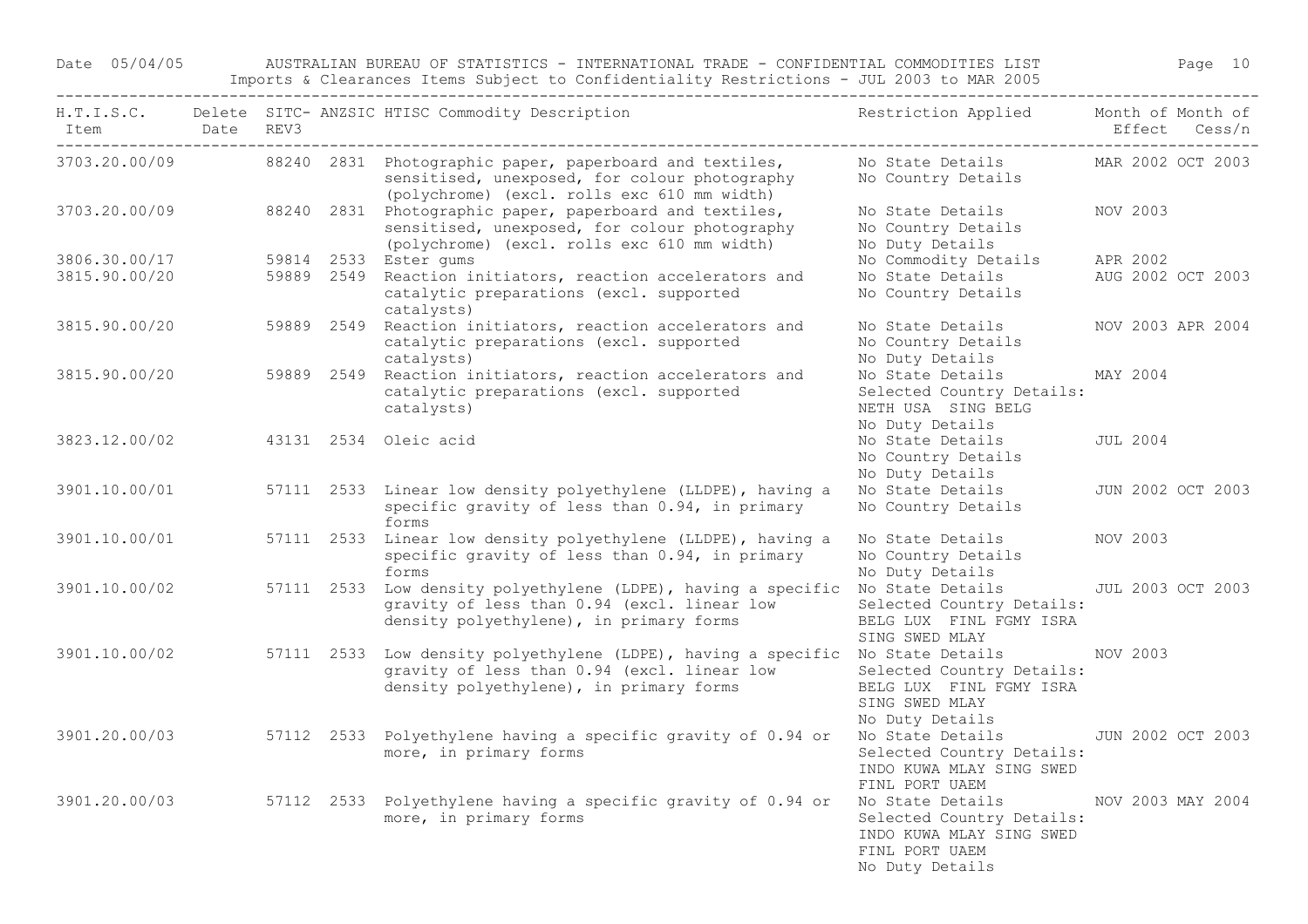Date 05/04/05 AUSTRALIAN BUREAU OF STATISTICS - INTERNATIONAL TRADE - CONFIDENTIAL COMMODITIES LIST Page 11 Imports & Clearances Items Subject to Confidentiality Restrictions - JUL 2003 to MAR 2005

| Item Date REV3 |  | H.T.I.S.C. Delete SITC- ANZSIC HTISC Commodity Description The Sestriction Applied Month of Month of                                          |                                                                                                                          | Effect Cess/n     |  |
|----------------|--|-----------------------------------------------------------------------------------------------------------------------------------------------|--------------------------------------------------------------------------------------------------------------------------|-------------------|--|
|                |  | 3901.20.00/03 57112 2533 Polyethylene having a specific gravity of 0.94 or No State Details JUN 2004<br>more, in primary forms                | Selected Country Details:<br>INDO KUWA MLAY SING SWED<br>FINL PORT UAEM BELG USA<br>No Duty Details                      |                   |  |
|                |  | 3903.11.00/12 57211 2533 Expansible polystyrene, in primary forms                                                                             | No State Details MOV 2002 OCT 2003<br>Selected Country Details:<br>MLAY TAIW CHIN SING RKOR                              |                   |  |
| 3903.11.00/12  |  | 57211 2533 Expansible polystyrene, in primary forms                                                                                           | No State Details<br>Selected Country Details:<br>MLAY TAIW CHIN SING RKOR<br>No Duty Details                             | NOV 2003          |  |
|                |  | 3904.10.00/18 57311 2533 Polyvinyl chloride, not mixed with any other<br>substances (excl. paste making), in primary forms                    | No State Details<br>Selected Country Details:<br>SING COMB FGMY INDO ISRA<br>PORT SWED TAIW SAFR THAI                    | SEP 2002 OCT 2003 |  |
|                |  | 3904.10.00/18 57311 2533 Polyvinyl chloride, not mixed with any other<br>substances (excl. paste making), in primary forms                    | No State Details<br>Selected Country Details:<br>SING COMB FGMY INDO ISRA<br>PORT SWED TAIW SAFR THAI<br>No Duty Details | NOV 2003          |  |
|                |  | 3904.21.00/19 57312 2533 Non-plasticised polyvinyl chloride, mixed with<br>other substances, in primary forms                                 | Selected State Details: MAR 2003 SEP 2003<br>SA QLD<br>Selected Country Details:<br>SING NZ USA                          |                   |  |
| 3904.21.00/19  |  | 57312 2533 Non-plasticised polyvinyl chloride, mixed with<br>other substances, in primary forms                                               | No Commodity Details OCT 2003                                                                                            |                   |  |
| 3907.20.00/36  |  | 57419 2533 Propylene oxide based polyols (excl. polyethylen<br>oxide and polyethylene glycols), in primary forms                              | No State Details APR 2002 OCT 2003<br>Selected Country Details:<br>SING UK JAP NETH                                      |                   |  |
|                |  | 3907.20.00/36 57419 2533 Propylene oxide based polyols (excl. polyethylen<br>oxide and polyethylene glycols), in primary forms                | No State Details<br>Selected Country Details:<br>SING UK JAP NETH<br>No Duty Details                                     | NOV 2003 APR 2004 |  |
| 3907.20.00/36  |  | 57419 2533 Propylene oxide based polyols (excl. polyethylen<br>oxide and polyethylene glycols), in primary forms                              | No Commodity Details MAY 2004 SEP 2004                                                                                   |                   |  |
| 3907.20.00/36  |  | 57419 2533 Propylene oxide based polyols (excl. polyethylen<br>oxide and polyethylene glycols), in primary forms                              | No State Details<br>No Country Details<br>No Duty Details                                                                | OCT 2004          |  |
| 3907.20.00/37  |  | 57419 2533 Polyethers (excl. polyacetals, polyethylene oxide,<br>polyethylene glycols and propylene oxide based<br>polyols), in primary forms | No State Details<br>Selected Country Details:<br>BELG LUX JAP NETH RKOR<br>USA                                           | JUL 2003 OCT 2003 |  |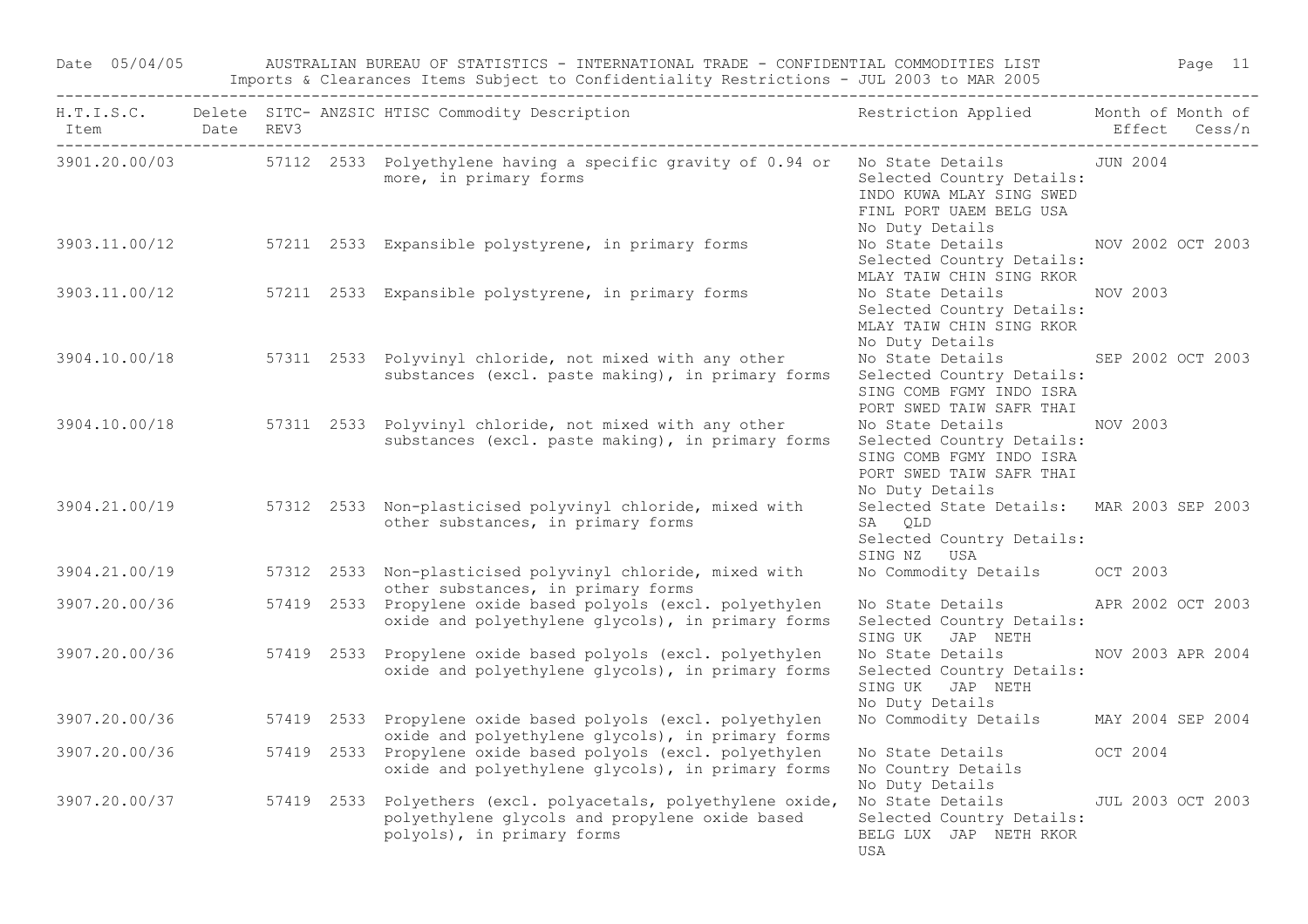Date 05/04/05 AUSTRALIAN BUREAU OF STATISTICS - INTERNATIONAL TRADE - CONFIDENTIAL COMMODITIES LIST Page 12 Imports & Clearances Items Subject to Confidentiality Restrictions - JUL 2003 to MAR 2005

| Item<br>_______ | Date REV3 |            | H.T.I.S.C. Delete SITC- ANZSIC HTISC Commodity Description                                                                                                     | Restriction Applied Month of Month of                                                                       |                   | Effect Cess/n |
|-----------------|-----------|------------|----------------------------------------------------------------------------------------------------------------------------------------------------------------|-------------------------------------------------------------------------------------------------------------|-------------------|---------------|
| 3907.20.00/37   |           |            | 57419 2533 Polyethers (excl. polyacetals, polyethylene oxide, No State Details<br>polyethylene glycols and propylene oxide based<br>polyols), in primary forms | Selected Country Details:<br>RKOR INDO NETH HONG JAP<br><b>BELG</b>                                         | NOV 2003          |               |
| 3907.60.00/19   |           |            | 57433 2533 Polyethylene terephthalate in primary forms                                                                                                         | No Duty Details<br>Selected State Details: FEB 2002 NOV 2003<br>NSW VIC<br>Selected Country Details:        |                   |               |
| 3907.60.00/19   |           |            | 57433 2533 Polyethylene terephthalate in primary forms                                                                                                         | INDO RKOR TAIW THAI USA<br>No State Details<br>Selected Country Details:<br>INDO RKOR TAIW THAI USA<br>SING | <b>DEC 2003</b>   |               |
| 3907.91.00/32   |           |            | 57434 2533 Vinyl ester resin                                                                                                                                   | No Duty Details<br>No Commodity Details AUG 2004                                                            |                   |               |
| 3907.91.00/33   |           |            | 57434 2533 Unsaturated polyester (excl. vinyl ester resin)                                                                                                     | No State Details OCT 2002 OCT 2003                                                                          |                   |               |
|                 |           |            |                                                                                                                                                                | Selected Country Details:<br>ITAL SAFR TAIW RKOR JAP                                                        |                   |               |
| 3907.91.00/33   |           |            | 57434 2533 Unsaturated polyester (excl. vinyl ester resin)                                                                                                     | No State Details<br>Selected Country Details:<br>ITAL SAFR TAIW RKOR JAP<br>No Duty Details                 | NOV 2003 JUL 2004 |               |
| 3907.91.00/33   |           |            | 57434 2533 Unsaturated polyester (excl. vinyl ester resin)                                                                                                     | No State Details AUG 2004<br>Selected Country Details:<br>SAFR RKOR USA TAIW                                |                   |               |
| 3909.10.00/27   |           |            | 57541 2533 Urea resins and thiourea resins in primary forms                                                                                                    | No Duty Details<br>No State Details MAY 2004 AUG 2004<br>Selected Country Details:<br>MLAY FGMY UK          |                   |               |
| 3910.00.00/06   |           |            | 57593 2533 Silicone fluids and silicone rubber in primary<br>forms                                                                                             | No Duty Details<br>No State Details<br>No Country Details                                                   | MAR 2002 OCT 2003 |               |
| 3910.00.00/06   |           |            | 57593 2533 Silicone fluids and silicone rubber in primary<br>forms                                                                                             | No State Details<br>No Country Details<br>No Duty Details                                                   | NOV 2003          |               |
| 3920.20.00/01   |           | 58222 2563 | Biaxially oriented, metallised film of polymers of No State Details<br>propylene, non-cellular not exc 0.08 mm in<br>thickness (excl. self-adhesive)           | No Country Details                                                                                          | AUG 2002 OCT 2003 |               |
| 3920.20.00/01   |           | 58222 2563 | Biaxially oriented, metallised film of polymers of No State Details<br>propylene, non-cellular not exc 0.08 mm in<br>thickness (excl. self-adhesive)           | No Country Details<br>No Duty Details                                                                       | NOV 2003          |               |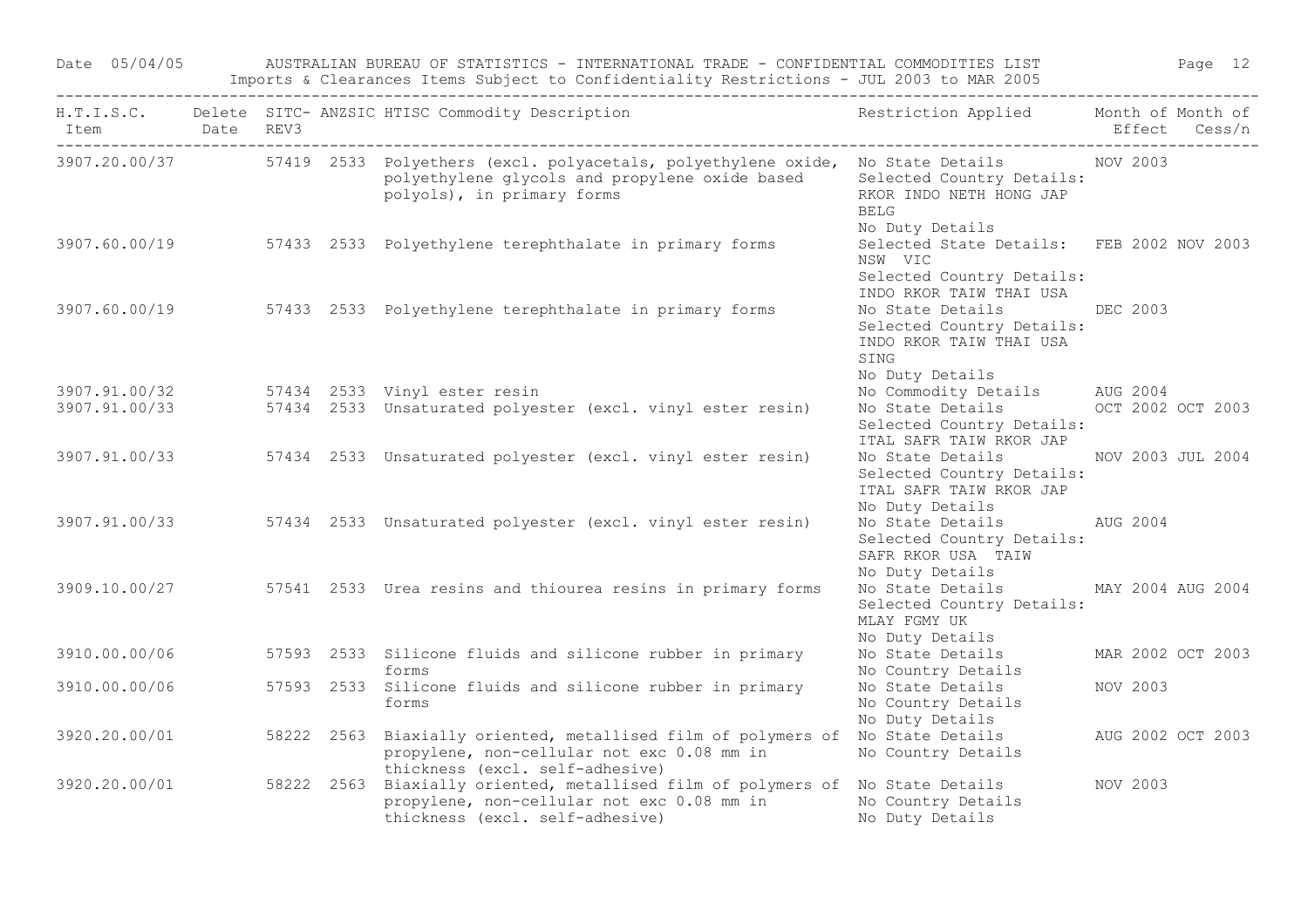Date 05/04/05 AUSTRALIAN BUREAU OF STATISTICS - INTERNATIONAL TRADE - CONFIDENTIAL COMMODITIES LIST Page 13 Imports & Clearances Items Subject to Confidentiality Restrictions - JUL 2003 to MAR 2005

| Item Date REV3 |                          |  | H.T.I.S.C. Delete SITC- ANZSIC HTISC Commodity Description                                                                                                                                                                                                       | Restriction Applied Month of Month of                                                                     | Effect Cess/n     |
|----------------|--------------------------|--|------------------------------------------------------------------------------------------------------------------------------------------------------------------------------------------------------------------------------------------------------------------|-----------------------------------------------------------------------------------------------------------|-------------------|
|                | ------------------------ |  | 3921.11.00/16 58291 2563 Cellular plates, sheets, film, foil and strip of<br>polymers of styrene (excl. those of 3919 and<br>3920)                                                                                                                               | No State Details NOV 2002 OCT 2003<br>Selected Country Details:<br>SAUD UK USA TURK CAN<br>SPAI           |                   |
| 3921.11.00/16  |                          |  | 58291 2563 Cellular plates, sheets, film, foil and strip of<br>polymers of styrene (excl. those of 3919 and<br>3920)                                                                                                                                             | No State Details NOV 2003<br>Selected Country Details:<br>SAUD UK USA TURK CAN<br>SPAI<br>No Duty Details |                   |
| 3921.19.00/42  |                          |  | 58291 2563 Cellular plates, sheet, film, foil and strip of<br>other plastics other than polymers of styrene,<br>polymers of vinyl chloride and ethylene; low<br>density polyethylene, polyurethanes, and<br>regenerated cellulose                                | No State Details AUG 2004<br>Selected Country Details:<br>FRAN FGMY INDO SWED CHIN<br>No Duty Details     |                   |
| 4008.21.10/34  |                          |  | 62133 2559 Natural rubber sheets produced by adding<br>vulcanising agents directly to fresh field latex<br>before coagulation, containing not less than 90%<br>natural rubber hydrocarbons                                                                       | No Commodity Details JAN 2000                                                                             |                   |
| 4009.21.90/90  |                          |  | 62142 2559 Tubes, pipes and hoses of vulcanised rubber (excl. No State Details APR 2002 AUG 2003<br>hard rubber and those of a kind used as<br>components in passenger motor vehicles),<br>reinforced or otherwise combined only with metal,<br>without fittings | Selected Country Details:<br>SING MLAY ITAL                                                               |                   |
| 4009.21.90/90  |                          |  | 62142 2559 Tubes, pipes and hoses of vulcanised rubber (excl.<br>hard rubber and those of a kind used as<br>components in passenger motor vehicles),<br>reinforced or otherwise combined only with metal,<br>without fittings                                    | Selected State Details: SEP 2003<br>VIC NSW<br>Selected Country Details:<br>MLAY ITAL<br>No Duty Details  |                   |
| 4802.55.90/02  |                          |  | 64126 2331 Paper & paperboard in rolls containing fibres<br>obtained from a mechanical or chemi-mechanical<br>process, consisting of =< 10% of the total fibre<br>content & weighing 90 g/m2 or more but less than<br>150 g/m2 of a width not exceeding 15 cm    | No State Details<br>Selected Country Details:<br>DENM FGMY INDO                                           | JAN 2002 AUG 2003 |
| 4802.55.90/02  |                          |  | 64126 2331 Paper & paperboard in rolls containing fibres<br>obtained from a mechanical or chemi-mechanical<br>process, consisting of =< 10% of the total fibre<br>content & weighing 90 g/m2 or more but less than<br>150 g/m2 of a width not exceeding 15 cm    | No State Details SEP 2003<br>Selected Country Details:<br>DENM FGMY INDO UK<br>No Duty Details            |                   |
| 4802.55.90/27  |                          |  | 64126 2331 Paper & paperboard in rolls containing fibres<br>obtained from a mechanical or chemi-mechanical<br>process, consisting of =< 10% of the total fibre<br>content & weighing 40 g/m2 or more but less than<br>90 g/m2 of a width not exceeding 15 cm     | No State Details JUL 2004<br>Selected Country Details:<br>INDO CHIN USA FGMY<br>No Duty Details           |                   |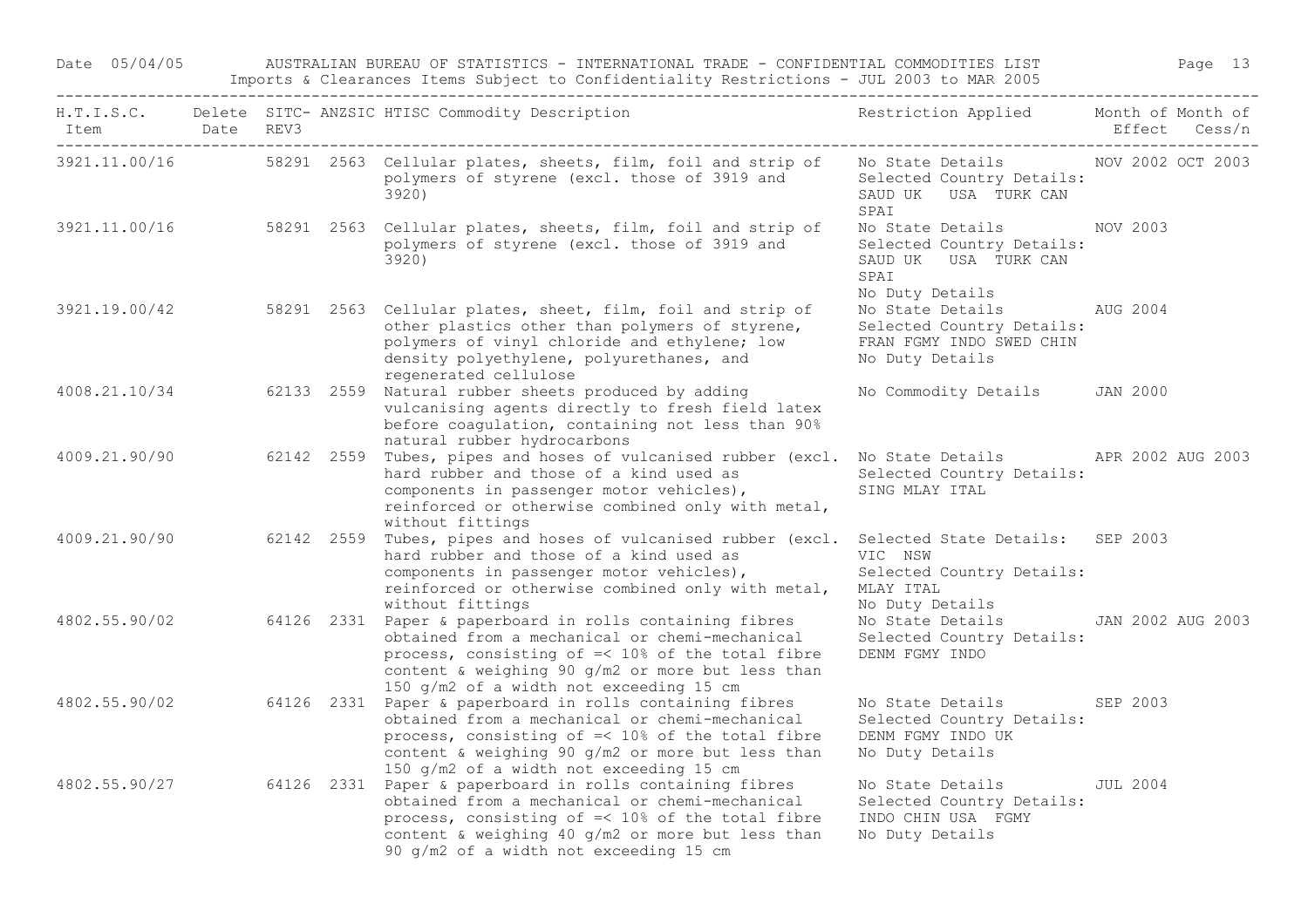Date 05/04/05 AUSTRALIAN BUREAU OF STATISTICS - INTERNATIONAL TRADE - CONFIDENTIAL COMMODITIES LIST Page 14 Imports & Clearances Items Subject to Confidentiality Restrictions - JUL 2003 to MAR 2005

| Item Date REV3<br>-------------------------------------- |  |            | H.T.I.S.C. Delete SITC- ANZSIC HTISC Commodity Description                                                                                                                                                                                                       | Restriction Applied Month of Month of                                                                  |                   | Effect Cess/n     |
|----------------------------------------------------------|--|------------|------------------------------------------------------------------------------------------------------------------------------------------------------------------------------------------------------------------------------------------------------------------|--------------------------------------------------------------------------------------------------------|-------------------|-------------------|
|                                                          |  |            | 4802.56.10/03 64126 2331 White printing and writing paper & paperboard<br>(excl. watermarked), in sheets 197 mm by 210 mm<br>(A4), with fibres obtained from mech or<br>chemi-mechanical process < 10% of fibre content<br>$\Rightarrow$ 40 g/m2 and < 90 g/m2   | No State Details<br>Selected Country Details:<br>FINL ASTA RUSS                                        | JUL 2003 OCT 2003 |                   |
| 4802.56.10/03                                            |  | 64126 2331 | White printing and writing paper & paperboard<br>(excl. watermarked), in sheets 197 mm by 210 mm<br>(A4), with fibres obtained from mech or<br>chemi-mechanical process < 10% of fibre content<br>$\Rightarrow$ 40 g/m2 and < 90 g/m2                            | No State Details NOV 2003 SEP 2004<br>Selected Country Details:<br>FINL ASTA RUSS<br>No Duty Details   |                   |                   |
| 4802.56.10/03                                            |  | 64126 2331 | White printing and writing paper & paperboard<br>(excl. watermarked), in sheets 197 mm by 210 mm<br>(A4), with fibres obtained from mech or<br>chemi-mechanical process < 10% of fibre content<br>$\Rightarrow$ 40 g/m2 and < 90 g/m2                            | No State Details 0CT 2004<br>Selected Country Details:<br>FINL MLAY RUSS<br>No Duty Details            |                   |                   |
| 4802.57.90/16                                            |  |            | 64126 2331 White printing and writing paper & paperboard<br>(excl. watermarked & in sheets one side $\leq$ 435 mm<br>& the other $<=$ 297 mm), with fibres obtained from<br>mech or chemi-mechanical process < 10% of fibre<br>content => 40 g/m2 and < 90 g/m2  | No State Details<br>No Country Details<br>No Duty Details                                              | JUL 2004          |                   |
| 4802.57.90/20                                            |  |            | 64126 2331 White paper & printing and writing paperboard<br>(excl. watermarked & in sheets one side $\leq$ 435 mm<br>& the other $<=$ 297 mm), with fibres obtained from<br>mech or chemi-mechanical process < 10% of fibre<br>content => 90 g/m2 and < 150 g/m2 | No State Details<br>No Country Details<br>No Duty Details                                              | <b>JUL 2004</b>   |                   |
| 4802.58.99/40                                            |  |            | 64127 2331 White paper & paperboard (excl. HS48025891 and<br>48025892) with fibres obtained from mechanical or<br>chemi-mechanical process < 10% of fibre content ><br>$205 \, g/m2$                                                                             | No State Details<br>Selected Country Details:<br>INDO BELG NETH<br>No Duty Details                     | JUL 2004          |                   |
| 4809.20.00/43                                            |  |            | 64131 2949 Self-copy paper, in rolls of a width exceeding 36<br>$\subset$ m                                                                                                                                                                                      | No State Details<br>No Country Details                                                                 |                   | JUN 2002 OCT 2003 |
| 4809.20.00/43                                            |  | 64131 2949 | Self-copy paper, in rolls of a width exceeding 36<br>$\,$ cm $\,$                                                                                                                                                                                                | No State Details<br>No Country Details<br>No Duty Details                                              | NOV 2003          |                   |
| 4809.20.00/44                                            |  |            | 64131 2949 Self-copy paper, in rectangular sheets with at<br>least one side exceeding 36 cm in unfolded state                                                                                                                                                    | No State Details<br>Selected Country Details:<br>BELG LUX FRAN FGMY INDO<br>THAI UK                    |                   | JUL 2003 OCT 2003 |
| 4809.20.00/44                                            |  |            | 64131 2949 Self-copy paper, in rectangular sheets with at<br>least one side exceeding 36 cm in unfolded state                                                                                                                                                    | No State Details<br>Selected Country Details:<br>BELG LUX FRAN FGMY INDO<br>THAI UK<br>No Duty Details | NOV 2003 AUG 2004 |                   |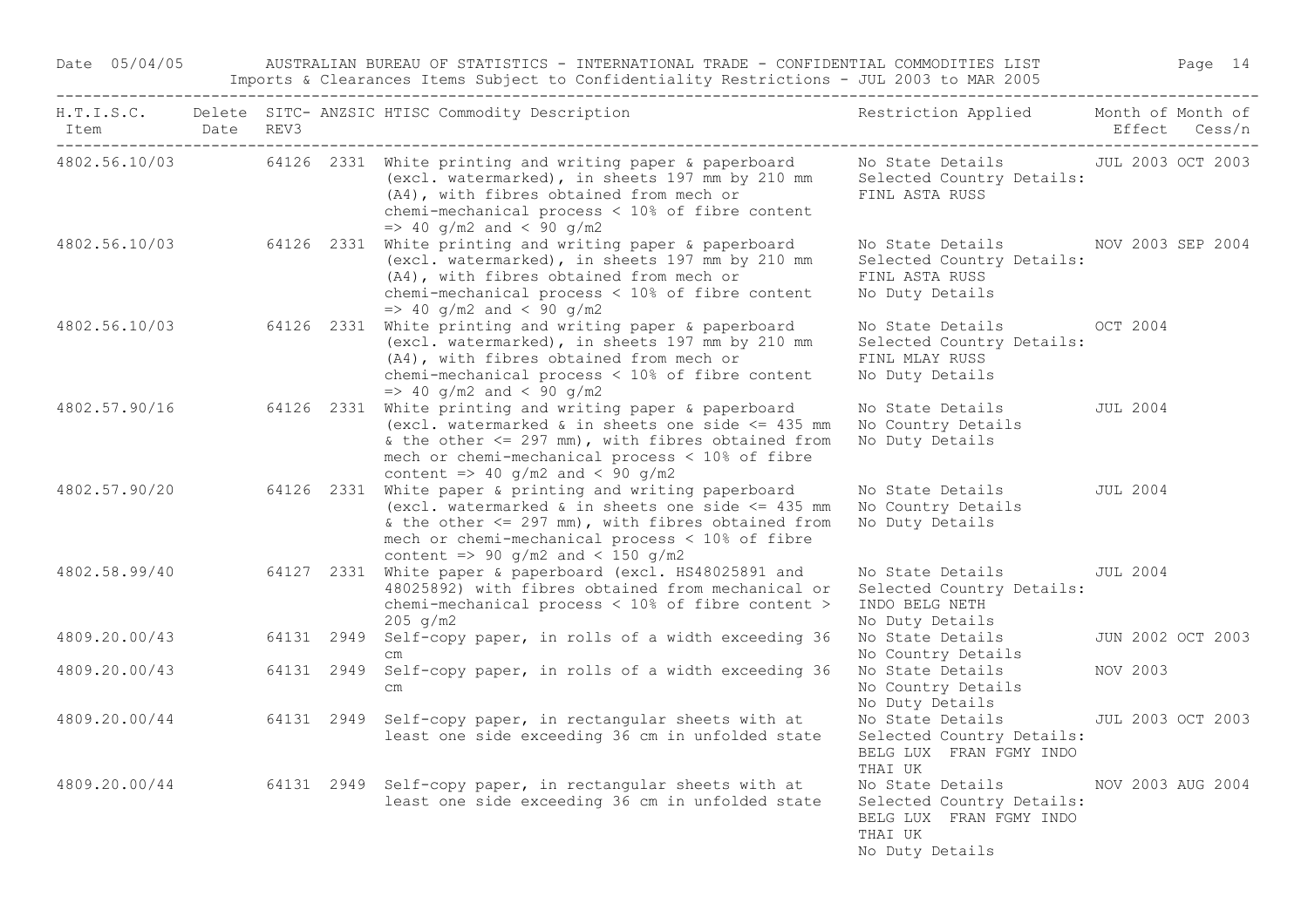Date 05/04/05 AUSTRALIAN BUREAU OF STATISTICS - INTERNATIONAL TRADE - CONFIDENTIAL COMMODITIES LIST Page 15 Imports & Clearances Items Subject to Confidentiality Restrictions - JUL 2003 to MAR 2005

| Item Date REV3 |  | H.T.I.S.C. Delete SITC- ANZSIC HTISC Commodity Description                                                                                                                                                                                                                                                        | Restriction Applied Month of Month of                                                                                      | Effect Cess/n |  |
|----------------|--|-------------------------------------------------------------------------------------------------------------------------------------------------------------------------------------------------------------------------------------------------------------------------------------------------------------------|----------------------------------------------------------------------------------------------------------------------------|---------------|--|
|                |  | 4809.20.00/44 64131 2949 Self-copy paper, in rectangular sheets with at<br>least one side exceeding 36 cm in unfolded state                                                                                                                                                                                       | No State Details<br>Selected Country Details:<br>THAI FGMY NETH JAP<br>No Duty Details                                     | SEP 2004      |  |
|                |  | 4810.13.90/53 64133 2331 Paper and paperboard, in rolls, coated on two<br>sides with Kaolin or other inorganic substances,<br>weighing $\le$ 150 g/m2 where $\le$ 10% of the total<br>fibre content is obtained by a chemi-/mechanical<br>process excl. cast coated paper and paperboard                          | No State Details JUL 2004<br>Selected Country Details:<br>INDO ITAL SWED JAP<br>No Duty Details                            |               |  |
| 4810.19.10/70  |  | 64133 2331 Cast coated paper & paperboard =< 10% of total<br>fibre content obtained by mechanical process, in<br>strips < 15cm or sheets one side > 36cm & other ><br>15cm (excl. sheets one side =< 435mm & the other <<br>297mm) one or both sides coated, $>$ 150 q/m2                                         | No State Details JAN 2002 OCT 2003<br>No Country Details                                                                   |               |  |
| 4810.19.10/70  |  | 64133 2331 Cast coated paper & paperboard =< 10% of total<br>fibre content obtained by mechanical process, in<br>strips < 15cm or sheets one side > 36cm & other ><br>15cm (excl. sheets one side =< 435mm & the other <<br>297mm) one or both sides coated, $> 150$ g/m2                                         | No State Details<br>No Country Details<br>No Duty Details                                                                  | NOV 2003      |  |
| 4810.19.90/55  |  | 64132 2331 Paper & p'board, coated on both sides with kaolin<br>or other inorganic substance, =< 10% of total<br>fibre content obtained by mechanical process,<br>surface coloured, decorated or printed, weighing<br>$=<$ 150 g/m2 (excl. 481013, 481014, 4810191,                                               | Selected State Details: JUL 2002 OCT 2003<br>QLD SA WA TAS NT<br>Selected Country Details:<br>INDO RKOR                    |               |  |
|                |  | 4810.19.90/55 64132 2331 Paper & p'board, coated on both sides with kaolin<br>or other inorganic substance, =< 10% of total<br>fibre content obtained by mechanical process,<br>surface coloured, decorated or printed, weighing<br>$=<$ 150 g/m2 (excl. 481013, 481014, 4810191,                                 | Selected State Details: NOV 2003 MAY 2004<br>QLD SA WA TAS NT<br>Selected Country Details:<br>INDO RKOR<br>No Duty Details |               |  |
|                |  | 4810.19.90/55 64132 2331 Paper & p'board, coated on both sides with kaolin<br>or other inorganic substance, =< 10% of total<br>fibre content obtained by mechanical process,<br>surface coloured, decorated or printed, weighing<br>$=<$ 150 g/m2 (excl. 481013, 481014, 4810191,                                 | No State Details 5000 JUN 2004 AUG 2004<br>Selected Country Details:<br>ASTA INDO TAIW THAI<br>No Duty Details             |               |  |
|                |  | 4810.19.90/55 64132 2331 Paper & p'board, coated on both sides with kaolin<br>or other inorganic substance, =< 10% of total<br>fibre content obtained by mechanical process,<br>surface coloured, decorated or printed, weighing<br>$=<$ 150 g/m2 (excl. 481013, 481014, 4810191,                                 | No State Details SEP 2004<br>Selected Country Details:<br>ASTA INDO TAIW THAI CHIN<br>No Duty Details                      |               |  |
|                |  | 4810.19.90/57 64133 2331 Paper & paperboard, coated on one side with kaolin No State Details APR 2002 OCT 2003<br>or other inorganic substance, =< 10% of total<br>fibre content obtained by mechanic process,<br>surface coloured, decorated or printed, weighing<br>> 150 g/m2, (excl. 481013, 481014, 4810191, | Selected Country Details:<br>JAP INDO ITAL                                                                                 |               |  |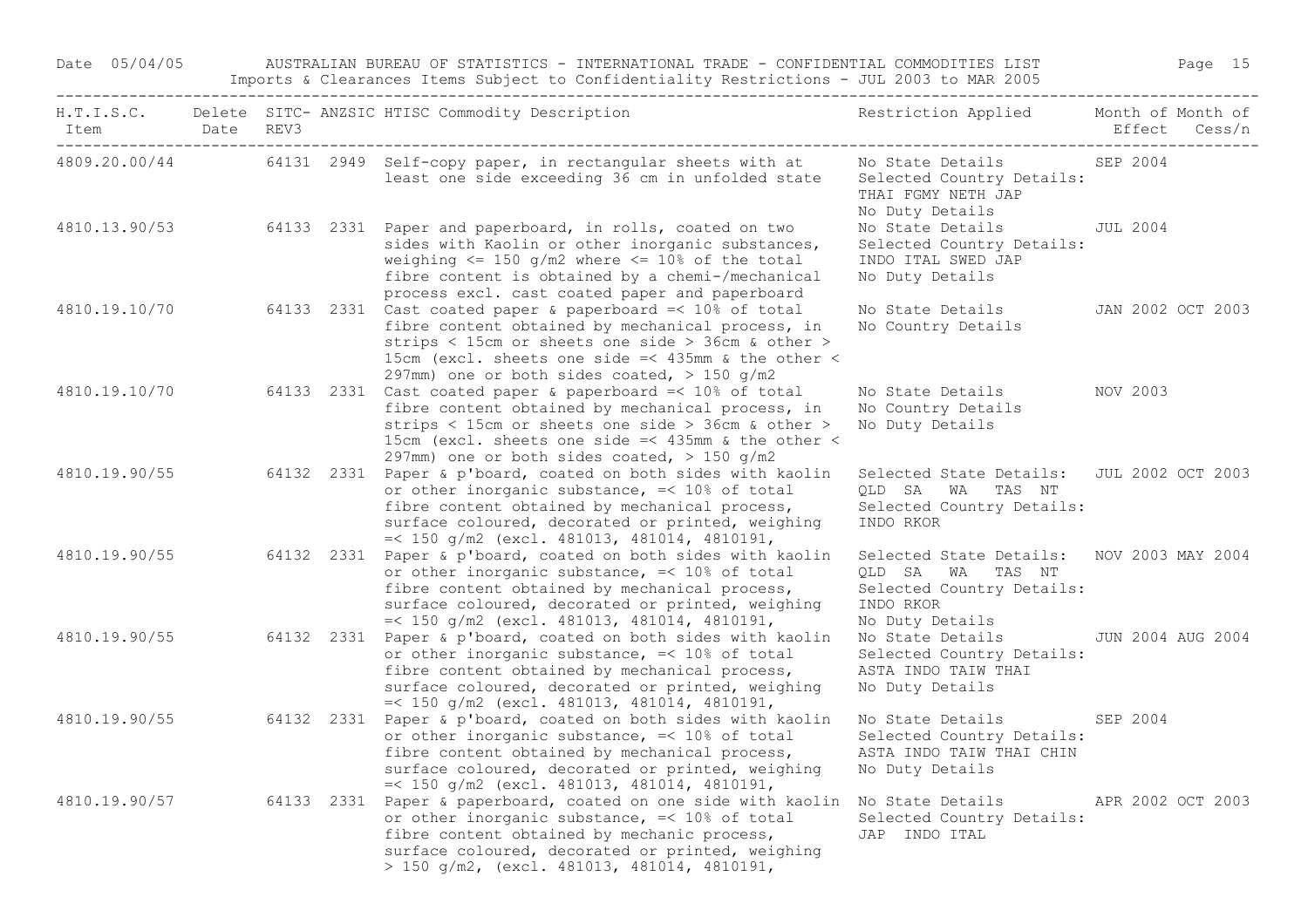Date 05/04/05 AUSTRALIAN BUREAU OF STATISTICS - INTERNATIONAL TRADE - CONFIDENTIAL COMMODITIES LIST Page 16 Imports & Clearances Items Subject to Confidentiality Restrictions - JUL 2003 to MAR 2005

| Item<br>-------                | Date | REV3 | H.T.I.S.C. Delete SITC- ANZSIC HTISC Commodity Description                                                                                                                                                                                                                                        | Restriction Applied Month of Month of                                                                                            |                   | Effect Cess/n            |
|--------------------------------|------|------|---------------------------------------------------------------------------------------------------------------------------------------------------------------------------------------------------------------------------------------------------------------------------------------------------|----------------------------------------------------------------------------------------------------------------------------------|-------------------|--------------------------|
|                                |      |      | 4810.19.90/57 64133 2331 Paper & paperboard, coated on one side with kaolin No State Details<br>or other inorganic substance, =< 10% of total<br>fibre content obtained by mechanic process,<br>surface coloured, decorated or printed, weighing<br>$> 150$ g/m2, (excl. 481013, 481014, 4810191, | Selected Country Details:<br>JAP INDO ITAL<br>No Duty Details                                                                    | NOV 2003 JUN 2004 |                          |
| 4810.19.90/64                  |      |      | 64133 2331 Paper & paperboard, coated on both sides with<br>kaolin or other inorganic substance, $\leq 10\$ of<br>total fibre content obtained by mechanic process,<br>surface coloured, decorated or printed, weighing<br>$> 150$ g/m2 (excl. 481013, 481014, 4810191,                           | No State Details 5001 2004 AUG 2004<br>Selected Country Details:<br>INDO JAP<br>No Duty Details                                  |                   |                          |
| 4810.19.90/64                  |      |      | 64133 2331 Paper & paperboard, coated on both sides with<br>kaolin or other inorganic substance, =< 10% of<br>total fibre content obtained by mechanic process,<br>surface coloured, decorated or printed, weighing<br>$> 150$ g/m2 (excl. 481013, 481014, 4810191,                               | No State Details<br>Selected Country Details:<br>INDO JAP CHIN<br>No Duty Details                                                | SEP 2004 SEP 2004 |                          |
| 4810.19.90/64                  |      |      | 64133 2331 Paper & paperboard, coated on both sides with<br>kaolin or other inorganic substance, =< 10% of<br>total fibre content obtained by mechanic process,<br>surface coloured, decorated or printed, weighing<br>$> 150$ g/m2 (excl. 481013, 481014, 4810191,                               | No State Details OCT 2004<br>Selected Country Details:<br>INDO CHIN ASTA USA<br>No Duty Details                                  |                   |                          |
| 4816.20.00/58                  |      |      | 64242 2949 Self-copy paper in rolls (excl. those of 4809)                                                                                                                                                                                                                                         | No State Details<br>Selected Country Details:<br>FGMY BELG LUX                                                                   |                   | <b>JUL 2003 AUG 2003</b> |
| 4816.20.00/58<br>4816.20.00/59 |      |      | 64242 2949 Self-copy paper in rolls (excl. those of 4809)<br>64242 2949 Self-copy paper in sheets (excl. those of 4809)                                                                                                                                                                           | No Commodity Details<br>Selected State Details: JUL 2003 OCT 2003<br>NSW QLD WA<br>Selected Country Details:<br>BELG LUX INDO UK | SEP 2003          |                          |
| 4816.20.00/59                  |      |      | 64242 2949 Self-copy paper in sheets (excl. those of 4809)                                                                                                                                                                                                                                        | Selected State Details: NOV 2003 AUG 2004<br>NSW OLD WA<br>Selected Country Details:<br>BELG LUX INDO UK<br>No Duty Details      |                   |                          |
| 5402.10.00/38                  |      |      | 65162 2212 High tenacity yarn (excl. sewing thread but incl.<br>synthetic monofilament of less than 67 decitex) of<br>nylon or other polyamides, not put up for retail<br>sale                                                                                                                    | Selected Country Details: OCT 2004<br>NETH USA<br>No Duty Details                                                                |                   |                          |
| 5402.32.00/08                  |      |      | 65151 2212 Textured yarn (excl. sewing thread but incl.<br>synthetic monofilament of less than 67 decitex)<br>of nylon or other polyamides, measuring per<br>single yarn more than 50 tex but not exc 200 tex,<br>not put up for retail sale                                                      | No State Details<br>No Country Details                                                                                           | JUL 2002 OCT 2003 |                          |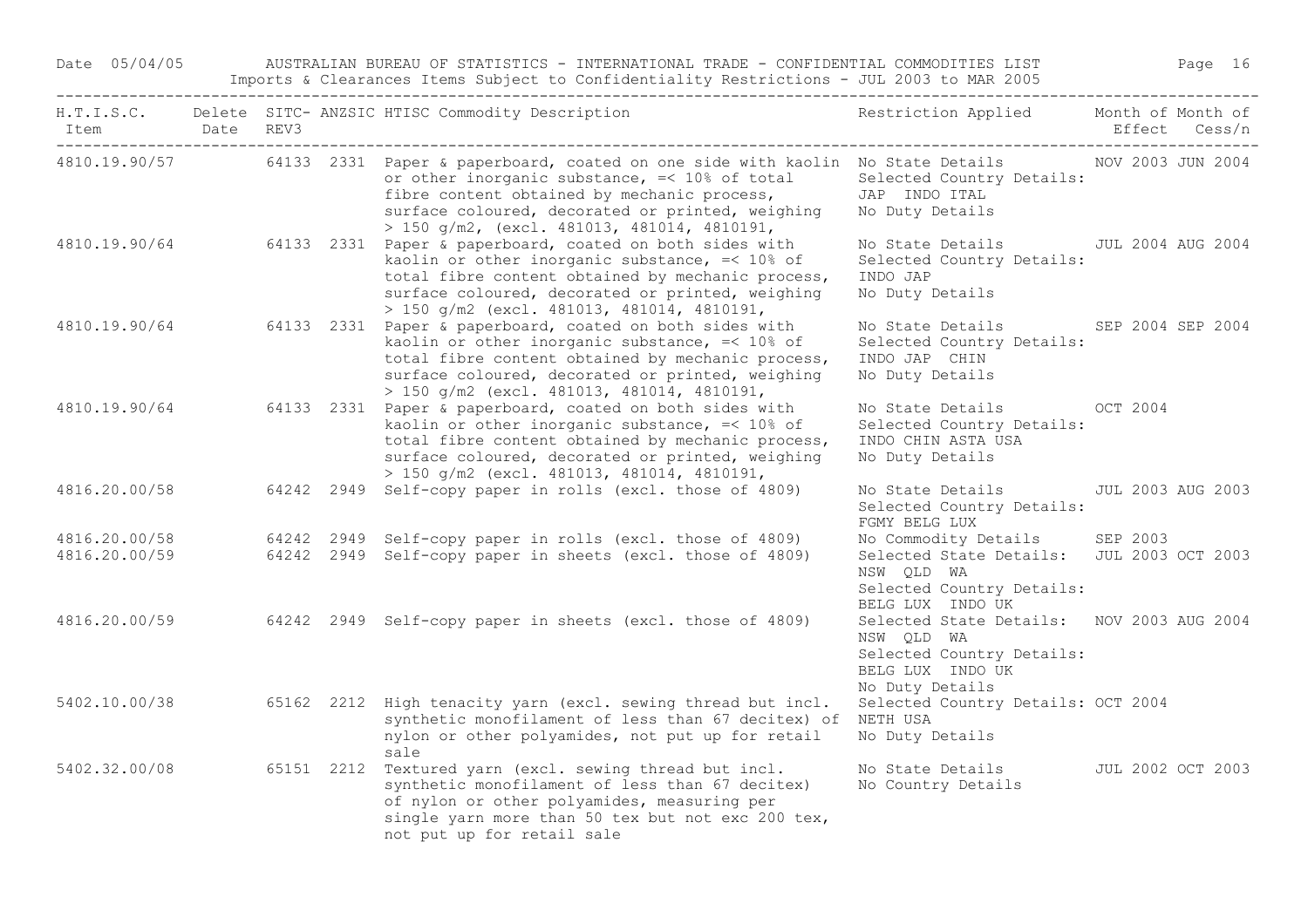## Date 05/04/05 AUSTRALIAN BUREAU OF STATISTICS - INTERNATIONAL TRADE - CONFIDENTIAL COMMODITIES LIST Page 17

Imports & Clearances Items Subject to Confidentiality Restrictions - JUL 2003 to MAR 2005

| Item Date REV3<br>----------------------------------- |            | H.T.I.S.C. Delete SITC- ANZSIC HTISC Commodity Description                                                                                                                                                                                                 | Restriction Applied Month of Month of                                                                |                   | Effect Cess/n |
|-------------------------------------------------------|------------|------------------------------------------------------------------------------------------------------------------------------------------------------------------------------------------------------------------------------------------------------------|------------------------------------------------------------------------------------------------------|-------------------|---------------|
|                                                       |            | 5402.32.00/08 65151 2212 Textured yarn (excl. sewing thread but incl.<br>synthetic monofilament of less than 67 decitex)<br>of nylon or other polyamides, measuring per<br>single yarn more than 50 tex but not exc 200 tex,<br>not put up for retail sale | No State Details MOV 2003<br>No Country Details<br>No Duty Details                                   |                   |               |
|                                                       |            | 6305.33.10/47 65813 2229 Woolpacks of polyethylene or polypropylene strip<br>or the like (excl. flexibl e intermediate bulk<br>containers)                                                                                                                 | No Commodity Details                                                                                 | MAR 2004          |               |
| 6305.33.90/48                                         |            | 65813 2229 Sacks and bags, of a kind used for the packing of<br>goods, of polyethylene or polypropylene strip or<br>the like (excl. flexible intermediate bulk<br>containers and woolpacks)                                                                | No State Details SEP 2000 OCT 2003<br>Selected Country Details:<br>CHIN INDO RKOR SRIL THAI<br>PHIL  |                   |               |
| 6305.33.90/48 65813 2229                              |            | Sacks and bags, of a kind used for the packing of<br>goods, of polyethylene or polypropylene strip or<br>the like (excl. flexible intermediate bulk<br>containers and woolpacks)                                                                           | No State Details<br>Selected Country Details:<br>CHIN INDO RKOR SRIL THAI<br>PHIL<br>No Duty Details | NOV 2003          |               |
| 6305.39.10/12                                         |            | 65813 2229 Woolpacks, of man-made textile materials (excl.<br>those of polyethylene or polypropylene strip or<br>the like)                                                                                                                                 | No State Details<br>Selected Country Details:<br>CHIN FGMY RKOR                                      | JUN 2003 JUL 2003 |               |
| 6305.39.10/12                                         | 65813 2229 | Woolpacks, of man-made textile materials (excl.<br>those of polyethylene or polypropylene strip or<br>the like)                                                                                                                                            | No State Details<br>No Country Details                                                               | AUG 2003 OCT 2003 |               |
| 6305.39.10/12                                         | 65813 2229 | Woolpacks, of man-made textile materials (excl.<br>those of polyethylene or polypropylene strip or<br>the like)                                                                                                                                            | No State Details<br>No Country Details<br>No Duty Details                                            | NOV 2003          |               |
| 6815.10.00/03                                         |            | 66336 2640 Non-electrical fibres (eq continuous filament) of<br>graphite, or other carbon                                                                                                                                                                  | No State Details<br>Selected Country Details:<br>JAP UK<br>No Duty Details                           | NOV 2004          |               |
| 7019.11.00/43                                         |            | 65195 2640 Chopped strands of glass fibres, of a length not<br>exceeding 50mm, excluding slivers, rovings and<br>yarn                                                                                                                                      | No State Details<br>Selected Country Details:<br>TAIW USA MLAY                                       | OCT 2002 OCT 2003 |               |
| 7019.11.00/43                                         | 65195 2640 | Chopped strands of glass fibres, of a length not<br>exceeding 50mm, excluding slivers, rovings and<br>yarn                                                                                                                                                 | No State Details<br>Selected Country Details:<br>TAIW USA MLAY<br>No Duty Details                    | NOV 2003          |               |
| 7019.12.00/44 65195 2640                              |            | Rovings of glass fibres, excluding chopped<br>strands, slivers and yarn                                                                                                                                                                                    | No State Details<br>Selected Country Details:<br>CHIN BRAZ INIA NWAY RKOR<br>TAIW UK USA JAP         | NOV 2002 OCT 2003 |               |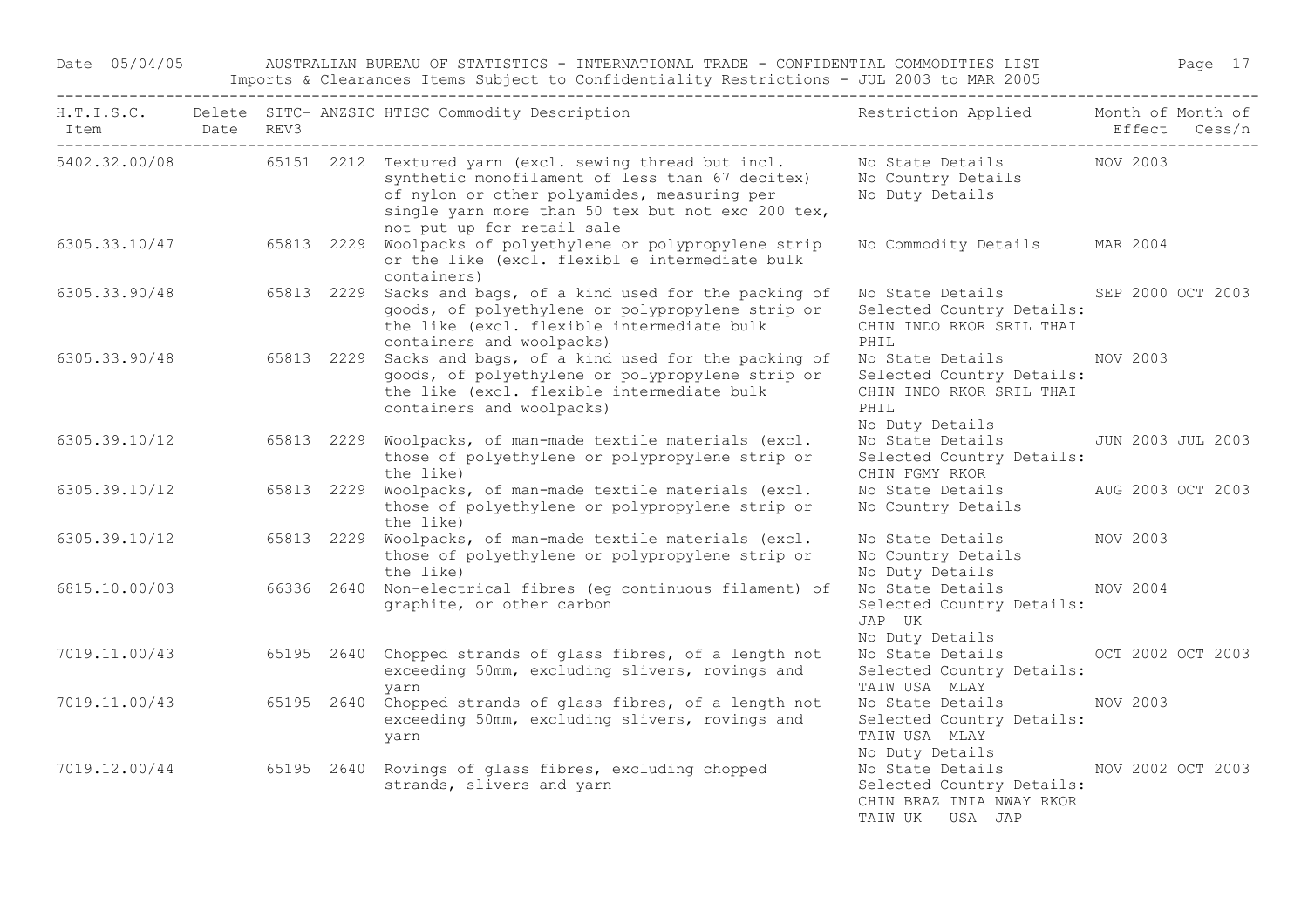Date 05/04/05 AUSTRALIAN BUREAU OF STATISTICS - INTERNATIONAL TRADE - CONFIDENTIAL COMMODITIES LIST Page 18 Imports & Clearances Items Subject to Confidentiality Restrictions - JUL 2003 to MAR 2005

| Item Date REV3 |  | H.T.I.S.C. Delete SITC- ANZSIC HTISC Commodity Description                                                                          | Restriction Applied Month of Month of                                                                                                                   | Effect Cess/n |  |
|----------------|--|-------------------------------------------------------------------------------------------------------------------------------------|---------------------------------------------------------------------------------------------------------------------------------------------------------|---------------|--|
|                |  | 7019.12.00/44 65195 2640 Rovings of glass fibres, excluding chopped No State Details NOV 2003 AUG 2004<br>strands, slivers and yarn | Selected Country Details:<br>CHIN BRAZ INIA NWAY RKOR<br>TAIW UK USA JAP<br>No Duty Details                                                             |               |  |
|                |  | 7019.12.00/44 65195 2640 Rovings of glass fibres, excluding chopped<br>strands, slivers and yarn                                    | No State Details SEP 2004<br>No Country Details<br>No Duty Details                                                                                      |               |  |
|                |  | 7019.19.00/50 65195 2212 Other glass fibres of yarn, excluding slivers                                                              | No State Details MUG 2000 OCT 2003<br>Selected Country Details:<br>CHIN FGMY FRAN ITAL JAP<br>NETH RKOR TAIW UK USA                                     |               |  |
|                |  | 7019.19.00/50 65195 2212 Other glass fibres of yarn, excluding slivers                                                              | No State Details MOV 2003 JUL 2004<br>Selected Country Details:<br>CHIN FGMY FRAN ITAL JAP<br>NETH RKOR TAIW UK USA<br>No Duty Details                  |               |  |
|                |  | 7019.19.00/50 65195 2212 Other glass fibres of yarn, excluding slivers                                                              | No State Details AUG 2004<br>No Country Details<br>No Duty Details                                                                                      |               |  |
|                |  | 7019.31.00/22 66495 2640 Glass fibre mats                                                                                           | No State Details 500 JUL 2003 OCT 2003<br>Selected Country Details:<br>CHIN INIA RKOR UK USA<br>FRAN HONG BELG LUX CAN<br>INDO ITAL TAIW                |               |  |
|                |  | 7019.31.00/22 66495 2640 Glass fibre mats                                                                                           | No State Details MOV 2003 AUG 2004<br>Selected Country Details:<br>CHIN INIA RKOR UK USA<br>FRAN HONG BELG LUX CAN<br>INDO ITAL TAIW<br>No Duty Details |               |  |
|                |  | 7019.31.00/22 66495 2640 Glass fibre mats                                                                                           | No State Details SEP 2004<br>No Country Details<br>No Duty Details                                                                                      |               |  |
|                |  | 7019.39.10/54 66495 2640 Webs, mattresses, boards and similar nonwoven<br>products of glass wool                                    | Selected State Details: APR 2003 OCT 2003<br>VIC NSW QLD TAS<br>Selected Country Details:<br>CHIN KUWA UAEM RKOR UK                                     |               |  |
|                |  | 7019.39.10/54 66495 2640 Webs, mattresses, boards and similar nonwoven<br>products of glass wool                                    | Selected State Details: NOV 2003 FEB 2005<br>NSW VIC QLD TAS<br>Selected Country Details:<br>CHIN KUWA RKOR UAEM UK<br>No Duty Details                  |               |  |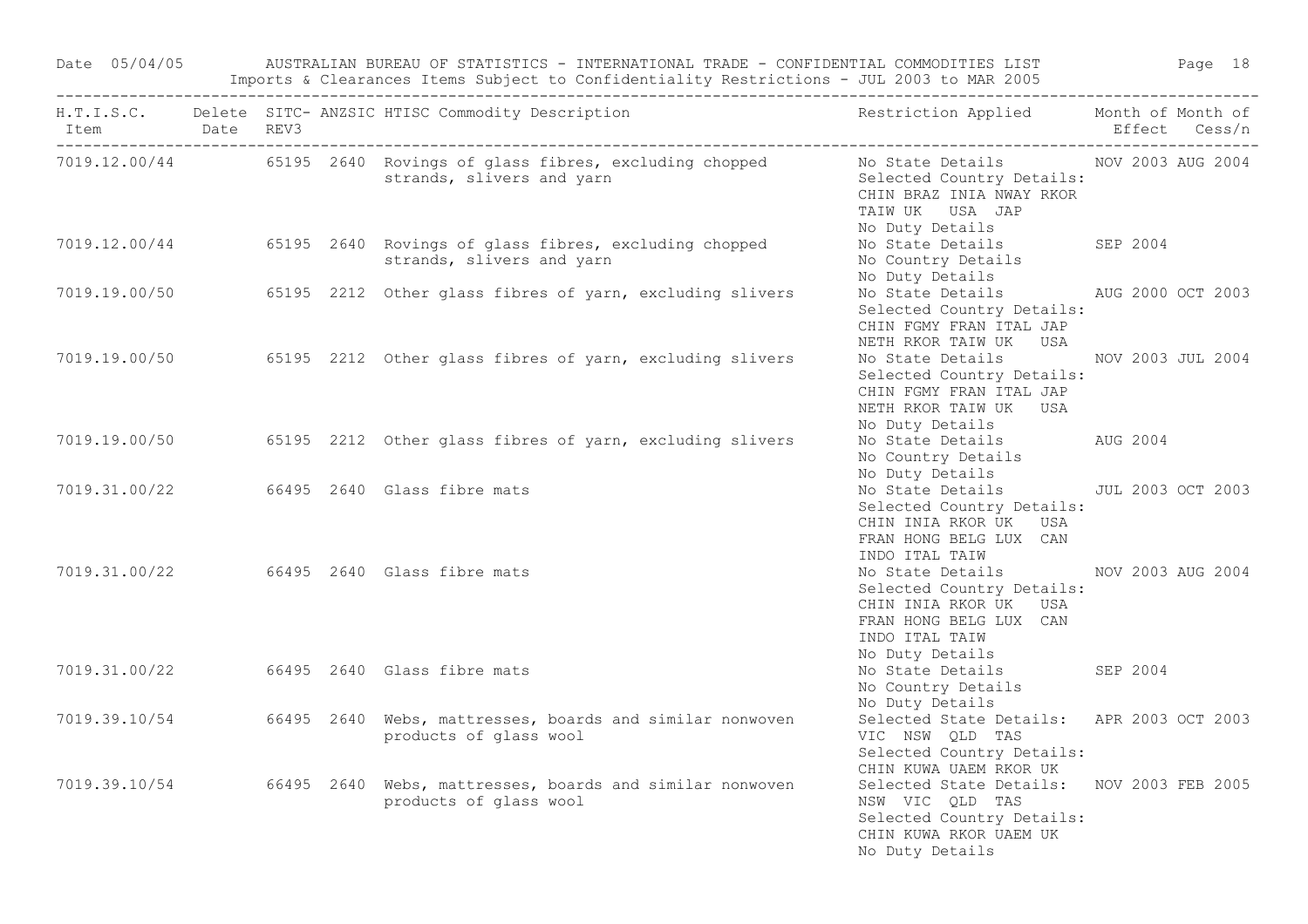Date 05/04/05 AUSTRALIAN BUREAU OF STATISTICS - INTERNATIONAL TRADE - CONFIDENTIAL COMMODITIES LIST Page 19 Imports & Clearances Items Subject to Confidentiality Restrictions - JUL 2003 to MAR 2005

| Item Date REV3 | ______________________________ |  | H.T.I.S.C. Delete SITC- ANZSIC HTISC Commodity Description                                                                                                                                           | Restriction Applied Month of Month of                                                                                 | Effect Cess/n     |
|----------------|--------------------------------|--|------------------------------------------------------------------------------------------------------------------------------------------------------------------------------------------------------|-----------------------------------------------------------------------------------------------------------------------|-------------------|
|                |                                |  | 7019.39.10/54 66495 2640 Webs, mattresses, boards and similar nonwoven<br>products of glass wool                                                                                                     | No State Details<br>No Country Details<br>No Duty Details                                                             | MAR 2005          |
|                |                                |  | 7019.39.90/55 66495 2610 Webs, mattresses, boards and similar nonwoven<br>products of glass fibre (excl. those of glass<br>wool)                                                                     | Selected State Details: AUG 2004<br>OLD NSW<br>Selected Country Details:<br>UK MEXI USA<br>No Duty Details            |                   |
|                |                                |  | 7019.40.00/52 65460 2212 Woven fabrics of rovings                                                                                                                                                    | No State Details<br>No Country Details<br>No Duty Details                                                             | AUG 2004          |
| 7205.29.00/44  |                                |  | 67132 2711 Powders of pig iron, spiegeleisen, iron or steel,<br>excl alloy steel                                                                                                                     | Selected State Details: APR 2002 AUG 2003<br>NSW WA<br>Selected Country Details:<br>CHIN RKOR SWED                    |                   |
| 7205.29.00/44  |                                |  | 67132 2711 Powders of pig iron, spiegeleisen, iron or steel,<br>excl alloy steel                                                                                                                     | Selected State Details: SEP 2003 FEB 2004<br>NSW WA<br>Selected Country Details:<br>CHIN RKOR SWED<br>No Duty Details |                   |
| 7205.29.00/44  |                                |  | 67132 2711 Powders of pig iron, spiegeleisen, iron or steel,<br>excl alloy steel                                                                                                                     | Selected State Details: MAR 2004 JUL 2004<br>VIC WA<br>Selected Country Details:<br>CHIN RKOR USA<br>No Duty Details  |                   |
| 7208.37.00/36  |                                |  | 67310 2711 Products of iron or non-alloy steel, other in<br>coils, not further worked than hot-rolled, of a<br>width of 600 mm or more, of a thickness of 4.75<br>mm or more but not exceeding 10 mm | No State Details<br>No Country Details                                                                                | MAR 2003 OCT 2003 |
| 7208.37.00/36  |                                |  | 67310 2711 Products of iron or non-alloy steel, other in<br>coils, not further worked than hot-rolled, of a<br>width of 600 mm or more, of a thickness of 4.75<br>mm or more but not exceeding 10 mm | No State Details<br>No Country Details<br>No Duty Details                                                             | NOV 2003          |
| 7208.38.00/37  |                                |  | 67310 2711 Products of iron or non-alloy steel, other in<br>coils, not further worked than hot-rolled, of a<br>width of 600 mm or more, of a thickness of 3 mm<br>or more but less than 4.75 mm      | No State Details<br>No Country Details                                                                                | MAR 2003 OCT 2003 |
| 7208.38.00/37  |                                |  | 67310 2711 Products of iron or non-alloy steel, other in<br>coils, not further worked than hot-rolled, of a<br>width of 600 mm or more, of a thickness of 3 mm<br>or more but less than 4.75 mm      | No State Details<br>No Country Details<br>No Duty Details                                                             | NOV 2003          |
| 7208.39.00/38  |                                |  | 67318 2711 Products of iron or non-alloy steel, other, in<br>coils, not further worked than hot-rolled, of a<br>width of 600 mm or more, of a thickness of less<br>than 3 mm                         | No State Details<br>No Country Details                                                                                | JUN 2001 OCT 2003 |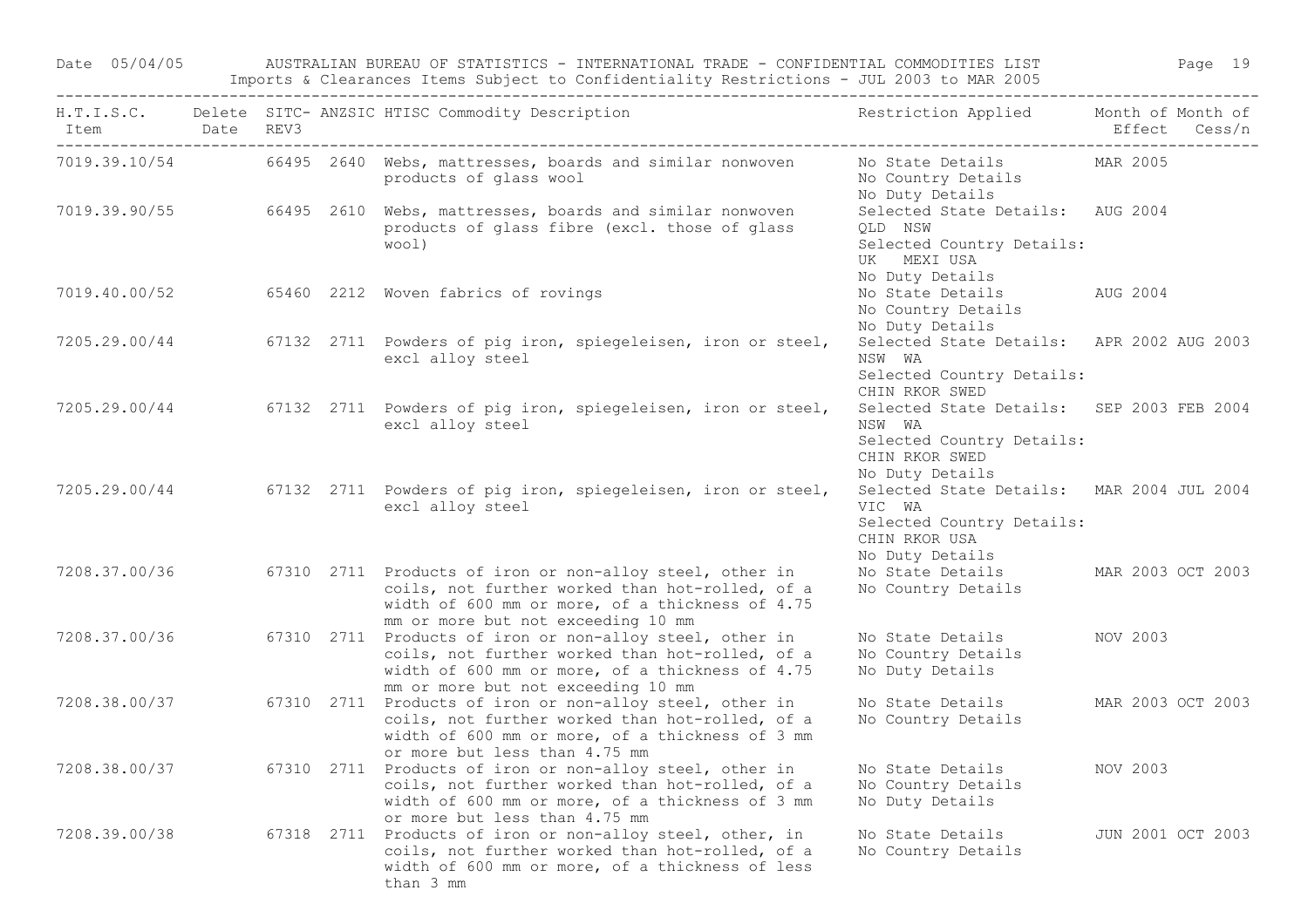Date 05/04/05 AUSTRALIAN BUREAU OF STATISTICS - INTERNATIONAL TRADE - CONFIDENTIAL COMMODITIES LIST Page 20 Imports & Clearances Items Subject to Confidentiality Restrictions - JUL 2003 to MAR 2005

| H.T.I.S.C.<br>Item | Date | REV3 | Delete SITC- ANZSIC HTISC Commodity Description                                                                                                                                                                                              | Restriction Applied                                                                                      | Month of Month of<br>Effect | Cess/n |
|--------------------|------|------|----------------------------------------------------------------------------------------------------------------------------------------------------------------------------------------------------------------------------------------------|----------------------------------------------------------------------------------------------------------|-----------------------------|--------|
| 7208.39.00/38      |      |      | 67318 2711 Products of iron or non-alloy steel, other, in<br>coils, not further worked than hot-rolled, of a<br>width of 600 mm or more, of a thickness of less<br>than 3 mm                                                                 | No State Details<br>No Country Details<br>No Duty Details                                                | NOV 2003                    |        |
| 7209.16.00/34      |      |      | 67342 2711 Coils of iron or non-alloy steel, not further<br>worked than cold-rolled (cold-reduced), of a<br>width of 600 mm or more, of a thickness exceeding<br>1 mm but less than 3 mm                                                     | No State Details<br>No Country Details                                                                   | MAR 2003 OCT 2003           |        |
| 7209.16.00/34      |      |      | 67342 2711 Coils of iron or non-alloy steel, not further<br>worked than cold-rolled (cold-reduced), of a<br>width of 600 mm or more, of a thickness exceeding<br>1 mm but less than 3 mm                                                     | No State Details<br>No Country Details<br>No Duty Details                                                | NOV 2003                    |        |
| 7209.17.00/35      |      |      | 67343 2711 Coils of iron or non-alloy steel, not further<br>worked than cold-rolled (cold-reduced), of a<br>width of 600 mm or more, of a thickness of 0.5 mm<br>or more but not exceeding 1 mm                                              | No State Details<br>Selected Country Details:<br>INIA RKOR<br>No Duty Details                            | AUG 2004 JAN 2005           |        |
| 7209.17.00/35      |      |      | 67343 2711 Coils of iron or non-alloy steel, not further<br>worked than cold-rolled (cold-reduced), of a<br>width of 600 mm or more, of a thickness of 0.5 mm<br>or more but not exceeding 1 mm                                              | No State Details<br>No Country Details<br>No Duty Details                                                | FEB 2005                    |        |
| 7209.18.00/36      |      |      | 67344 2711 Coils of iron or non-alloy steel, not further<br>worked than cold-rolled (cold-reduced), of a<br>width of 600 mm or more, of a thickness of less<br>than 0.5 mm                                                                   | No Commodity Details                                                                                     | AUG 2004                    |        |
| 7209.27.00/39      |      |      | 67340 2711 Flat-rolled products of iron or non-alloy steel,<br>of a width of 600 mm or more, not in coils, not<br>further worked than cold-rolled (cold-reduced),<br>of a thickness of 0.5 mm or more but not<br>exceeding 1 mm              | No Commodity Details                                                                                     | AUG 2004                    |        |
| 7210.12.00/19      |      |      | 67421 2711 Flat-rolled products of iron or non-alloy steel,<br>plated or coated with tin, of a width of 600 mm<br>or more, of a thickness of less than 0.5 mm                                                                                | No Commodity Details                                                                                     | APR 2000                    |        |
| 7210.49.00/56      |      |      | 67413 2711 Flat-rolled products of iron or non-alloy steel<br>plated or coated with zinc, of width of 600 mm or<br>more, of a thickness of 0.5 mm or more but less<br>than 1.5 mm (excl. electrolytically plated or<br>coated or corrugated) | Selected Country Details: AUG 2004<br>INIA RKOR<br>No Duty Details                                       |                             |        |
| 7210.49.00/57      |      |      | 67413 2711 Flat-rolled products of iron or non-alloy steel<br>plated or coated with zinc, of width of 600 mm or<br>more, of a thickness of 1.5 mm or more but less<br>than 2.5 mm (excl. electrolytically plated or<br>coated or corrugated) | Selected State Details: AUG 2004<br>VIC NSW<br>Selected Country Details:<br>INIA RKOR<br>No Duty Details |                             |        |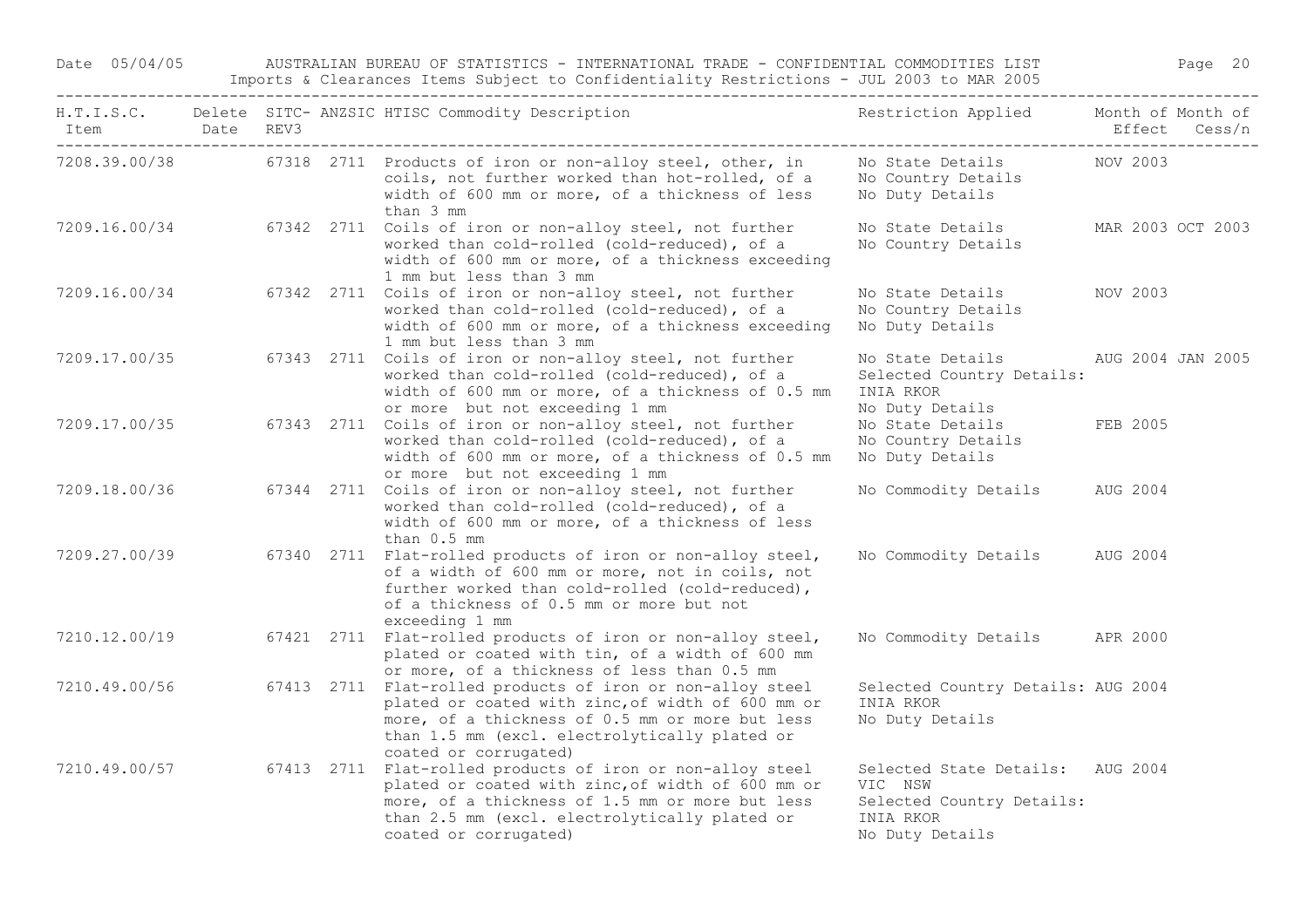Date 05/04/05 AUSTRALIAN BUREAU OF STATISTICS - INTERNATIONAL TRADE - CONFIDENTIAL COMMODITIES LIST Page 21 Imports & Clearances Items Subject to Confidentiality Restrictions - JUL 2003 to MAR 2005

| Item Date REV3 |  | H.T.I.S.C. Delete SITC- ANZSIC HTISC Commodity Description                                                                                                                                                                                           | Restriction Applied Month of Month of                                                                                         | Effect Cess/n            |  |
|----------------|--|------------------------------------------------------------------------------------------------------------------------------------------------------------------------------------------------------------------------------------------------------|-------------------------------------------------------------------------------------------------------------------------------|--------------------------|--|
|                |  | 7211.29.00/43 67329 2711 Iron or non-alloy steel, not further worked than<br>cold-rolled (cold reduced) of a width of less than<br>600mm; other (exclude containing by weight less<br>th an $0.25$ % of carbon)                                      | No State Details FEB 2005<br>Selected Country Details:<br>ITAL JAP NZ<br>No Duty Details                                      |                          |  |
| 7213.10.00/42  |  | 67611 2711 Bars and rods of iron or non-alloy steel,<br>hot-rolled, in irregularly wound coils,<br>containing indentations, ribs, grooves or other<br>deformations produced during the rolling process                                               | No Commodity Details                                                                                                          | NOV 2001 JUL 2004        |  |
| 7213.91.00/44  |  | 67616 2711 Bars & rods of iron/non-alloy steel, of circular<br>cross section <14mm diameter, hot-rolled, in<br>irregularly wound coils (excl those of<br>free-cutting steel & those with indentations,<br>ribs, grooves etc produced during rolling) | No Commodity Details NOV 2002 JUL 2004                                                                                        |                          |  |
|                |  | 7215.90.00/55 67644 2711 Bars and rods of iron or non-alloy steel, not<br>further worked than cold-formed or cold-finished,<br>excl. "flattened circles" and "modified<br>rectangles" asdefined in Note 1(m) to Chapter 72<br>& free cutting steel   | No State Details NOV 2002 OCT 2003<br>Selected Country Details:<br>INIA USA UK                                                |                          |  |
| 7215.90.00/55  |  | 67644 2711 Bars and rods of iron or non-alloy steel, not<br>further worked than cold-formed or cold-finished,<br>excl. "flattened circles" and "modified<br>rectangles" asdefined in Note 1(m) to Chapter 72<br>& free cutting steel                 | No State Details 6000 NOV 2003 JUL 2004<br>Selected Country Details:<br>INIA USA UK<br>No Duty Details                        |                          |  |
| 7217.10.00/40  |  | 67813 2711 Wire of iron or non-alloy steel, not plated or<br>coated, containing by weight 0.60% or more of<br>carbon                                                                                                                                 | No State Details<br>Selected Country Details:<br>INIA FGMY MLAY<br>No Duty Details                                            | AUG 2004                 |  |
| 7217.20.00/42  |  | 67813 2711 Wire of iron or non-alloy steel, plated or coated<br>with zinc, containing by weight 0.60% or more of<br>carbon                                                                                                                           | No State Details<br>Selected Country Details:<br>SAFR BELG LUX CHIN BRAZ<br>INIA MLAY INDO UK CZEH<br>FGMY                    | <b>JUL 2003 OCT 2003</b> |  |
| 7217.20.00/42  |  | 67813 2711 Wire of iron or non-alloy steel, plated or coated<br>with zinc, containing by weight 0.60% or more of<br>carbon                                                                                                                           | No State Details<br>Selected Country Details:<br>SAFR BELG LUX CHIN BRAZ<br>INIA MLAY INDO UK CZEH<br>FGMY<br>No Duty Details | NOV 2003 JUL 2004        |  |
| 7217.20.00/42  |  | 67813 2711 Wire of iron or non-alloy steel, plated or coated<br>with zinc, containing by weight 0.60% or more of<br>carbon                                                                                                                           | No State Details AUG 2004<br>No Country Details<br>No Duty Details                                                            |                          |  |
| 7228.30.10/70  |  | 67629 2711 Other bars & rods of high alloy steel; "flattened<br>circle" and "modified rectangles", not further<br>worked than hot-rolled, hot-drawn or extruded                                                                                      | Selected State Details: JUL 2003 OCT 2003<br>NSW VIC WA<br>Selected Country Details:<br>BELG LUX FRAN FGMY NETH<br>UK         |                          |  |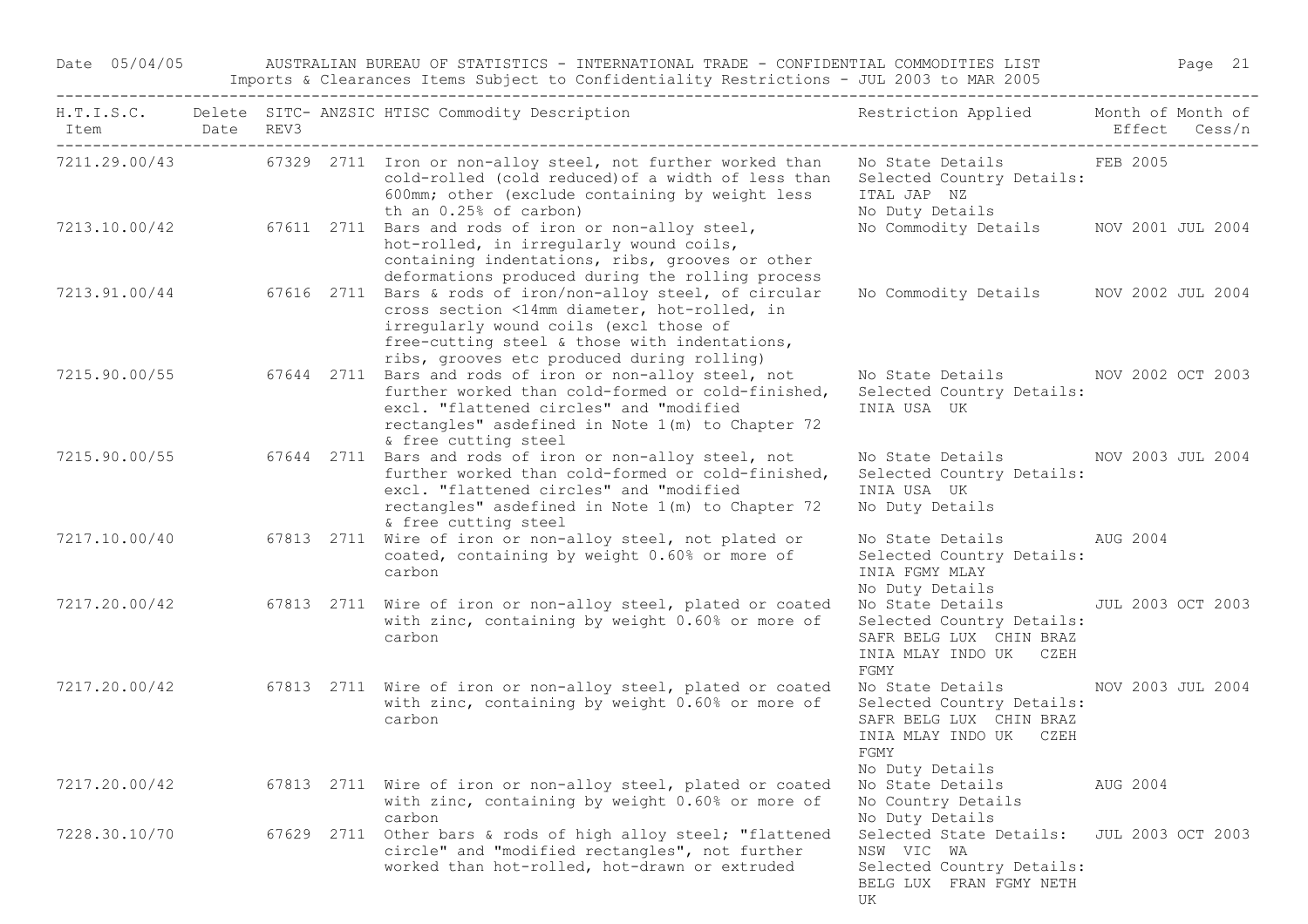Date 05/04/05 AUSTRALIAN BUREAU OF STATISTICS - INTERNATIONAL TRADE - CONFIDENTIAL COMMODITIES LIST Page 22 Imports & Clearances Items Subject to Confidentiality Restrictions - JUL 2003 to MAR 2005

| Item Date REV3 |  | H.T.I.S.C. Delete SITC- ANZSIC HTISC Commodity Description                                                                                                                                             | Restriction Applied Month of Month of                                                                                                    | Effect Cess/n     |  |
|----------------|--|--------------------------------------------------------------------------------------------------------------------------------------------------------------------------------------------------------|------------------------------------------------------------------------------------------------------------------------------------------|-------------------|--|
|                |  | 7228.30.10/70 67629 2711 Other bars & rods of high alloy steel; "flattened<br>circle" and "modified rectangles", not further<br>worked than hot-rolled, hot-drawn or extruded                          | Selected State Details: NOV 2003 JUL 2004<br>NSW VIC WA<br>Selected Country Details:<br>BELG LUX FRAN FGMY NETH<br>UK<br>No Duty Details |                   |  |
|                |  | 7228.30.10/70 67629 2711 Other bars & rods of high alloy steel; "flattened<br>circle" and "modified rectangles", not further<br>worked than hot-rolled, hot-drawn or extruded                          | No State Details AUG 2004<br>Selected Country Details:<br>FGMY UK<br>No Duty Details                                                     |                   |  |
|                |  | 7228.40.10/71 67646 2711 Other bars & rods of high alloy steel; "flattened<br>circle" and "modified rectangles", not further<br>worked than forged                                                     | No State Details 5 JAN 2003 OCT 2003<br>No Country Details                                                                               |                   |  |
| 7228.40.10/71  |  | 67646 2711 Other bars & rods of high alloy steel; "flattened<br>circle" and "modified rectangles", not further<br>worked than forged                                                                   | No State Details<br>No Country Details<br>No Duty Details                                                                                | NOV 2003          |  |
|                |  | 7228.60.10/72 67647 2711 Other bars & rods of high alloy steel; "flattened<br>circle" and "modified rectangles", (excl. those<br>not further worked than hot-rolled, hot-drawn,<br>extruded or forged) | No State Details JAN 2003 OCT 2003<br>Selected Country Details:<br>FGMY FRAN NETH UK CHIN<br>SING                                        |                   |  |
|                |  | 7228.60.10/72 67647 2711 Other bars & rods of high alloy steel; "flattened<br>circle" and "modified rectangles", (excl. those<br>not further worked than hot-rolled, hot-drawn,<br>extruded or forged) | No State Details MOV 2003 JUL 2004<br>Selected Country Details:<br>FGMY FRAN NETH UK CHIN<br>SING<br>No Duty Details                     |                   |  |
|                |  | 7228.60.10/72 67647 2711 Other bars & rods of high alloy steel; "flattened<br>circle" and "modified rectangles", (excl. those<br>not further worked than hot-rolled, hot-drawn,<br>extruded or forged) | No State Details AUG 2004<br>Selected Country Details:<br>FGMY FRAN SPAI NETH<br>No Duty Details                                         |                   |  |
|                |  | 7312.10.00/35 69311 2762 Stranded wire ropes and cables, of iron or steel<br>(excl. brass coated steel cordage for reinforcing<br>rubber tyres), not electrically insulated                            | No State Details<br>Selected Country Details:<br>INIA SAFR UK                                                                            | MAR 2001 OCT 2003 |  |
| 7312.10.00/35  |  | 69311 2762 Stranded wire ropes and cables, of iron or steel<br>(excl. brass coated steel cordage for reinforcing<br>rubber tyres), not electrically insulated                                          | No State Details NOV 2003<br>Selected Country Details:<br>INIA SAFR UK<br>No Duty Details                                                |                   |  |
|                |  | 7317.00.90/46 69410 2762 Nails of iron or steel (excl. nails collated or<br>for collation, and nails with heads of copper)                                                                             | Selected State Details: FEB 2002 OCT 2003<br>NSW QLD<br>Selected Country Details:<br>ASTA FGMY SWIT TAIW USA                             |                   |  |
|                |  | 7317.00.90/46 69410 2762 Nails of iron or steel (excl. nails collated or<br>for collation, and nails with heads of copper)                                                                             | Selected State Details: NOV 2003<br>NSW QLD<br>Selected Country Details:<br>SWIT USA TAIW<br>No Duty Details                             |                   |  |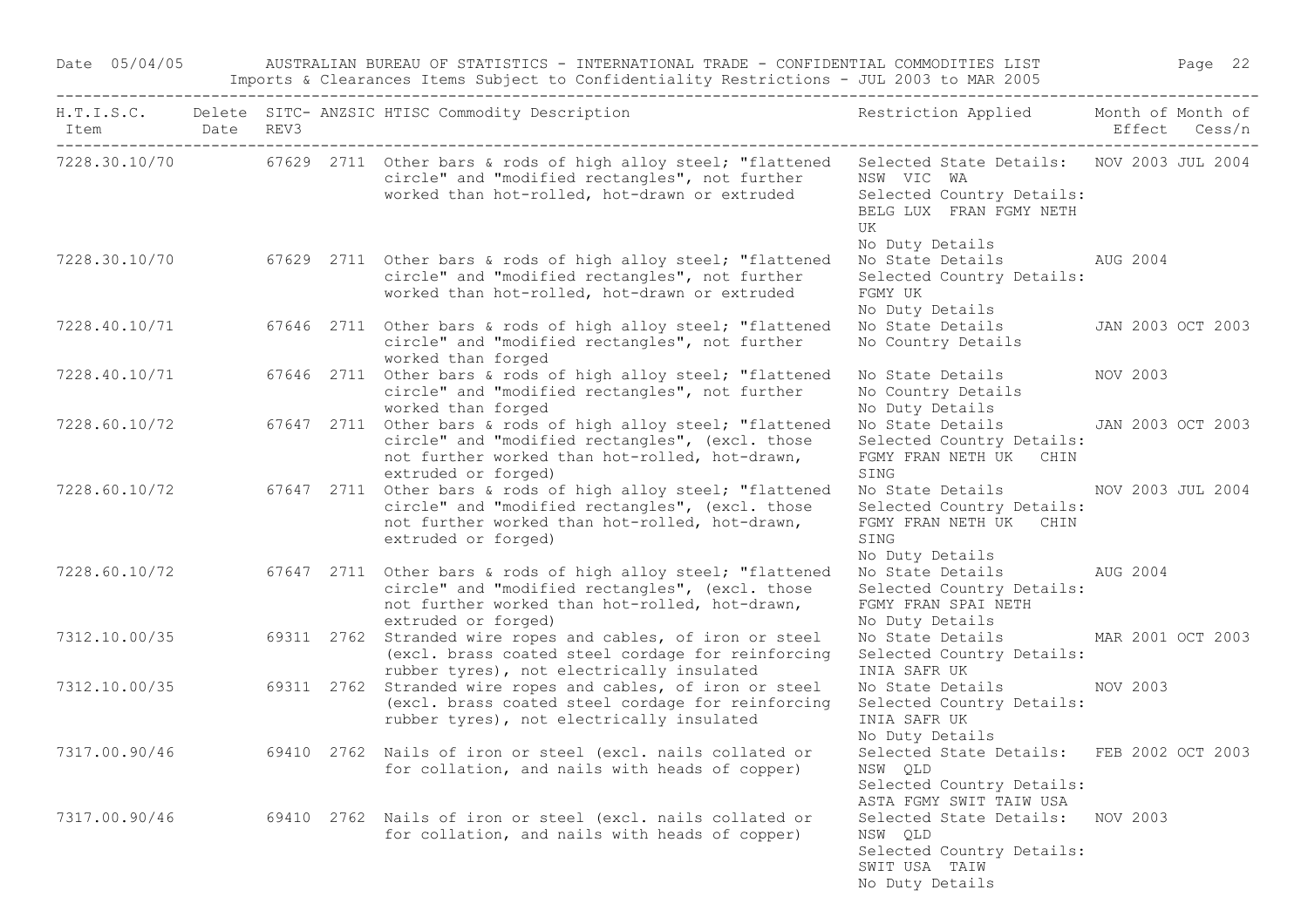Date 05/04/05 AUSTRALIAN BUREAU OF STATISTICS - INTERNATIONAL TRADE - CONFIDENTIAL COMMODITIES LIST Page 23 Imports & Clearances Items Subject to Confidentiality Restrictions - JUL 2003 to MAR 2005

| Item Date REV3<br>------------------------------- |            | H.T.I.S.C. Delete SITC- ANZSIC HTISC Commodity Description                                                                                                       | Restriction Applied Month of Month of                                                       |                   | Effect Cess/n     |
|---------------------------------------------------|------------|------------------------------------------------------------------------------------------------------------------------------------------------------------------|---------------------------------------------------------------------------------------------|-------------------|-------------------|
|                                                   |            | 7607.11.00/02 68424 2731 Rolled aluminium foil, not backed or further No Commodity Details JUL 1992<br>worked, exc 0.009 mm but not exc 0.015 mm in<br>thickness |                                                                                             |                   |                   |
| 8207.70.00/06                                     |            | 69564 2863 Interchangeable tools for milling                                                                                                                     | Selected Country Details: FEB 2002 SEP 2003<br>INIA ISRA ITAL FRAN                          |                   |                   |
| 8207.70.00/06                                     |            | 69564 2863 Interchangeable tools for milling                                                                                                                     | Selected Country Details: OCT 2003<br>ISRA JAP<br>No Duty Details                           |                   |                   |
| 8207.80.00/07                                     |            | 69564 2864 Interchangeable tools for turning                                                                                                                     | Selected Country Details: FEB 2002 SEP 2003<br>CHIN ISRA RKOR SING USA                      |                   |                   |
| 8207.80.00/07                                     |            | 69564 2864 Interchangeable tools for turning                                                                                                                     | Selected Country Details: OCT 2003<br>SWED ISRA<br>No Duty Details                          |                   |                   |
| 8209.00.00/15                                     |            | 69562 2864 Plates, sticks, tips and the like for tools,<br>unmounted, of cermets                                                                                 | Selected Country Details: FEB 2002 SEP 2003<br>ISRA ITAL KRDR RKOR SING<br>SWED             |                   |                   |
| 8209.00.00/15                                     |            | 69562 2864 Plates, sticks, tips and the like for tools,<br>unmounted, of cermets                                                                                 | No State Details OCT 2003<br>Selected Country Details:<br>ISRA SWED ITAL<br>No Duty Details |                   |                   |
| 8418.21.00/10                                     |            | 77521 2851 Compression-type, household type refrigerators 200<br>L and over but less than 300 L gross internal<br>capacity                                       | No State Details APR 2003 OCT 2003<br>Selected Country Details:<br>CHIN HONG ITAL USA FGMY  |                   |                   |
| 8418.21.00/10                                     |            | 77521 2851 Compression-type, household type refrigerators 200<br>L and over but less than 300 L gross internal<br>capacity                                       | No State Details<br>Selected Country Details:<br>CHIN HONG ITAL USA FGMY<br>No Duty Details | NOV 2003          |                   |
| 8418.69.00/33                                     | 74145 2867 | Heat pumps & refrigerating or freezing equip nes<br>(excl. ice-making machines and air-conditioning<br>machines in chapter 8415)                                 | No State Details<br>Selected Country Details:<br>FRAN JAP MLAY THAI FGMY                    |                   | FEB 2002 AUG 2003 |
| 8418.69.00/33                                     | 74145 2867 | Heat pumps & refrigerating or freezing equip nes<br>(excl. ice-making machines and air-conditioning<br>machines in chapter 8415)                                 | Selected Country Details: SEP 2003<br>FRAN ITAL MLAY<br>No Duty Details                     |                   |                   |
| 8422.11.00/22                                     |            | 77530 2851 Dish washing machines of the household type                                                                                                           | No State Details FEB 2002 OCT 2003<br>Selected Country Details:<br>FRAN FGMY SPAI SWED      |                   |                   |
|                                                   |            | 8422.11.00/22 77530 2851 Dish washing machines of the household type                                                                                             | No State Details<br>Selected Country Details:<br>FRAN FGMY SPAI SWED<br>No Duty Details     | NOV 2003 SEP 2004 |                   |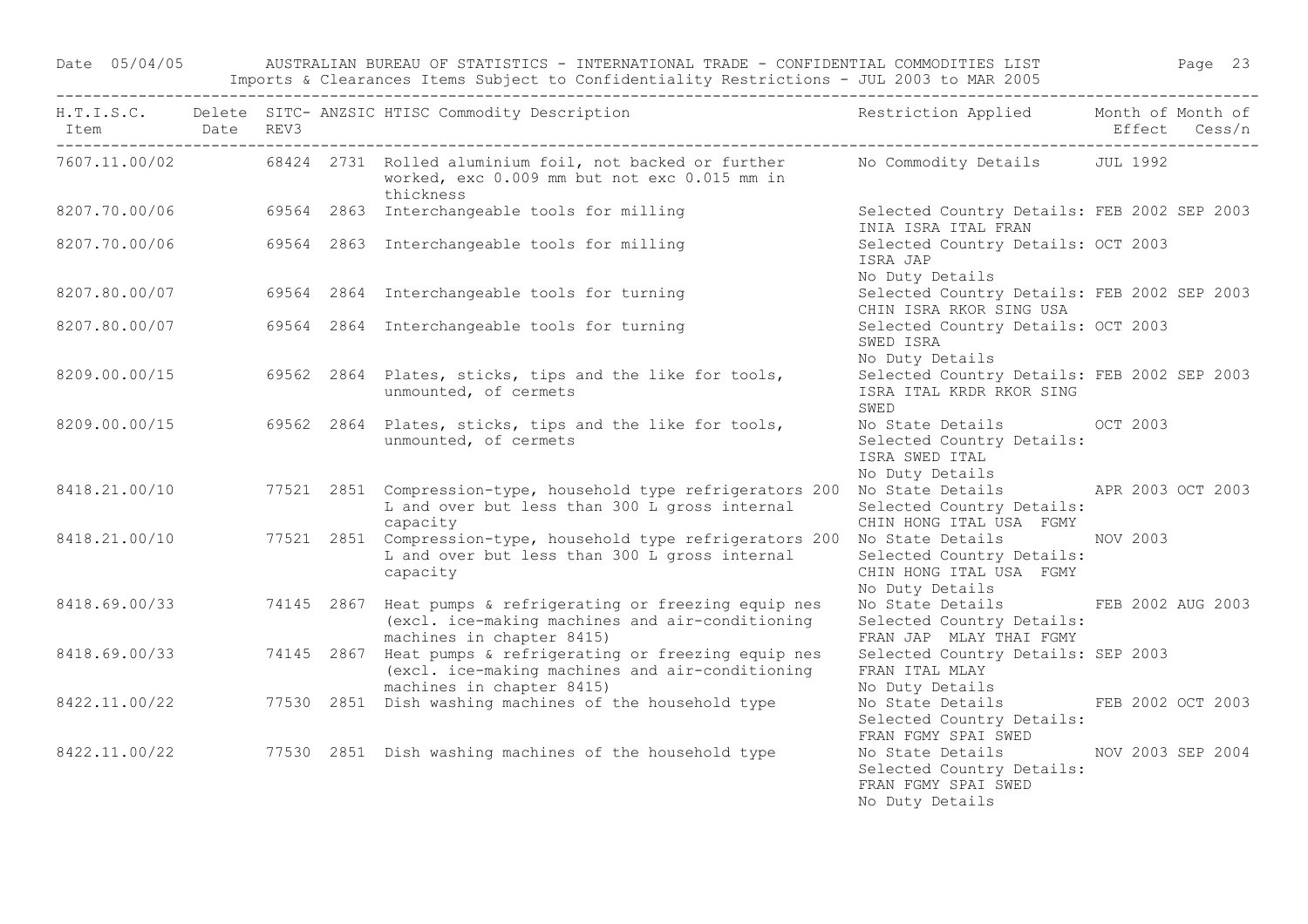Date 05/04/05 AUSTRALIAN BUREAU OF STATISTICS - INTERNATIONAL TRADE - CONFIDENTIAL COMMODITIES LIST Page 24 Imports & Clearances Items Subject to Confidentiality Restrictions - JUL 2003 to MAR 2005

|               |  | H.T.I.S.C. Delete SITC-ANZSIC HTISC Commodity Description Nestriction Applied Month of Month of                                                                                                   |                                                                                                                      |  |
|---------------|--|---------------------------------------------------------------------------------------------------------------------------------------------------------------------------------------------------|----------------------------------------------------------------------------------------------------------------------|--|
|               |  | 8422.11.00/22 77530 2851 Dish washing machines of the household type                                                                                                                              | No State Details 6 6 6 7 2004<br>Selected Country Details:<br>SWED ITAL<br>No Duty Details                           |  |
|               |  | 8429.40.00/29 72333 2862 Self-propelled tamping machines and road rollers                                                                                                                         | No State Details JAN 2003 OCT 2003<br>Selected Country Details:<br>BRAZ FGMY SWED CZEH JAP<br>USA                    |  |
|               |  | 8429.40.00/29 72333 2862 Self-propelled tamping machines and road rollers                                                                                                                         | No State Details MOV 2003 FEB 2005<br>Selected Country Details:<br>BRAZ CZEH FGMY JAP SWED<br>USA<br>No Duty Details |  |
|               |  | 8429.40.00/29 72333 2862 Self-propelled tamping machines and road rollers                                                                                                                         | No State Details MAR 2005<br>Selected Country Details:<br>BRAZ CHIN CZEH FGMY JAP<br>SWED USA<br>No Duty Details     |  |
|               |  | 8430.50.00/45 72339 2862 Other self propelled machinery for handling earth,<br>minerals or ores                                                                                                   | No State Details MAR 2005<br>Selected Country Details:<br>FGMY JAP SWED<br>No Duty Details                           |  |
|               |  | 8450.11.00/04 77511 2851 Fully-automatic washing machines, front loading,<br>dry linen capacity not exc 10 kg, incl machines<br>which both wash and dry                                           | No State Details OCT 2002 OCT 2003<br>Selected Country Details:<br>SWED ITAL USA                                     |  |
| 8450.11.00/04 |  | 77511 2851 Fully-automatic washing machines, front loading,<br>dry linen capacity not exc 10 kg, incl machines<br>which both wash and dry                                                         | No State Details NOV 2003<br>Selected Country Details:<br>SWED ITAL USA<br>No Duty Details                           |  |
| 8451.21.00/12 |  | 77512 2851 Drying machines, household type, of a dry linen<br>capacity not exc 10 kg                                                                                                              | No State Details OCT 2002 OCT 2003<br>Selected Country Details:<br>SWED USA FGMY                                     |  |
| 8451.21.00/12 |  | 77512 2851 Drying machines, household type, of a dry linen<br>capacity not exc 10 kg                                                                                                              | No State Details NOV 2003<br>Selected Country Details:<br>SWED USA FGMY<br>No Duty Details                           |  |
|               |  | 8466.10.00/23 73511 2864 Tool holders (incl. those for any type for working<br>in the hand) and self-opening dieheads for use<br>with machines of 8456 to 8465                                    | Selected Country Details: FEB 2002 SEP 2003<br>FRAN INIA ISRA ITAL                                                   |  |
|               |  | 8466.10.00/23 73511 2864 Tool holders (incl. those for any type for working Selected Country Details: OCT 2003<br>in the hand) and self-opening dieheads for use<br>with machines of 8456 to 8465 | FRAN INIA ISRA ITAL<br>No Duty Details                                                                               |  |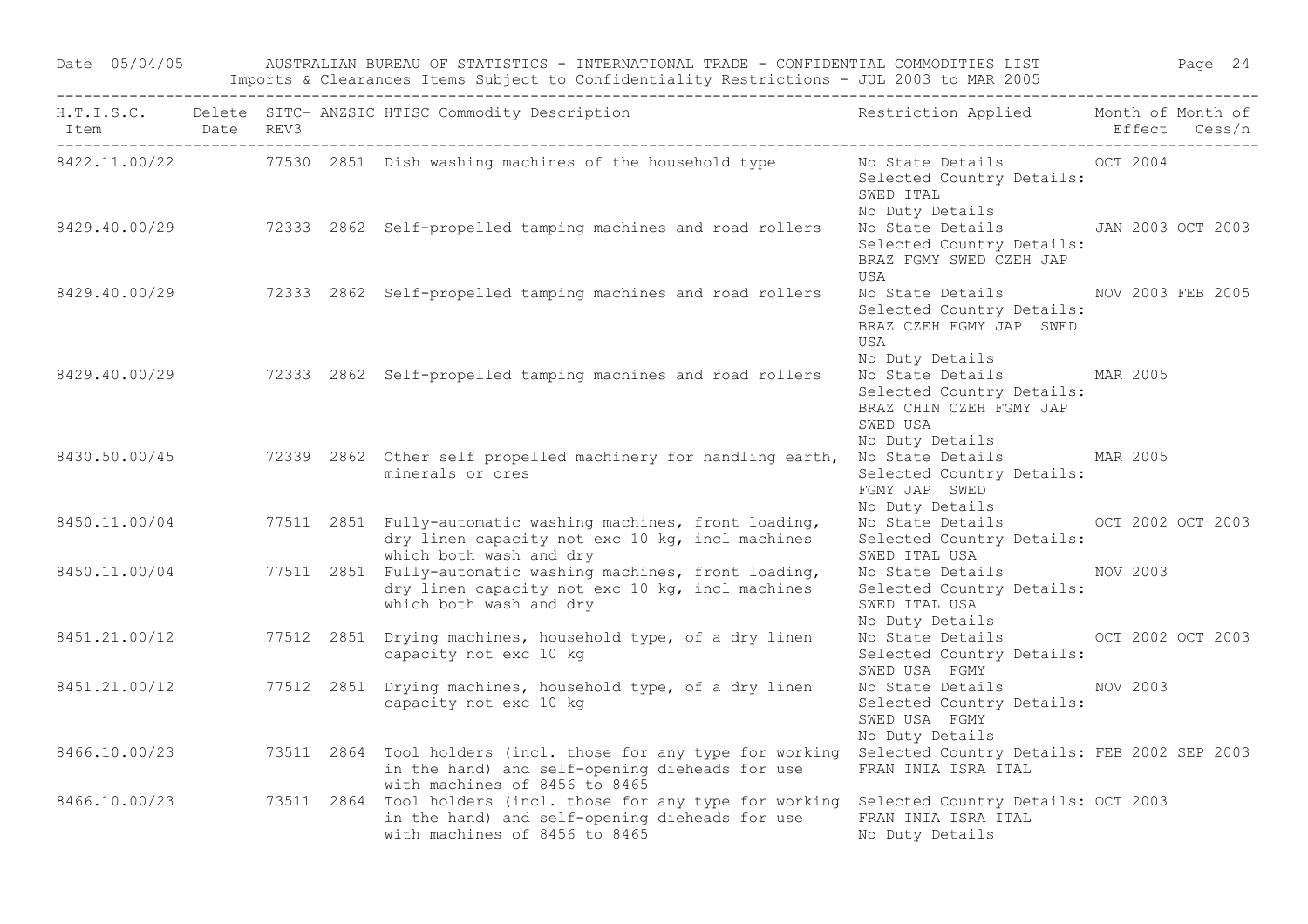Date 05/04/05 AUSTRALIAN BUREAU OF STATISTICS - INTERNATIONAL TRADE - CONFIDENTIAL COMMODITIES LIST Page 25 Imports & Clearances Items Subject to Confidentiality Restrictions - JUL 2003 to MAR 2005

| Item Date REV3<br>------------------------------- |  | -------------------------<br>H.T.I.S.C. Delete SITC- ANZSIC HTISC Commodity Description                                                                                        | Restriction Applied Month of Month of                                                          |                 | Effect Cess/n     |
|---------------------------------------------------|--|--------------------------------------------------------------------------------------------------------------------------------------------------------------------------------|------------------------------------------------------------------------------------------------|-----------------|-------------------|
|                                                   |  | 8482.10.90/49 74610 2869 Ground ball bearings, (excl. of a kind used as No Country Details OCT 1999 AUG 2003<br>replacement components in passenger motor<br>vehicles).        |                                                                                                |                 |                   |
|                                                   |  | 8482.10.90/49 74610 2869 Ground ball bearings, (excl. of a kind used as<br>replacement components in passenger motor<br>vehicles).                                             | Selected Country Details: SEP 2003<br>SWED FGMY ITAL CHIN MEXI<br>ASTA FRAN<br>No Duty Details |                 |                   |
| 8482.30.00/26                                     |  | 74630 2869 Spherical roller bearings                                                                                                                                           | No Country Details                                                                             |                 | MAR 2002 OCT 2003 |
| 8482.30.00/26                                     |  | 74630 2869 Spherical roller bearings                                                                                                                                           | No Country Details<br>No Duty Details                                                          | NOV 2003        |                   |
| 8516.50.00/39                                     |  | 77586 2851 Microwave ovens with electronic controls or<br>digital display and a gross interior volume not<br>exc 23.9 litres                                                   | No State Details<br>No Country Details                                                         |                 | MAR 2002 AUG 2003 |
| 8516.50.00/40                                     |  | 77586 2851 Microwave ovens with electronic controls or<br>digital display and a gross interior volume exc<br>23.9 litres but not exc 34.9 litres                               | No State Details<br>No Country Details                                                         |                 | MAR 2002 AUG 2003 |
| 8516.50.00/41                                     |  | 77586 2851 Microwave ovens with electronic controls or<br>digital display and a gross interior volume exc<br>34.9 litres                                                       | No State Details<br>No Country Details                                                         |                 | OCT 1996 AUG 2003 |
| 8516.60.00/50                                     |  | 77586 2851 Non-portable, fixed wired electric and combined<br>gas-electric cooking tops for domestic use only,<br>total input rating of 2.4 Kw or greater                      | No State Details<br>Selected Country Details:<br>FGMY NZ TURK                                  |                 | JUN 2002 AUG 2003 |
| 8516.60.00/50                                     |  | 77586 2851 Non-portable, fixed wired electric and combined<br>gas-electric cooking tops for domestic use only,<br>total input rating of 2.4 Kw or greater                      | Selected Country Details: SEP 2003<br>TURK FGMY NZ<br>No Duty Details                          |                 |                   |
| 8516.60.00/51                                     |  | 77586 2851 Non-portable, fixed wired electric and combined<br>gas-electric ovens (excl. microwave ovens), for<br>domestic use only, total input rating of 2.4 Kw<br>or greater | No State Details JUN 2002 AUG 2003<br>Selected Country Details:<br>CHIN FRAN NZ TURK           |                 |                   |
| 8516.60.00/51                                     |  | 77586 2851 Non-portable, fixed wired electric and combined<br>gas-electric ovens (excl. microwave ovens), for<br>domestic use only, total input rating of 2.4 Kw<br>or greater | No State Details<br>Selected Country Details:<br>TURK FRAN SPAI UK<br>No Duty Details          | SEP 2003        |                   |
| 8516.60.00/54                                     |  | 77586 2851 Portable electric and combined gas-electric<br>cooking tops, ovens, ranges, cookers, cooking<br>plates, boiling rings, grillers and roasters<br>(excl. microwaves)  | No State Details JUN 2002 AUG 2003<br>Selected Country Details:<br>FRAN FGMY TAIW TURK UK      |                 |                   |
| 8516.60.00/54                                     |  | 77586 2851 Portable electric and combined gas-electric<br>cooking tops, ovens, ranges, cookers, cooking<br>plates, boiling rings, grillers and roasters<br>(excl. microwaves)  | No State Details<br>Selected Country Details:<br>TURK ITAL<br>No Duty Details                  | <b>SEP 2003</b> |                   |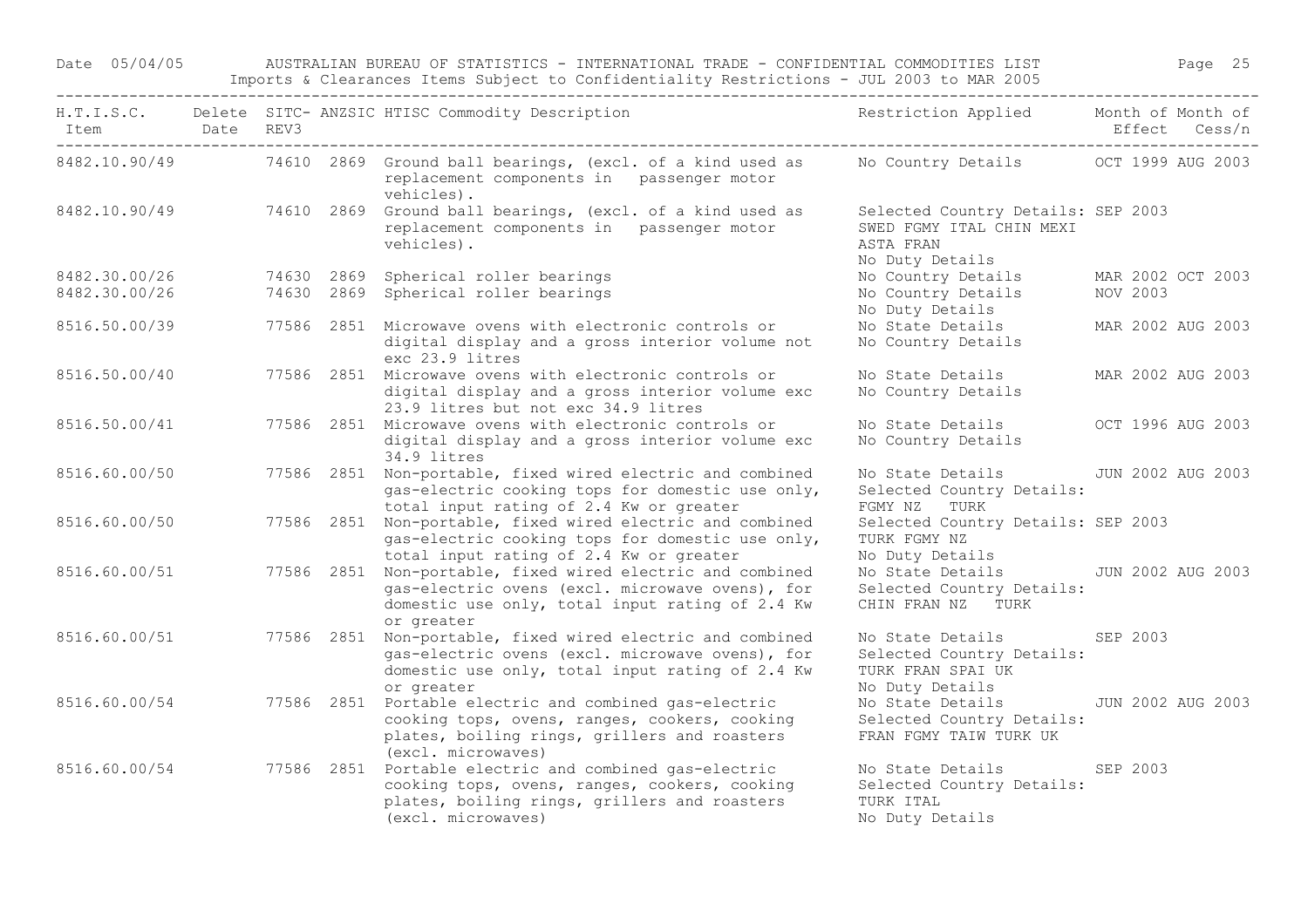Date 05/04/05 AUSTRALIAN BUREAU OF STATISTICS - INTERNATIONAL TRADE - CONFIDENTIAL COMMODITIES LIST Page 26 Imports & Clearances Items Subject to Confidentiality Restrictions - JUL 2003 to MAR 2005

| Item Date REV3<br>_____________________________________ |  | H.T.I.S.C. Delete SITC- ANZSIC HTISC Commodity Description                                                                                                                                                                         | Restriction Applied Month of Month of                                                                                     | Effect Cess/n     |
|---------------------------------------------------------|--|------------------------------------------------------------------------------------------------------------------------------------------------------------------------------------------------------------------------------------|---------------------------------------------------------------------------------------------------------------------------|-------------------|
|                                                         |  | 8520.33.10/61 76384 2849 Cassette-type dictating machines (excl. digital<br>audio type), incorporating sound reproducing<br>apparatus                                                                                              | Selected State Details: JUN 2002 OCT 2003<br>NSW VIC<br>Selected Country Details:<br>ASTA CHIN JAP USA                    |                   |
|                                                         |  | 8520.33.10/61 76384 2849 Cassette-type dictating machines (excl. digital<br>audio type), incorporating sound reproducing<br>apparatus                                                                                              | Selected State Details: NOV 2003 FEB 2004<br>NSW VIC<br>Selected Country Details:<br>ASTA CHIN JAP USA<br>No Duty Details |                   |
|                                                         |  | 8520.33.10/61 76384 2849 Cassette-type dictating machines (excl. digital<br>audio type), incorporating sound reproducing<br>apparatus                                                                                              | Selected State Details: MAR 2004<br>NSW VIC<br>Selected Country Details:<br>ASTA JAP NZ<br>No Duty Details                |                   |
| 8523.11.00/22                                           |  | 89841 2849 Magnetic compact cassettes, unrecorded, of a width No State Details 60 000 000 000 2003<br>not exc 4 mm (excl. photographic or<br>cinematographic goods)                                                                | Selected Country Details:<br>CHIN FGMY JAP                                                                                |                   |
| 8523.11.00/22                                           |  | 89841 2849 Magnetic compact cassettes, unrecorded, of a width No State Details MOV 2003 SEP 2004<br>not exc 4 mm (excl. photographic or<br>cinematographic goods)                                                                  | Selected Country Details:<br>CHIN FGMY JAP<br>No Duty Details                                                             |                   |
|                                                         |  | 8523.11.00/23 89841 2849 Magnetic tapes (excl. compact cassettes),<br>unrecorded, of a width not exc 4 mm (excl.<br>photographic or cinematographic goods)                                                                         | Selected State Details: OCT 2000 OCT 2003<br>NSW VIC<br>Selected Country Details:<br>FGMY JAP                             |                   |
| 8523.11.00/23                                           |  | 89841 2849 Magnetic tapes (excl. compact cassettes),<br>unrecorded, of a width not exc 4 mm (excl.<br>photographic or cinematographic goods)                                                                                       | Selected State Details: NOV 2003 SEP 2004<br>NSW VIC<br>Selected Country Details:<br>FGMY JAP<br>No Duty Details          |                   |
| 8523.13.00/53                                           |  | 89845 2849 Magnetic tapes for sound recording or similar<br>recording of other phenomena, other than products<br>of chapter 37, video type in cassette body of a<br>width exceeding 6.5 mm but not exceeding 8.0 mm                | No State Details OCT 2002 OCT 2003<br>No Country Details                                                                  |                   |
| 8523.13.00/53                                           |  | 89845 2849 Magnetic tapes for sound recording or similar<br>recording of other phenomena, other than products<br>of chapter 37, video type in cassette body of a<br>width exceeding 6.5 mm but not exceeding 8.0 mm                | No State Details<br>No Country Details<br>No Duty Details                                                                 | NOV 2003 SEP 2004 |
|                                                         |  | 8523.13.00/54 89845 2849 Magnetic tapes for sound recording or similar<br>recording of other phenomena, other than products<br>of chapter 37, video type in cassette body of a<br>width exceeding 8.0 mm but not exceeding 12.7 mm | Selected State Details: OCT 2000 OCT 2003<br>NSW VIC<br>Selected Country Details:<br>FGMY FRAN JAP                        |                   |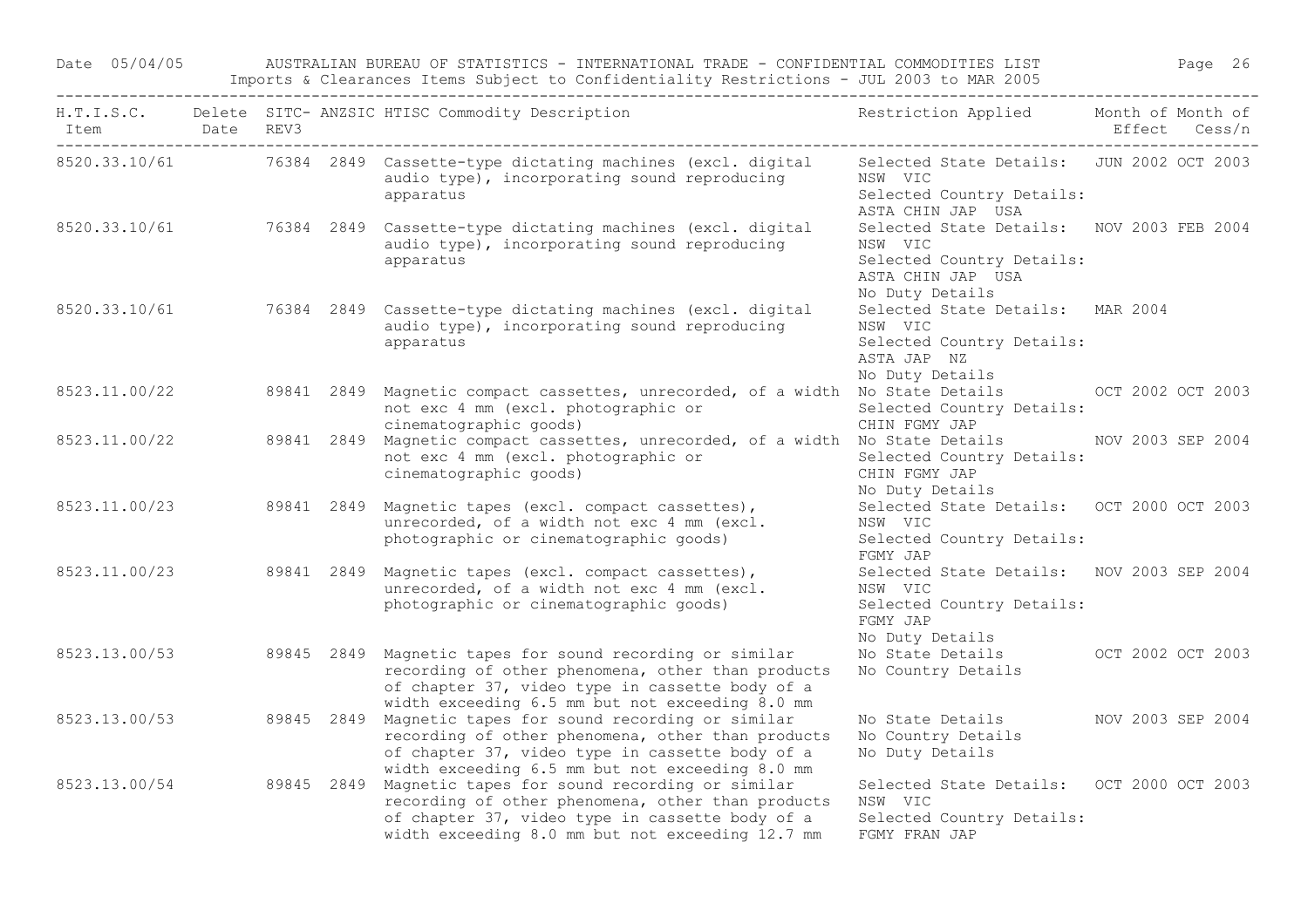Date 05/04/05 AUSTRALIAN BUREAU OF STATISTICS - INTERNATIONAL TRADE - CONFIDENTIAL COMMODITIES LIST Page 27 Imports & Clearances Items Subject to Confidentiality Restrictions - JUL 2003 to MAR 2005

| Item Date REV3 |  | H.T.I.S.C. Delete SITC- ANZSIC HTISC Commodity Description                                                                                                                                                                                                                    | Restriction Applied Month of Month of                                                                                 | Effect Cess/n            |  |
|----------------|--|-------------------------------------------------------------------------------------------------------------------------------------------------------------------------------------------------------------------------------------------------------------------------------|-----------------------------------------------------------------------------------------------------------------------|--------------------------|--|
|                |  | 8523.13.00/54 89845 2849 Magnetic tapes for sound recording or similar<br>recording of other phenomena, other than products<br>of chapter 37, video type in cassette body of a<br>width exceeding 8.0 mm but not exceeding 12.7 mm                                            | Selected State Details: NOV 2003 SEP 2004<br>NSW VIC<br>Selected Country Details:<br>FGMY FRAN JAP<br>No Duty Details |                          |  |
| 8528.12.00/03  |  | 76110 2849 Analogue flat screen colour television receivers<br>with diagonal screen size 51 cm and over or less<br>than 68 cm                                                                                                                                                 | No State Details                                                                                                      | APR 2002 FEB 2004        |  |
| 8528.12.00/04  |  | 76110 2849 Analogue flat screen colour television receivers<br>with diagonal screen size 68 cm and over or less<br>than 79 cm                                                                                                                                                 | Selected State Details: APR 2002 OCT 2003<br>VIC NSW<br>Selected Country Details:<br>CHIN FGMY                        |                          |  |
| 8528.12.00/04  |  | 76110 2849 Analogue flat screen colour television receivers<br>with diagonal screen size 68 cm and over or less<br>than 79 cm                                                                                                                                                 | Selected State Details: NOV 2003 FEB 2004<br>VIC NSW<br>Selected Country Details:<br>CHIN FGMY<br>No Duty Details     |                          |  |
| 8528.12.00/20  |  | 76110 2849 Analogue standard screen colour televisions with<br>diagonal screen size 68 cm and over or less than<br>79 cm                                                                                                                                                      | Selected Country Details: APR 2002 OCT 2003<br>CHIN MLAY SING                                                         |                          |  |
| 8528.12.00/20  |  | 76110 2849 Analogue standard screen colour televisions with<br>diagonal screen size 68 cm and over or less than<br>79 cm                                                                                                                                                      | Selected Country Details: NOV 2003 FEB 2004<br>CHIN MLAY SING<br>No Duty Details                                      |                          |  |
| 8544.30.00/16  |  | 77313 2813 Motor vehicle wiring harness                                                                                                                                                                                                                                       | No Commodity Details JUL 2002 AUG 2003                                                                                |                          |  |
| 8544.30.00/16  |  | 77313 2813 Motor vehicle wiring harness                                                                                                                                                                                                                                       | No State Details<br>No Country Details                                                                                | SEP 2003 OCT 2003        |  |
| 8544.30.00/16  |  | 77313 2813 Motor vehicle wiring harness                                                                                                                                                                                                                                       | No State Details<br>No Country Details<br>No Duty Details                                                             | NOV 2003                 |  |
| 8544.60.10/09  |  | 77317 2852 Insulated electric conductors designed for working<br>pressures exceeding 33 kV, for a voltage<br>exceeding 1 000 V                                                                                                                                                | No State Details<br>Selected Country Details:<br>FRAN JAP RKOR SWED SWIT<br>USA                                       | <b>JUL 2000 AUG 2003</b> |  |
| 8544.60.10/09  |  | 77317 2852 Insulated electric conductors designed for working<br>pressures exceeding 33 kV, for a voltage<br>exceeding 1 000 V                                                                                                                                                | No State Details<br>No Country Details                                                                                | SEP 2003 OCT 2003        |  |
| 8544.60.10/09  |  | 77317 2852 Insulated electric conductors designed for working No State Details<br>pressures exceeding 33 kV, for a voltage<br>exceeding 1 000 V                                                                                                                               | No Country Details<br>No Duty Details                                                                                 | NOV 2003                 |  |
| 8544.60.90/20  |  | 77317 2852 Electric conductors designed for working pressures No Commodity Details SEP 1999<br>exceeding 11 000 V but not exceeding 33 000 V,<br>not fitted with connectors, insulated with<br>cross-linked polyethylene (XLPE) materials, for a<br>voltage exceeding 1 000 V |                                                                                                                       |                          |  |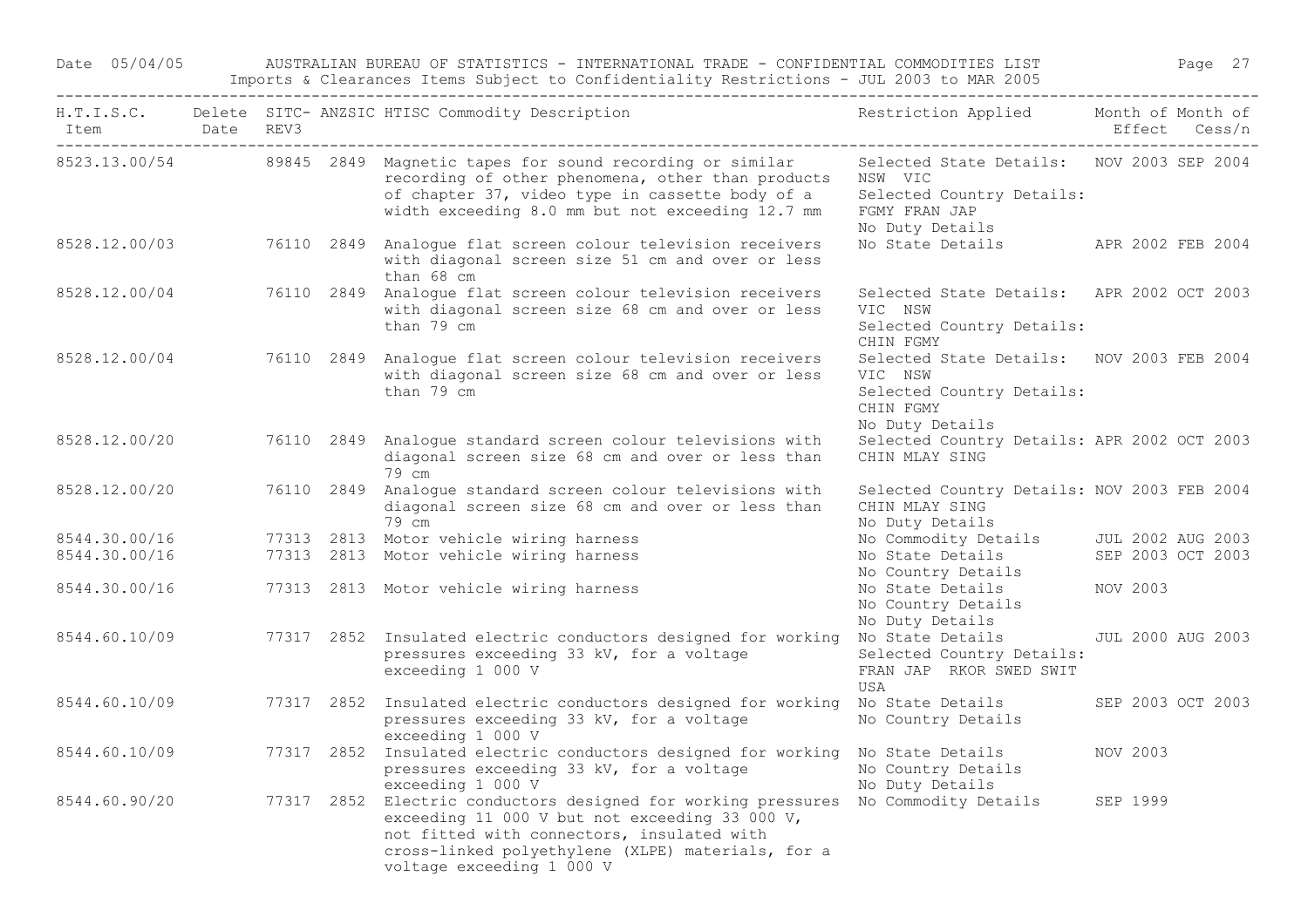Date 05/04/05 AUSTRALIAN BUREAU OF STATISTICS - INTERNATIONAL TRADE - CONFIDENTIAL COMMODITIES LIST Page 28 Imports & Clearances Items Subject to Confidentiality Restrictions - JUL 2003 to MAR 2005

| Item Date REV3 |  | H.T.I.S.C. Delete SITC- ANZSIC HTISC Commodity Description                                                                                                                                                            | Restriction Applied Month of Month of                                                                             |                   | Effect Cess/n |
|----------------|--|-----------------------------------------------------------------------------------------------------------------------------------------------------------------------------------------------------------------------|-------------------------------------------------------------------------------------------------------------------|-------------------|---------------|
|                |  | 9021.21.00/17 89965 2832 Artificial teeth                                                                                                                                                                             | No State Details 6 DEC 2002 OCT 2003<br>Selected Country Details:<br>FGMY SLOV YUGO USA HONG                      |                   |               |
|                |  | 9021.21.00/17 89965 2832 Artificial teeth                                                                                                                                                                             | No State Details NOV 2003<br>Selected Country Details:<br>FGMY SLOV YUGO USA HONG<br>No Duty Details              |                   |               |
|                |  | 9303.30.00/05 89131 2769 Sporting, hunting or target-shooting rifles (excl.<br>shotguns and combination shotgun-rifles,<br>muzzle-loading firearms) which operate by the<br>firing of an explosive charge             | No State Details APR 2002 OCT 2003<br>Selected Country Details:<br>CHIN FGMY PHIL SPAI USA                        |                   |               |
| 9303.30.00/05  |  | 89131 2769 Sporting, hunting or target-shooting rifles (excl. No State Details MOV 2003<br>shotguns and combination shotgun-rifles,<br>muzzle-loading firearms) which operate by the<br>firing of an explosive charge | Selected Country Details:<br>PHIL USA YUGO FINL FGMY<br>No Duty Details                                           |                   |               |
|                |  | tiring of an explosive charge<br>9306.21.00/21                     89122   2769   Shotgun cartridges and parts thereof                                                                                                | Selected State Details: NOV 2003 MAY 2004<br>NSW VIC<br>Selected Country Details:<br>CYPR SPAI<br>No Duty Details |                   |               |
|                |  | 9306.30.00/17 39124 2769 Loaded cartridges and parts thereof (excl. shotgun<br>cartridges and cartridges for riveting or similar<br>tools or for captive bolt humane killers and<br>parts thereof)                    | No State Details APR 2002 OCT 2003<br>Selected Country Details:<br>FGMY RKOR USA                                  |                   |               |
| 9306.30.00/17  |  | 89124 2769 Loaded cartridges and parts thereof (excl. shotgun No State Details MOV 2003<br>cartridges and cartridges for riveting or similar<br>tools or for captive bolt humane killers and<br>parts thereof)        | Selected Country Details:<br>PHIL RKOR USA YUGO<br>No Duty Details                                                |                   |               |
| 9405.10.00/38  |  | 81311 2854 Indoor fluorescent lighting (other than industrial No State Details<br>and emergency)                                                                                                                      | No Country Details                                                                                                | APR 2002 OCT 2003 |               |
| 9405.10.00/38  |  | 81311 2854 Indoor fluorescent lighting (other than industrial No State Details<br>and emergency)                                                                                                                      | No Country Details<br>No Duty Details                                                                             | NOV 2003          |               |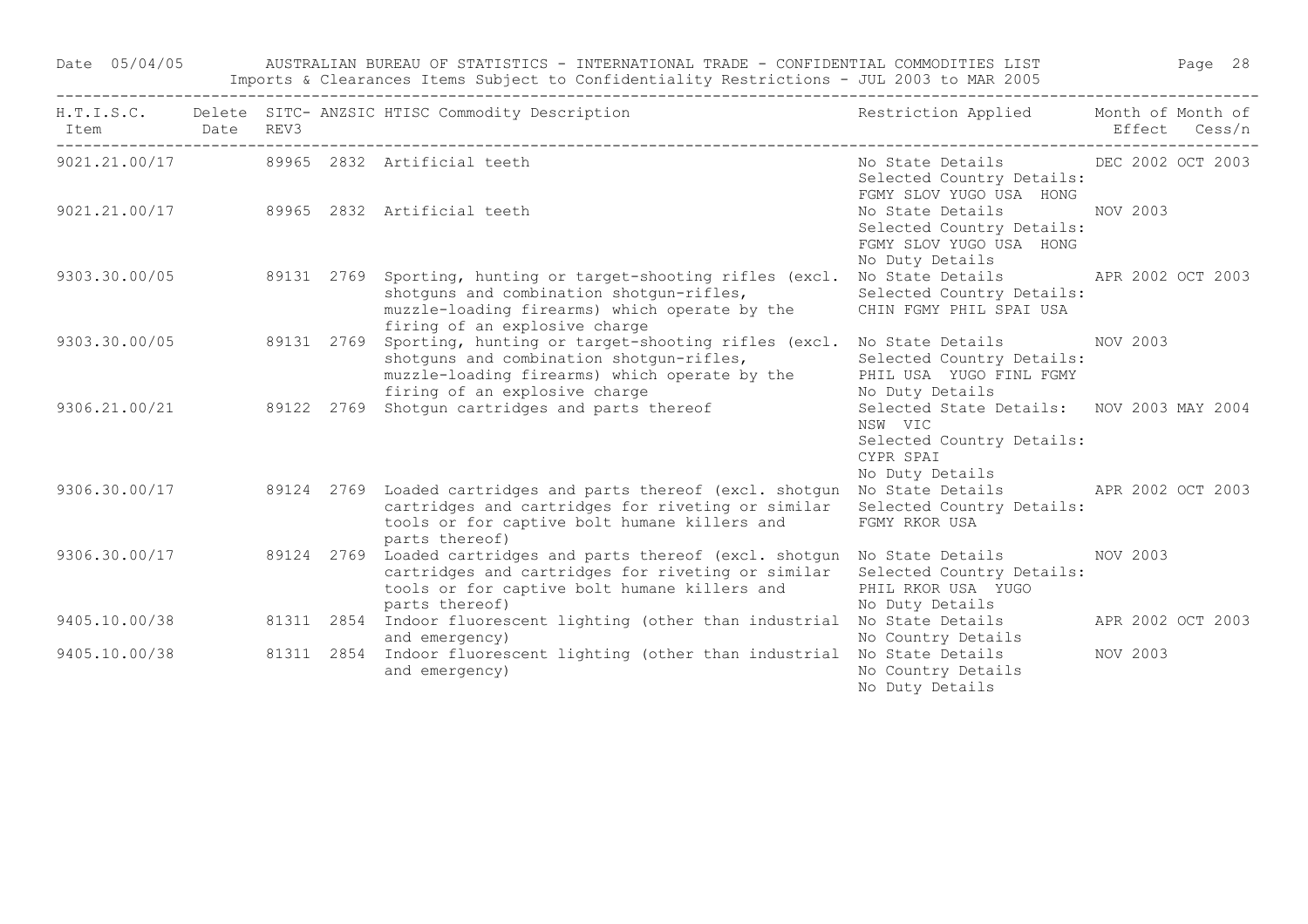Date 05/04/05 AUSTRALIAN BUREAU OF STATISTICS - INTERNATIONAL TRADE - CONFIDENTIAL COMMODITIES LIST Page 1 Exports - AHECC Items Subject to Confidentiality Restrictions - JUL 2003 to MAR 2005 ------------------------------------------------------------------------------------------------------------------------------------

| Item<br>----------------------------------- | <b>Date</b> | REV3       | A.H.E.C.C. Delete SITC- ANZSIC AHECC Commodity Description                                                                                                    | Restriction Applied Month of Month of |                   | Effect Cess/n |
|---------------------------------------------|-------------|------------|---------------------------------------------------------------------------------------------------------------------------------------------------------------|---------------------------------------|-------------------|---------------|
| 0208.90.91                                  |             |            | 01299 2111 Meat and edible meat offal (excl. offal of rabbits No State Details<br>and hares, frogs, primates, whales, reptiles,<br>kangaroo, emu and ostrich) | No Country Details                    | MAR 2002 OCT 2003 |               |
| 0303.79.11                                  |             |            | 03428 0413 Toothfish (Dissostichus spp.), frozen (excl. fish<br>fillets, other fish meat, livers and roes)                                                    | No Value Details                      | FEB 2000 SEP 2003 |               |
| 0303.79.11                                  |             |            | 03428 0413 Toothfish (Dissostichus spp.), frozen (excl. fish<br>fillets, other fish meat, livers and roes)                                                    | No Commodity Details                  | OCT 2003          |               |
| 0304.20.01                                  |             |            | 03440 2173 Toothfish (Dissostichus spp.), frozen fillets                                                                                                      | No Value Details                      | FEB 2000 SEP 2003 |               |
| 0713.40.00                                  |             |            | 05424 2130 Dried shelled lentils                                                                                                                              | No State Details                      | <b>JUL 1999</b>   |               |
|                                             |             |            |                                                                                                                                                               | No Country Details                    |                   |               |
| 0802.90.21                                  |             |            | 05779 0119 Macadamia nuts, in shell                                                                                                                           | No State Details                      | <b>JUL 2002</b>   |               |
|                                             |             |            |                                                                                                                                                               | Selected Country Details:             |                   |               |
|                                             |             |            |                                                                                                                                                               | CHIN HONG VIET                        |                   |               |
| 1001.10.13                                  |             |            | 04110 0121 Durum wheat, in bulk                                                                                                                               | No Value Details for                  | FEB 2000          |               |
|                                             |             |            |                                                                                                                                                               | All Countries                         |                   |               |
| 1001.90.23                                  |             | 04120      | 0121 Wheat (excl. durum) and meslin, in bulk                                                                                                                  | No Value Details for                  | FEB 2000          |               |
|                                             |             |            |                                                                                                                                                               | All Countries                         |                   |               |
| 1003.00.13                                  |             | 04300      | 0121 Barley, for malting                                                                                                                                      | No State Details                      | SEP 1999 SEP 2004 |               |
| 1003.00.13                                  |             |            | 04300 0121 Barley, for malting                                                                                                                                | No State Details                      | OCT 2004          |               |
|                                             |             |            |                                                                                                                                                               | No Country Details                    |                   |               |
|                                             |             |            |                                                                                                                                                               | (latest 6 months only)                |                   |               |
| 1003.00.21                                  |             |            | 04300 0121 Barley, for feed, in bulk                                                                                                                          | No State Details                      | SEP 1999 SEP 2004 |               |
| 1003.00.21                                  |             |            | 04300 0121 Barley, for feed, in bulk                                                                                                                          | No State Details                      | OCT 2004          |               |
|                                             |             |            |                                                                                                                                                               | No Country Details                    |                   |               |
|                                             |             |            |                                                                                                                                                               | (latest 6 months only)                |                   |               |
| 1004.00.10                                  |             |            | 04520 0121 Oats, in bulk                                                                                                                                      | No State Details                      | <b>JUL 1993</b>   |               |
|                                             |             |            |                                                                                                                                                               | No Country Details                    |                   |               |
| 1006.20.20                                  |             |            | 04220 2152 Husked (brown) rice, short and medium grain                                                                                                        | No Country Details                    | <b>JUL 1991</b>   |               |
| 1006.30.25                                  |             |            | 04231 2152 Whole long grain rice                                                                                                                              | No Commodity Details                  | JAN 2002          |               |
| 1006.30.31                                  |             |            | 04231 2152 Rice, whole short and medium grain, vitamin                                                                                                        | No Country Details                    | <b>JUL 1991</b>   |               |
|                                             |             |            | enriched, semi-milled or wholly milled                                                                                                                        |                                       |                   |               |
| 1006.30.39                                  |             | 04231 2152 | Rice, whole short and medium grain (excl. vitamin<br>enriched), semi-milled or wholly milled                                                                  | No Country Details                    | <b>JAN 1988</b>   |               |
| 1006.40.00                                  |             |            | 04232 2152 Broken rice                                                                                                                                        | No Commodity Details                  | <b>JAN 1988</b>   |               |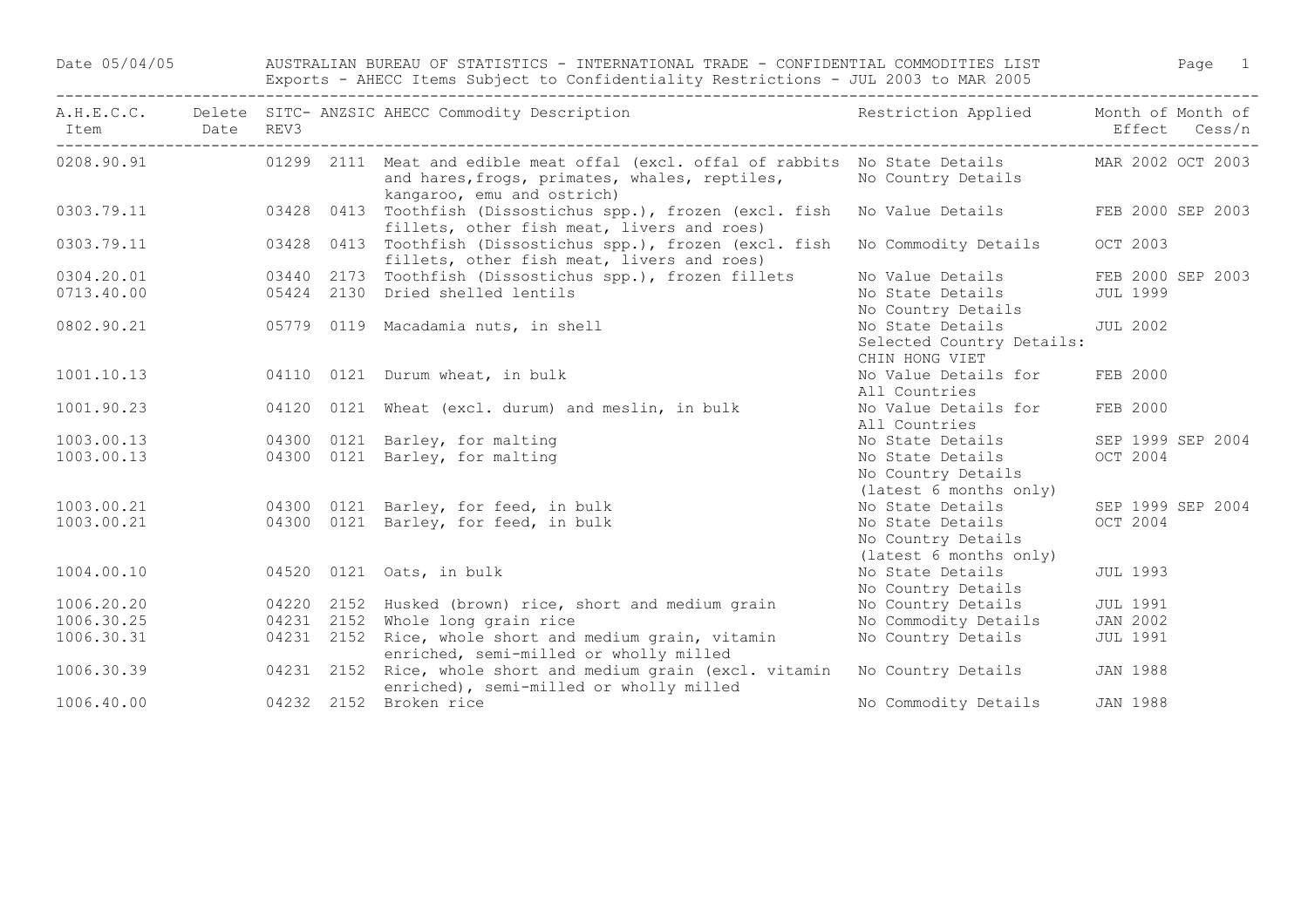Date 05/04/05 AUSTRALIAN BUREAU OF STATISTICS - INTERNATIONAL TRADE - CONFIDENTIAL COMMODITIES LIST Page 2 Exports - AHECC Items Subject to Confidentiality Restrictions - JUL 2003 to MAR 2005

| A.H.E.C.C.<br>Item       | Date | REV3             | Delete SITC- ANZSIC AHECC Commodity Description                                                                                                                                    | Restriction Applied                                                                                             | Month of Month of<br>Effect   | Cess/n |
|--------------------------|------|------------------|------------------------------------------------------------------------------------------------------------------------------------------------------------------------------------|-----------------------------------------------------------------------------------------------------------------|-------------------------------|--------|
| 1214.90.21<br>1214.90.21 |      |                  | 08113 2174 Lupins<br>08113 2174 Lupins                                                                                                                                             | No State Details<br>No Commodity Details<br>(latest 6 months only)                                              | APR 2000 SEP 2004<br>OCT 2004 |        |
| 1302.14.01               |      | 29294 0169       | Saps and extracts of pyrethrum or of the roots of<br>plants containing rotenone (excl. extracted<br>oleoresins)                                                                    | No Commodity Details                                                                                            | SEP 2002                      |        |
| 1512.21.00<br>1701.11.10 |      |                  | 42121 2140 Crude cotton-seed oil, not chemically modified<br>06111 2171 Raw cane sugar, in solid form, in bulk, not<br>containing added flavouring or colouring matter             | No Commodity Details<br>No Commodity Details<br>(Commodity details<br>available quarterly with<br>6 months lag) | OCT 1988<br>SEP 2002          |        |
| 2202.10.90               |      |                  | 11102 2181 Waters (incl. mineral and aerated waters), not<br>carbonated but sweetened or flavoured                                                                                 | No State Details                                                                                                | JUL 1995 MAY 2004             |        |
| 2203.00.10               |      |                  | 11230 2182 Bottled beer made from malt                                                                                                                                             | No State Details<br>No Country Details                                                                          | <b>JUN 2002</b>               |        |
| 2203.00.20               |      |                  | 11230 2182 Canned beer made from malt                                                                                                                                              | No State Details<br>No Country Details                                                                          | JUN 2002 MAY 2004             |        |
| 2203.00.20               |      |                  | 11230 2182 Canned beer made from malt                                                                                                                                              | No Commodity Details                                                                                            | <b>JUN 2004</b>               |        |
| 2203.00.90               |      |                  | 11230 2182 Beer made from malt (excl. bottled and canned)                                                                                                                          | No State Details<br>No Country Details                                                                          | JUN 2002 MAY 2004             |        |
| 2203.00.90               |      |                  | 11230 2182 Beer made from malt (excl. bottled and canned)                                                                                                                          | No Commodity Details                                                                                            | <b>JUN 2004</b>               |        |
| 2208.20.10               |      |                  | 11242 2183 Brandy (obtained by distilling grapes)                                                                                                                                  | No State Details<br>Selected Country Details:<br>VANU UAEM NORF CHRI NZ                                         | MAR 2004                      |        |
| 2208.30.00               |      |                  | 11241 2184 Whiskies                                                                                                                                                                | Selected State Details:<br>NSW VIC TAS                                                                          | MAR 2004                      |        |
| 2208.60.00               |      | 11249 2184 Vodka |                                                                                                                                                                                    | Selected Country Details:<br>TNGA BHRN UAEM SOLO ETMR<br>No State Details                                       | MAR 2004                      |        |
|                          |      |                  |                                                                                                                                                                                    | Selected Country Details:<br>BHRN NZ<br>TNGA UAEM MLAY<br>VANU CAN                                              |                               |        |
| 2208.70.00               |      |                  | 11249 2184 Liqueurs and cordials                                                                                                                                                   | No State Details<br>Selected Country Details:<br>TNGA UAEM NZ ANTC ETMR                                         | MAR 2004                      |        |
| 2208.90.00               |      |                  | 11249 2184 Distilled alcoholic beverages (excl. spirits<br>obtained by distilling grape wine or grape marc,<br>whiskies, rum, tafia, gin, geneva, vodka,<br>liqueurs and cordials) | No State Details<br>Selected Country Details:<br>PNG SOLO TNGA UAEM VANU<br>NORF NZ                             | MAR 2004                      |        |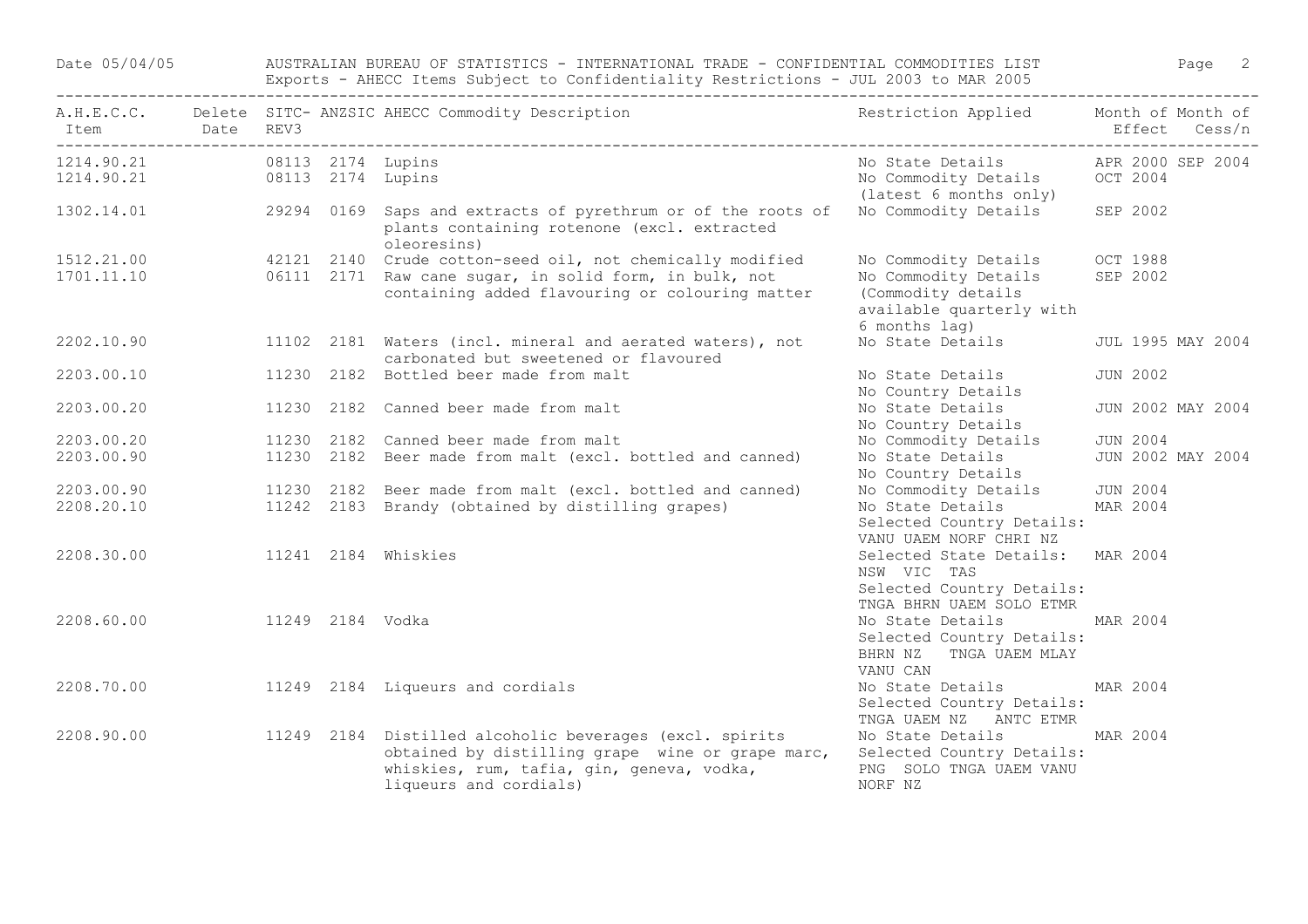Date 05/04/05 AUSTRALIAN BUREAU OF STATISTICS - INTERNATIONAL TRADE - CONFIDENTIAL COMMODITIES LIST Page 3 Exports - AHECC Items Subject to Confidentiality Restrictions - JUL 2003 to MAR 2005

| Item Date REV3<br>------------------------------- |  | A.H.E.C.C. Delete SITC- ANZSIC AHECC Commodity Description                                                                                                                                                                                                         | Restriction Applied Month of Month of                                                          |                   | Effect Cess/n |
|---------------------------------------------------|--|--------------------------------------------------------------------------------------------------------------------------------------------------------------------------------------------------------------------------------------------------------------------|------------------------------------------------------------------------------------------------|-------------------|---------------|
|                                                   |  | 2309.90.65 08199 2174 Prepared stock feeds and preparations of a kind<br>used in animalfeeding nes (incl. packaged pet<br>foods nes.) excl.feed supplement for animals, milk<br>powders, poultry, pig feeds and other prepared stock MLAY JAP NZ SING CAN<br>feed. | No State Details<br>Selected Country Details:<br>ANTI BELG LUX NETH USA                        | JUL 2003          |               |
| 2501.00.94                                        |  | 27830 2535 Salt (excl. table salt) and pure sodium chloride,<br>whether or not in aqueous solution or containing<br>added anti-caking or free-flowing agents                                                                                                       | No State Details<br>No Country Details                                                         | <b>JAN 2002</b>   |               |
| 2505.10.00                                        |  | 27331 1411 Silica sands and quartz sands, whether or not<br>coloured                                                                                                                                                                                               | No State Details<br>Selected Country Details:<br>JAP RKOR TAIW CHIN MLAY<br>PHIL SING FGMY USA | FEB 2003          |               |
| 2602.00.01                                        |  | 28770 1319 Manganese ores and concentrates (incl. ferruginous<br>manganese ores and concentrates with a manganese<br>content of 20% or more, calculated on the dry<br>weight)                                                                                      | Broad Commodity Details<br>See Item 26999999                                                   | SEP 2001 APR 2004 |               |
| 2606.00.00                                        |  | 28510 1312 Aluminium ores and concentrates                                                                                                                                                                                                                         | Broad Commodity Details<br>See Item 26999999                                                   | JUL 1990 APR 2004 |               |
| 2610.00.00                                        |  | 28791 1319 Chromium ores and concentrates                                                                                                                                                                                                                          | Broad Commodity Details<br>See Item 26999999                                                   | SEP 2002 APR 2004 |               |
| 2612.10.01                                        |  | 28610 1319 Uranium ores and concentrates (dry weight of<br>uranium ore)                                                                                                                                                                                            | No State Details<br>No Country Details                                                         | MAY 1989          |               |
| 2612.20.00                                        |  | 28620 1315 Thorium ores and concentrates                                                                                                                                                                                                                           | Broad Commodity Details<br>See Item 26999999                                                   | NOV 2002          |               |
| 2614.00.11                                        |  | 28783 1315 Rutile ores and concentrates, in bulk                                                                                                                                                                                                                   | Broad Commodity Details<br>See Item 26999999                                                   | AUG 1999          |               |
| 2614.00.12                                        |  | 28783 1315 Rutile ores and concentrates, in bags, drums and<br>similar containers                                                                                                                                                                                  | No State Details<br>No Country Details                                                         | MAR 2001          |               |
| 2614.00.20                                        |  | 28783 1315 Beneficiated ilmenite ores and concentrates                                                                                                                                                                                                             | Broad Commodity Details<br>See Item 26999999                                                   | <b>JUL 1990</b>   |               |
| 2614.00.31                                        |  | 28783 1315 Ilmenite (excl. beneficiated ilmenite) ores and                                                                                                                                                                                                         | No State Details                                                                               | MAR 2001          |               |
| 2614.00.32                                        |  | concentrates, in bulk<br>28783 1315 Ilmenite (excl. beneficiated ilmenite) ores and<br>concentrates, in bags, drums and similar<br>containers                                                                                                                      | No Country Details<br>Broad Commodity Details<br>See Item 26999999                             | APR 1992          |               |
| 2615.10.10                                        |  | 28784 1315 Zirconium ores and concentrates, in bulk                                                                                                                                                                                                                | Broad Commodity Details<br>See Item 26999999                                                   | FEB 2001          |               |
| 2615.10.20                                        |  | 28784 1315 Zirconium ores and concentrates, in bags, drums and No State Details<br>similar containers                                                                                                                                                              | No Country Details                                                                             | <b>JUL 1993</b>   |               |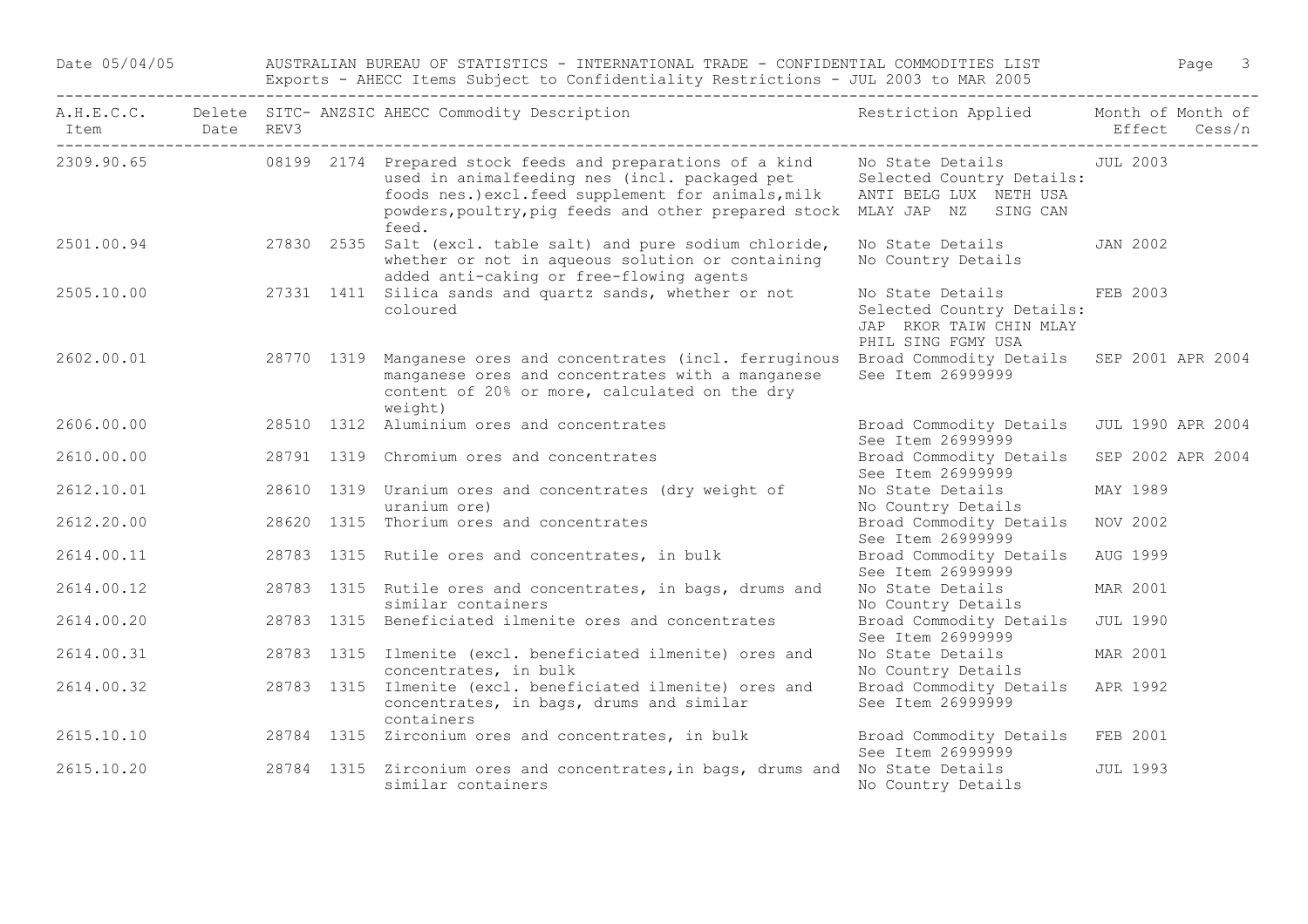Date 05/04/05 AUSTRALIAN BUREAU OF STATISTICS - INTERNATIONAL TRADE - CONFIDENTIAL COMMODITIES LIST Page 4 Exports - AHECC Items Subject to Confidentiality Restrictions - JUL 2003 to MAR 2005 ------------------------------------------------------------------------------------------------------------------------------------

| Item<br>---------------------------------- | Date REV3 |            | A.H.E.C.C. Delete SITC- ANZSIC AHECC Commodity Description                                     | Restriction Applied                                                                   | Effect          | Month of Month of<br>Cess/n |
|--------------------------------------------|-----------|------------|------------------------------------------------------------------------------------------------|---------------------------------------------------------------------------------------|-----------------|-----------------------------|
| 2615.90.30                                 |           |            | 28785 1319 Tantalum ores and concentrates                                                      | Broad Commodity Details JUL 2001<br>See Item 26999999                                 |                 |                             |
| 2617.90.00                                 |           |            | 28799 1319 Ores and concentrates nes                                                           | Broad Commodity Details<br>See Item 26999999                                          | <b>JUL 1990</b> |                             |
| 2620.99.10                                 |           |            | 28810 1319 Slag containing mainly tantalum (commonly referred<br>to as tantalum glass)         | Broad Commodity Details<br>See Item 26999999                                          | <b>JAN 2002</b> |                             |
| 2699.99.99                                 |           |            | 28099 1318 Sum of HS Ch 26 codes confidentialised with Broad<br>Commodity Details restrictions | No State Details<br>No Country Details                                                | <b>JUL 1990</b> |                             |
| 2701.12.14                                 |           |            | 32121 1101 Semi-soft coking metallurical coal and PCI coal                                     | No State Details<br>Selected Country Details:<br>FGMY ITAL NETH PAKI RKOR<br>TAIW USA |                 | MAY 2002 OCT 2003           |
| 2701.12.14                                 |           |            | 32121 1101 Semi-soft coking metallurical coal and PCI coal                                     | No State Details<br>Selected Country Details:<br>ITAL KRDR PAKI BRAZ                  | NOV 2003        |                             |
| 2704.00.30                                 |           |            | 32500 2520 Retort carbon and char                                                              | No Quantity Details                                                                   | <b>JUL 1999</b> |                             |
| 2704.00.93                                 |           |            | 32500 2520 Coke and semi-coke of coal, of lignite or of peat                                   | No Quantity Details                                                                   | AUG 2003        |                             |
| 2707.40.00                                 |           |            | 33525 2534 Naphthalene from the distillation of high<br>temperature coal tar                   | No Commodity Details                                                                  | MAR 2003        |                             |
| 2711.11.00                                 |           | 34310 1200 | Liquefied natural gas                                                                          | No Quantity Details<br>No Country Details                                             | AUG 1995        |                             |
| 2818.10.00                                 |           |            | 52267 2640 Artificial corundum                                                                 | No Commodity Details                                                                  | FEB 2002        |                             |
| 2818.20.00                                 |           |            | 28520 2721 Aluminium oxide (excl. artificial and natural                                       | No State Details                                                                      | MAR 1992        |                             |
|                                            |           |            | corundum and emery)                                                                            | No Country Details                                                                    |                 |                             |
| 2835.31.00                                 |           |            | 52364 2535 Sodium triphosphate (sodium tripolyphosphate)                                       | No Commodity Details                                                                  | MAR 2002        |                             |
| 2836.20.00                                 |           | 52372 2535 | Disodium carbonate                                                                             | No Commodity Details                                                                  | FEB 2003        |                             |
| 2836.30.00                                 |           | 52373 2535 | Sodium hydrogencarbonate (sodium bicarbonate)                                                  | No Commodity Details                                                                  | FEB 2003        |                             |
| 2836.50.00                                 |           |            | 52379 2535 Calcium carbonate                                                                   | No Commodity Details                                                                  |                 | JAN 2002 AUG 2003           |
| 2837.11.01                                 |           | 52381 2535 | Sodium cyanide (CAS 143-33-9)                                                                  | No State Details<br>Selected Country Details:<br>GUIN KENY NAMI                       |                 | SEP 2002 FEB 2004           |
| 2837.11.01                                 |           |            | 52381 2535 Sodium cyanide (CAS 143-33-9)                                                       | No State Details<br>No Country Details                                                | MAR 2004        |                             |
| 2849.20.00                                 |           |            | 52494 2535 Silicon carbide                                                                     | No Commodity Details                                                                  | <b>JUL 1999</b> |                             |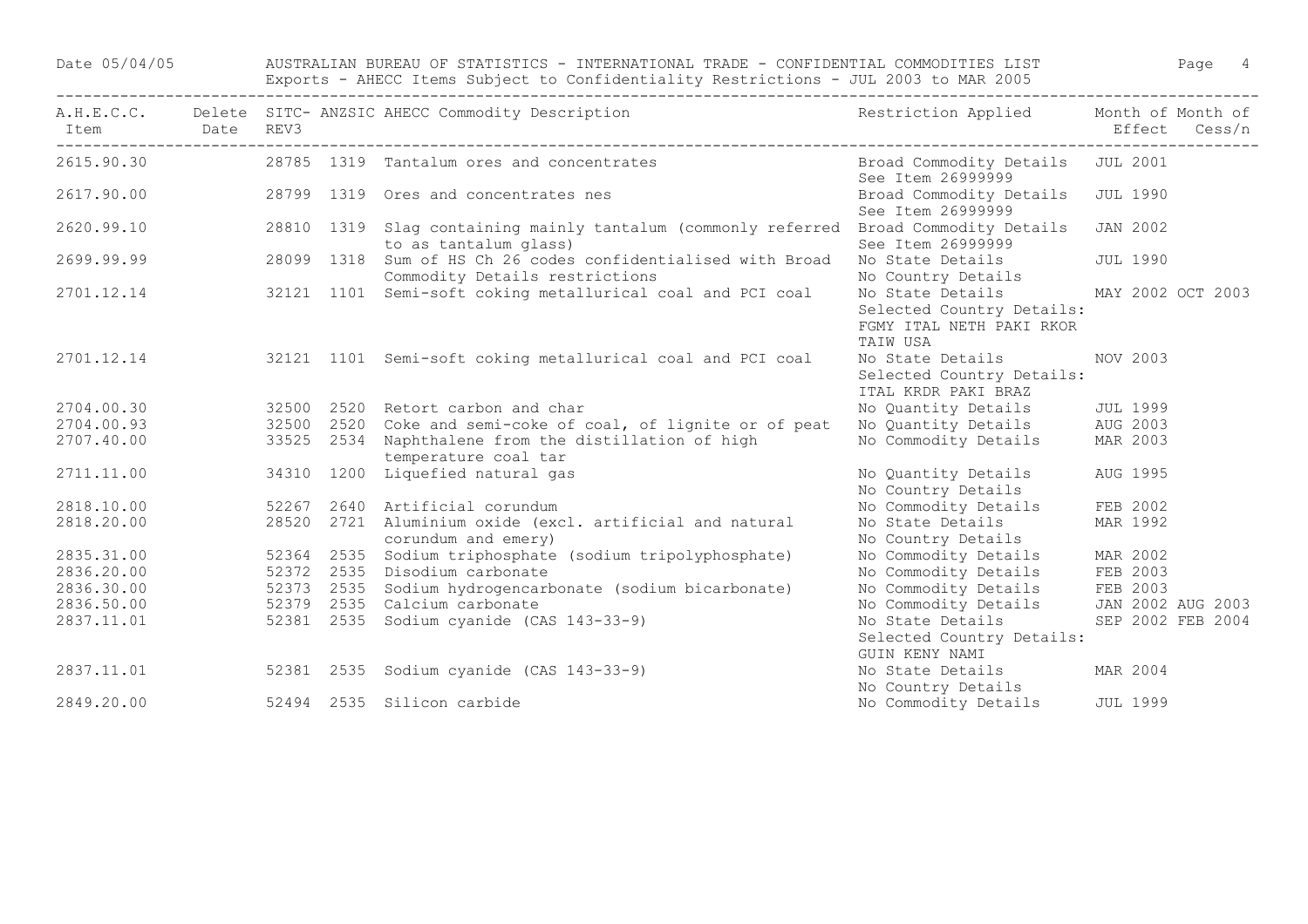## Date 05/04/05 AUSTRALIAN BUREAU OF STATISTICS - INTERNATIONAL TRADE - CONFIDENTIAL COMMODITIES LIST Page 5 Exports - AHECC Items Subject to Confidentiality Restrictions - JUL 2003 to MAR 2005

| A.H.E.C.C.<br>Item       | Date | REV3       | Delete SITC- ANZSIC AHECC Commodity Description                                                                                                                                                                                                                                                      | Restriction Applied                                                      | Month of Month of<br>Effect Cess/n |
|--------------------------|------|------------|------------------------------------------------------------------------------------------------------------------------------------------------------------------------------------------------------------------------------------------------------------------------------------------------------|--------------------------------------------------------------------------|------------------------------------|
| 2901.21.00<br>2902.50.00 |      |            | 51111 2534 Ethylene, chemically or commercially pure<br>51125 2534 Styrene (monomer)                                                                                                                                                                                                                 | No Commodity Details<br>No Commodity Details                             | SEP 1999<br>OCT 1999               |
| 2939.11.01               |      |            | 54141 2543 Concentrates of poppy straw, containing by weight<br>50% or more of alkaloids                                                                                                                                                                                                             | No Commodity Details                                                     | JAN 2002                           |
| 2939.11.10               |      |            | 54141 2534 Codeine and its salts, an alkaloid and/or<br>derivative of opium                                                                                                                                                                                                                          | No Commodity Details                                                     | <b>JAN 2002</b>                    |
| 2939.11.12               |      |            | 54141 2543 Thebaine and its salts, an alkaloid and/or<br>derivative of opium                                                                                                                                                                                                                         | No Commodity Details                                                     | <b>JAN 2002</b>                    |
| 2939.11.29               |      |            | 54141 2543 Other derivatives & alkaloids of opium, including<br>salts, as listed in 2939.11                                                                                                                                                                                                          | No Commodity Details                                                     | <b>JAN 2002</b>                    |
| 2939.99.00               |      |            | 54147 2543 Vegetable alkaloids, salts, ethers, esters & other No Commodity Details<br>derivs (excl. opium alkaloids, cinchona & rye<br>ergot & deriv & salts, caffeine & ephedrines &<br>salts, theophylline & aminophylline<br>(theophylline-ethylenediamine) & derivatives &                       |                                                                          | <b>JUL 2004</b>                    |
| 3006.10.15               |      |            | 54199 2949 Sterile surgical sutures                                                                                                                                                                                                                                                                  | No Commodity Details                                                     | FEB 2004                           |
| 3901.10.00               |      |            | 57111 2533 Polyethylene having a specific gravity of less<br>than 0.94, in primary forms                                                                                                                                                                                                             | No Commodity Details                                                     | MAY 1993                           |
| 3903.19.00               |      |            | 57219 2533 Polystyrene, in primary forms (excl. expansible<br>polystyrene)                                                                                                                                                                                                                           | No Commodity Details                                                     | OCT 1999                           |
| 3907.60.00               |      |            | 57433 2533 Poly (ethylene terephthalate), in primary forms                                                                                                                                                                                                                                           | No Commodity Details                                                     | FEB 2003                           |
| 3920.20.00               |      |            | 58222 2562 Plates, sheets, film, foil and strip nes, of<br>polymers of propylene, non-cellular and not<br>reinforced, laminated, supported or similarly<br>combined with other materials                                                                                                             | No Quantity Details                                                      | MAY 1999                           |
| 4101.20.11               |      |            | 21120 2261 Whole raw bovine (incl. buffalo) hides and skins,<br>of a weight per skin not exc 8 kg when simply<br>dried, 10 kg when dry salted or 16 kg when fresh,<br>wet salted or otherwise prepared, not processed<br>beyond drying or salting                                                    | No State Details<br>No Country Details                                   | DEC 2002 SEP 2003                  |
| 4101.20.11               |      | 21120 2261 | Whole raw bovine (incl. buffalo) hides and skins,<br>of a weight per skin not exc 8 kg when simply<br>dried, 10 kg when dry salted or 16 kg when fresh,<br>wet salted or otherwise prepared, not processed<br>beyond drying or salting                                                               | No State Details<br>Selected Country Details:<br>BRAZ HONG RKOR JAP ITAL | OCT 2003                           |
| 4101.20.19               |      | 21120 2111 | Whole raw bovine (incl. buffalo) hides & skins, of Selected State Details: DEC 2002 NOV 2003<br>a weight per skin $=<$ 8 kg when simply dried, 10<br>kg when dry salted or 16 kg when fresh, wet<br>salted or otherwise prepared (excl. raw hides &<br>skins not processed beyond drying or salting) | VIC QLD<br>Selected Country Details:<br>BRAZ CHIN HONG                   |                                    |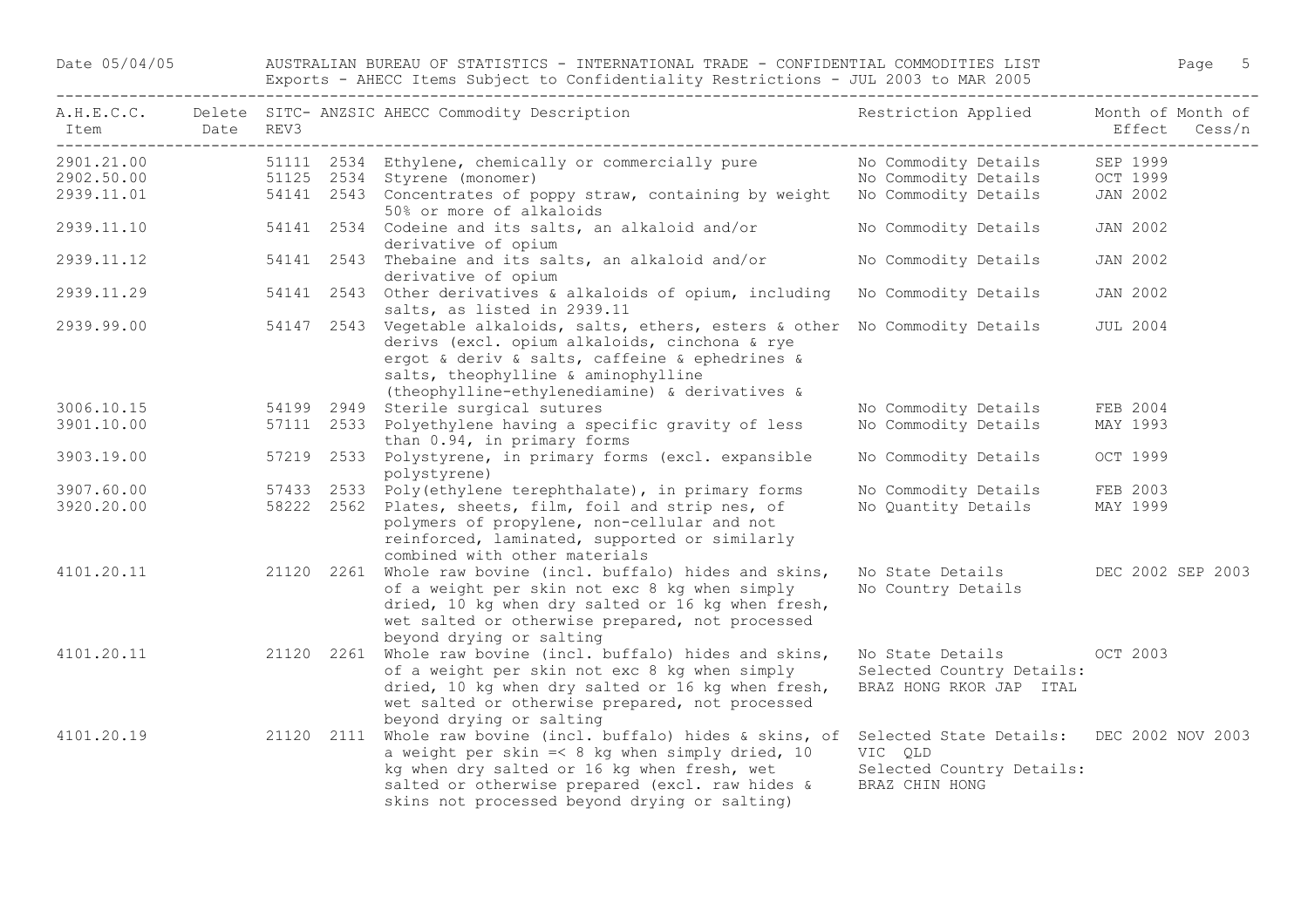Date 05/04/05 AUSTRALIAN BUREAU OF STATISTICS - INTERNATIONAL TRADE - CONFIDENTIAL COMMODITIES LIST Page 6 Exports - AHECC Items Subject to Confidentiality Restrictions - JUL 2003 to MAR 2005

| Item       | Date | REV3 | A.H.E.C.C. Delete SITC- ANZSIC AHECC Commodity Description                                                                                                                                                                                                         | Restriction Applied Month of Month of                                                  |                   | Effect Cess/n     |
|------------|------|------|--------------------------------------------------------------------------------------------------------------------------------------------------------------------------------------------------------------------------------------------------------------------|----------------------------------------------------------------------------------------|-------------------|-------------------|
| 4101.50.12 |      |      | 21111 2111 Whole raw bovine (incl. buffalo) hides and skins,<br>of a weight exceeding 16 kg, not processed beyond<br>drying or salting                                                                                                                             | No State Details<br>No Country Details                                                 | JAN 2002          |                   |
| 4101.50.18 |      |      | 21111 2111 Whole raw bovine (incl. buffalo) hides & skins, of<br>a weight exc 16 kg, fresh, salted, dried, limed,<br>pickled or otherwise preserved (excl. not<br>processed beyond drying or salting) but not<br>tanned, parchment-dressed or further prepared     | No State Details<br>No Country Details                                                 | JAN 2002          |                   |
| 4101.90.50 |      |      | 21111 2261 Raw hides & skins (incl. butts, bends & bellies)<br>of bovine animals, fresh, salted, dried, limed,<br>pickled or otherwise preserved, but not tanned,<br>parchment-dressed or further prepared (excl.<br>whole raw hides & skins of 4101.20 & 4101.50) | No State Details<br>No Country Details                                                 | DEC 2002          |                   |
| 4102.10.22 |      |      | 21160 2111 Raw hides and skins of sheep with wool on, whether<br>or not split (excl. those of note 1 (c) to this<br>chapter) not processed beyond drying or salting                                                                                                | No State Details<br>Selected Country Details:<br>CZEH ITAL THAI GREE UKRA              |                   | JAN 2003 SEP 2003 |
| 4102.10.22 |      |      | 21160 2111 Raw hides and skins of sheep with wool on, whether<br>or not split (excl. those of note 1 (c) to this<br>chapter) not processed beyond drying or salting                                                                                                | No State Details<br>Selected Country Details:<br>CZEH ITAL FGMY CHIN                   | OCT 2003          |                   |
| 4103.90.20 |      |      | 21199 2261 Raw hides and skins of kangaroo, fresh, salted,<br>dried, limed, pickled or otherwise preserved, but<br>not tanned, parchment-dressed or further<br>prepared, whether or not dehaired or split (excl.<br>those of Note 1 to this chapter)               | No State Details<br>Selected Country Details:<br>CHIN ITAL JAP                         | MAY 2002 SEP 2003 |                   |
| 4103.90.20 |      |      | 21199 2261 Raw hides and skins of kangaroo, fresh, salted,<br>dried, limed, pickled or otherwise preserved, but<br>not tanned, parchment-dressed or further<br>prepared, whether or not dehaired or split (excl.<br>those of Note 1 to this chapter)               | No State Details<br>Selected Country Details:<br>CHIN ITAL JAP SPAI                    | OCT 2003          |                   |
| 4104.11.12 |      |      | 61141 2261 Tanned or crust hides and skins of bovine (incl.<br>buffalo) animals, without hair on, wet blue<br>(chrome tanned), full grains unsplit or grain<br>splits, but not further prepared                                                                    | Selected State Details: MAY 2002<br>NSW QLD<br>No Country Details                      |                   |                   |
| 4113.90.20 |      |      | 61179 2261 Leather further prepared after tanning or crusting<br>(incl. parchment-dressed leather), of kangaroo,<br>without wool or hair on, whether or not split,<br>(excl. chamois, patent, patent laminated and<br>metallised leather)                          | No State Details<br>No Country Details                                                 | <b>JAN 2002</b>   |                   |
| 4401.22.20 |      |      | 24615 2312 Non-coniferous woodchips or particles                                                                                                                                                                                                                   | No State Details<br>Selected Country Details:<br>INDO CHIN RKOR TAIW SING<br>ISRA SAFR | FEB 2003          |                   |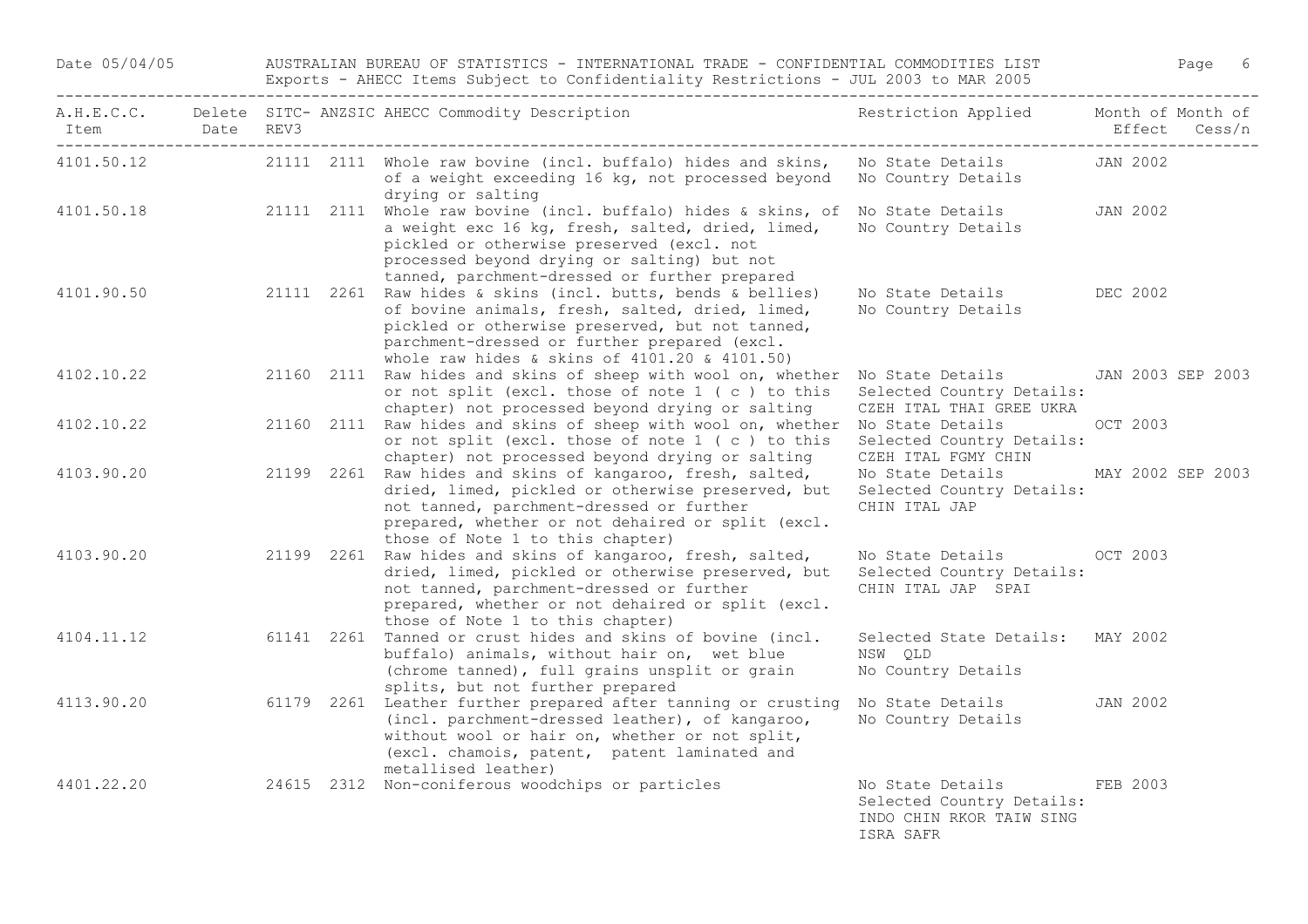Date 05/04/05 AUSTRALIAN BUREAU OF STATISTICS - INTERNATIONAL TRADE - CONFIDENTIAL COMMODITIES LIST Page 7 Exports - AHECC Items Subject to Confidentiality Restrictions - JUL 2003 to MAR 2005

| A.H.E.C.C.<br>Item<br>--------- | Date | REV3       | Delete SITC- ANZSIC AHECC Commodity Description                                                                                                                                                              | Restriction Applied                                              | Month of Month of<br>Effect<br>Cess/n |
|---------------------------------|------|------------|--------------------------------------------------------------------------------------------------------------------------------------------------------------------------------------------------------------|------------------------------------------------------------------|---------------------------------------|
| 4402.00.00<br>4410.31.00        |      |            | 24502 2535 Wood charcoal (incl. shell or nut charcoal)<br>63422 2322 Particle board and similar board (excl. oriented<br>strand board and waferboard) of wood, unworked or<br>not further worked than sanded | No Quantity Details<br>No Commodity Details                      | MAY 1994<br>JAN 2002                  |
| 4410.32.00                      |      |            | 63422 2322 Particle board and similar board (excl. oriented<br>strand board and waferboard) of wood,<br>surface-covered with melamine-impregnated paper                                                      | No Commodity Details                                             | <b>JAN 2002</b>                       |
| 4411.11.00                      |      |            | 63451 2322 Fibreboard of wood or other ligneous materials of<br>a density exc 0.8 g/cm3, not mechanically worked<br>or surface covered                                                                       | No Commodity Details                                             | NOV 1988                              |
| 5105.29.10                      |      |            | 26873 2211 Wool tops, 19 um and finer                                                                                                                                                                        | Selected State Details:<br>NSW SA                                | AUG 1997 AUG 2003                     |
| 5105.29.10                      |      |            | 26873 2211 Wool tops, 19 um and finer                                                                                                                                                                        | Selected State Details: SEP 2003<br>NSW SA<br>No Country Details |                                       |
| 5105.29.20                      |      |            | 26873 2211 Wool tops, 20 um to 23 um                                                                                                                                                                         | Selected State Details:<br>VIC SA                                | AUG 1997 AUG 2003                     |
| 5105.29.20                      |      |            | 26873 2211 Wool tops, 20 um to 23 um                                                                                                                                                                         | Selected State Details:<br>VIC SA<br>No Country Details          | SEP 2003                              |
| 5105.29.30                      |      |            | 26873 2211 Wool tops, 24 um to 27 um                                                                                                                                                                         | No State Details                                                 | JAN 1988 AUG 2003                     |
| 5105.29.30                      |      |            | 26873 2211 Wool tops, 24 um to 27 um                                                                                                                                                                         | No State Details<br>No Country Details                           | SEP 2003                              |
| 5105.29.40                      |      |            | 26873 2211 Wool tops, 28 um and up                                                                                                                                                                           | No Commodity Details                                             | SEP 1999                              |
| 6402.30.00                      |      |            | 85113 2250 Footwear incorporating a protective metal toe-cap,<br>with outer soles and uppers of rubber or plastics<br>nes                                                                                    | No State Details<br>No Country Details                           | NOV 2002 AUG 2003                     |
| 6402.30.00                      |      | 85113 2250 | Footwear incorporating a protective metal toe-cap,<br>with outer soles and uppers of rubber or plastics<br>nes                                                                                               | No Commodity Details                                             | SEP 2003                              |
| 6402.91.00                      |      | 85132 2250 | Footwear covering the ankle, with outer soles and<br>uppers of rubber or plastics nes                                                                                                                        | No Commodity Details                                             | NOV 1999                              |
| 6403.40.00                      |      |            | 85115 2250 Footwear, with outer soles of rubber, plastics,<br>leather or composition leather and uppers of<br>leather nes, incorporating a protective metal<br>toe-cap                                       | No Commodity Details                                             | APR 2002 AUG 2003                     |
| 6403.40.00                      |      |            | 85115 2250 Footwear, with outer soles of rubber, plastics,<br>leather or composition leather and uppers of<br>leather nes, incorporating a protective metal<br>toe-cap                                       | No State Details<br>No Country Details                           | SEP 2003                              |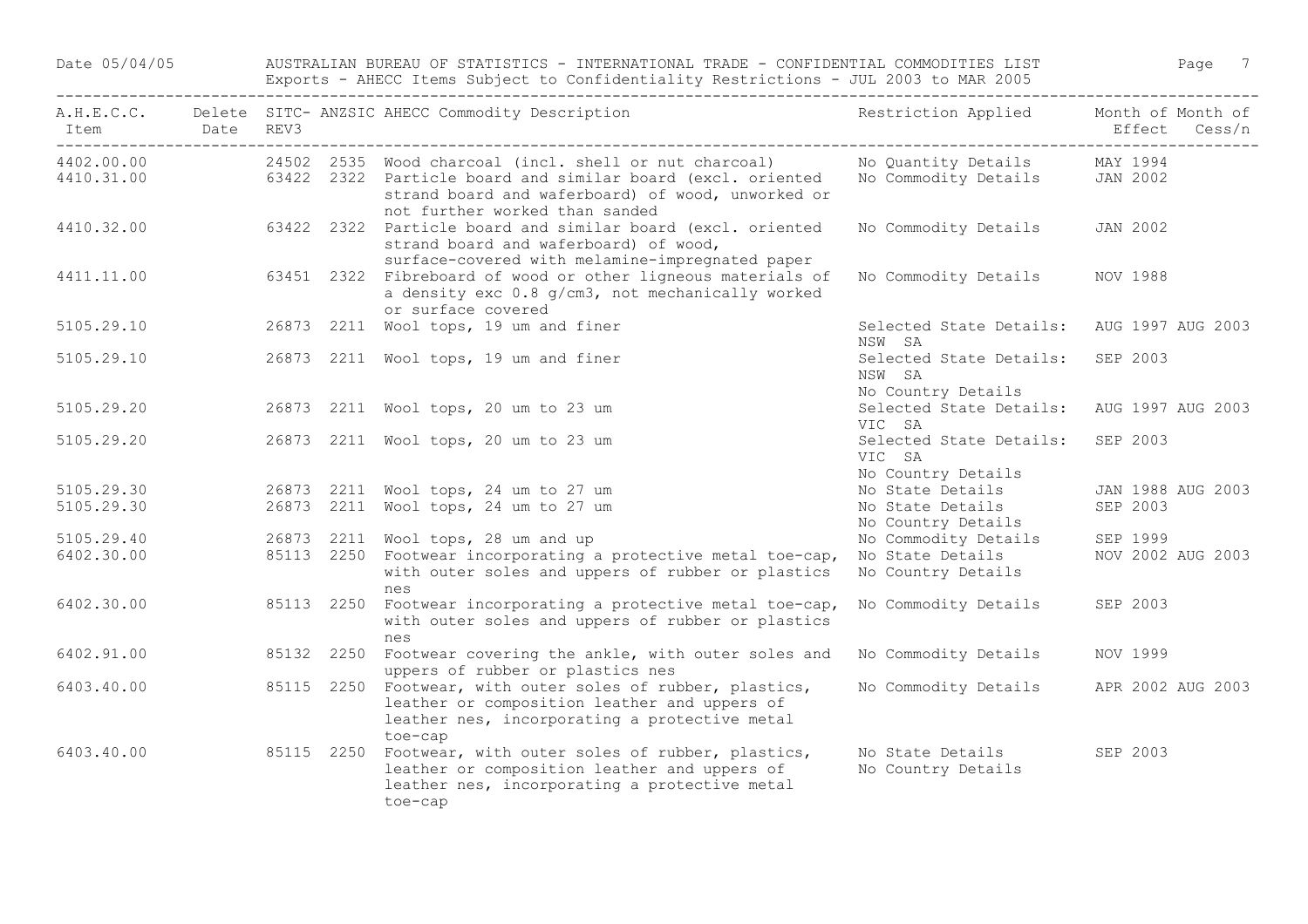Date 05/04/05 AUSTRALIAN BUREAU OF STATISTICS - INTERNATIONAL TRADE - CONFIDENTIAL COMMODITIES LIST Page 8 Exports - AHECC Items Subject to Confidentiality Restrictions - JUL 2003 to MAR 2005

| A.H.E.C.C.<br>Item | Date | REV3 | Delete SITC- ANZSIC AHECC Commodity Description                                                                                                                                                           | Restriction Applied                    | Month of Month of<br>Effect<br>Cess/n |
|--------------------|------|------|-----------------------------------------------------------------------------------------------------------------------------------------------------------------------------------------------------------|----------------------------------------|---------------------------------------|
| 6403.91.00         |      |      | 85148 2250 Footwear covering the ankle, with outer soles of<br>rubber, plastics, leather or composition leather<br>and uppers of leather nes                                                              | No Commodity Details                   | APR 2002                              |
| 7101.21.01         |      |      | 66712 0420 Unworked cultured pearls, not strung, mounted or<br>set (incl. temporarily strung for convenience of<br>transport)                                                                             | No State Details<br>No Country Details | <b>JUL 1996</b>                       |
| 7102.31.00         |      |      | 66722 1420 Non-industrial diamonds, unworked or simply sawn,<br>cleaved or bruted, not mounted or set                                                                                                     | No Commodity Details                   | <b>JUL 2002</b>                       |
| 7202.11.00         |      |      | 67141 2711 Ferro-manganese containing by weight more than 2%<br>of carbon in primary forms, in granules or powders<br>or in forms obtained by continuous casting                                          | No Commodity Details                   | AUG 1999                              |
| 7202.30.00         |      |      | 67152 2711 Ferro-silico-manganese in primary forms, in<br>granules or powders or in forms obtained by<br>continuous casting                                                                               | No Commodity Details                   | AUG 1999                              |
| 7207.12.00         |      |      | 67262 2711 Semi-finished products of iron or non-alloy steel<br>of rectangular (excl. square) cross-section nes,<br>containing by weight less than 0.25% of carbon                                        | No Commodity Details                   | SEP 2000                              |
| 7208.36.00         |      |      | 67310 2711 Coils of iron or non-alloy steel, not further<br>worked than hot-rolled, of a width of 600 mm or<br>more, of a thickness exc 10 mm                                                             | No Commodity Details                   | SEP 2000                              |
| 7208.51.00         |      |      | 67320 2711 Flat-rolled products of iron or non-alloy steel,<br>of a width of 600 mm or more, not in coils, not<br>further worked than hot-rolled; of a thickness<br>exceeding 10 mm                       | No Commodity Details                   | SEP 2000                              |
| 7208.53.00         |      |      | 67320 2711 Flat-rolled products of iron or non-alloy steel,<br>of a width of 600 mm or more, not in coils, not<br>further worked than hot-rolled, of a thickness of<br>3 mm or more but less than 4.75 mm | No Commodity Details                   | SEP 2000                              |
| 7209.18.00         |      |      | 67344 2711 Coils of iron or non-alloy steel, not further<br>worked than cold-rolled (cold-reduced), of a<br>width of 600 mm or more, of a thickness of less<br>than $0.5$ mm                              | No Commodity Details                   | AUG 2000                              |
| 7210.12.00         |      |      | 67421 2711 Flat-rolled products of iron or non-alloy steel,<br>of a width of 600 mm or more, plated or coated<br>with tin, of a thickness of less than 0.5 mm                                             | No Commodity Details                   | AUG 2000                              |
| 7210.49.00         |      |      | 67413 2711 Flat-rolled products of iron or non-alloy steel,<br>with a width of 600 mm or more (excl.<br>corrugated), plated or coated with zinc (excl.<br>electrolytically)                               | No Commodity Details                   | AUG 2000                              |
| 7210.70.00         |      |      | 67431 2711 Flat-rolled products of iron or non-alloy steel,<br>painted, varnished or coated with plastics, of a<br>width of 600 mm or more                                                                | No Commodity Details                   | AUG 2000                              |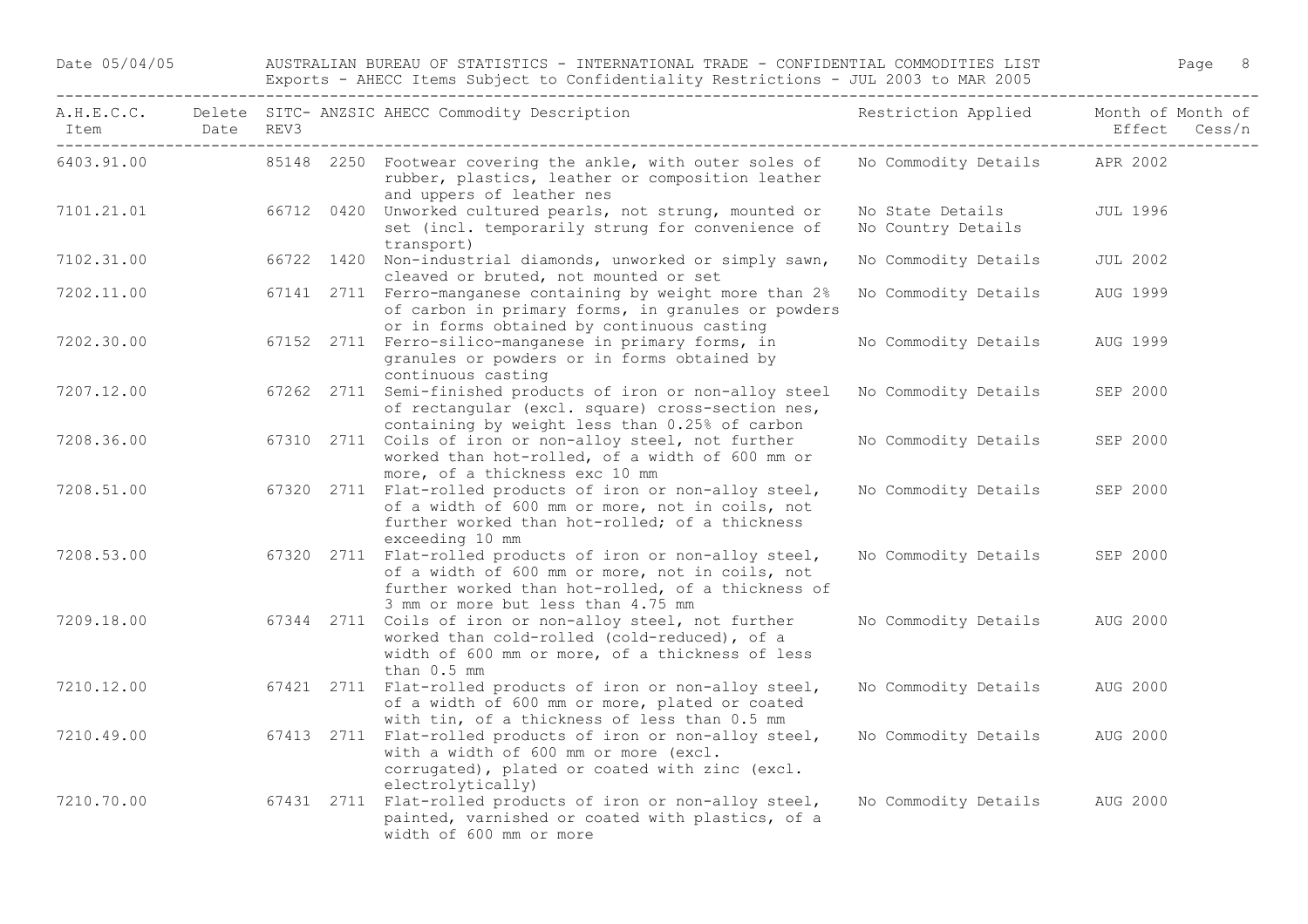Date 05/04/05 AUSTRALIAN BUREAU OF STATISTICS - INTERNATIONAL TRADE - CONFIDENTIAL COMMODITIES LIST Page 9 Exports - AHECC Items Subject to Confidentiality Restrictions - JUL 2003 to MAR 2005

| A.H.E.C.C.<br>Item | Date | REV3       |            | Delete SITC- ANZSIC AHECC Commodity Description                                                                                                                                              | Restriction Applied                    | Month of Month of<br>Effect<br>Cess/n |
|--------------------|------|------------|------------|----------------------------------------------------------------------------------------------------------------------------------------------------------------------------------------------|----------------------------------------|---------------------------------------|
| 7212.40.00         |      |            |            | 67432 2711 Flat-rolled products of iron or non-alloy steel,<br>of a width of less than 600 mm, painted,<br>varnished or coated with plastics                                                 | No Commodity Details                   | AUG 2000                              |
| 7324.10.00         |      |            | 69751 2759 | Sinks and wash basins, of stainless steel                                                                                                                                                    | No State Details<br>No Country Details | DEC 2002                              |
| 7501.10.00         |      |            |            | 28421 2729 Nickel mattes                                                                                                                                                                     | No Commodity Details                   | <b>JAN 1988</b>                       |
| 7502.10.00         |      |            |            | 68311 2729 Unwrought nickel, not alloyed                                                                                                                                                     | No Commodity Details                   | FEB 2003                              |
| 7502.20.00         |      |            |            | 68312 2729 Unwrought nickel alloys                                                                                                                                                           | No Commodity Details                   | FEB 2003                              |
| 7504.00.00         |      |            |            | 68323 2732 Nickel powders and flakes                                                                                                                                                         | No Commodity Details                   | FEB 2003                              |
| 8419.19.00         |      | 74182 2851 |            | Instantaneous (excl. gas water heaters) or storage<br>water heaters, non-electric (eq. solar water<br>heaters)                                                                               | No Commodity Details                   | FEB 1998                              |
| 8429.51.00         |      | 72321 2862 |            | Self-propelled mechanical front-end shovel loaders                                                                                                                                           | No Commodity Details                   | <b>JAN 2003</b>                       |
| 8433.11.92         |      |            | 72121 2861 | Four stroke mowers for lawns, parks or<br>sports-grounds, powered with the cutting device<br>rotating in a horizontal plane                                                                  | No State Details<br>No Country Details | DEC 1995                              |
| 8504.10.00         |      |            |            | 77123 2859 Ballasts for discharge lamps or tubes                                                                                                                                             | No Quantity Details                    | OCT 2002                              |
| 8525.20.00         |      | 76432 2842 |            | Transmission apparatus incorporating reception<br>apparatus, for radio-telephony, radio-telegraphy,<br>radio-broadcasting or television                                                      | No State Details<br>No Country Details | MAR 2002                              |
| 8901.10.00         |      | 79328 2821 |            | Cruise ships, excursion boats and similar vessels<br>principally designed for the transport of persons;<br>ferry-boats of all kinds                                                          | No Commodity Details                   | FEB 2004                              |
| 8901.90.10         |      | 79327 2821 |            | Vessels for the transport of goods (excl. tankers<br>and refrigerated vessels) and vessels for the<br>transport of both persons and goods being cargo<br>(ie loaded on vessel or towed)      | No Commodity Details                   | SEP 2003 JAN 2004                     |
| 8901.90.20         |      |            |            | 79327 2821 Vessels for the transport of goods (excl. tankers<br>and refrigerated vessels) and vessels for the<br>transport of both persons and goods being<br>non-cargo (ie under own power) | No Commodity Details                   | SEP 2003 JAN 2004                     |
| 8903.92.10         |      | 79319 2822 |            | Motorboats (excl. outboard motorboats) for<br>pleasure or sports, exported as cargo (loaded on<br>vessel or towed)                                                                           | No Commodity Details                   | SEP 2003 JAN 2004                     |
| 8903.92.20         |      |            |            | 79319 2822 Motorboats (excl. outboard motorboats) for<br>pleasure or sports, non-cargo (under own power)                                                                                     | No Commodity Details                   | FEB 2004                              |